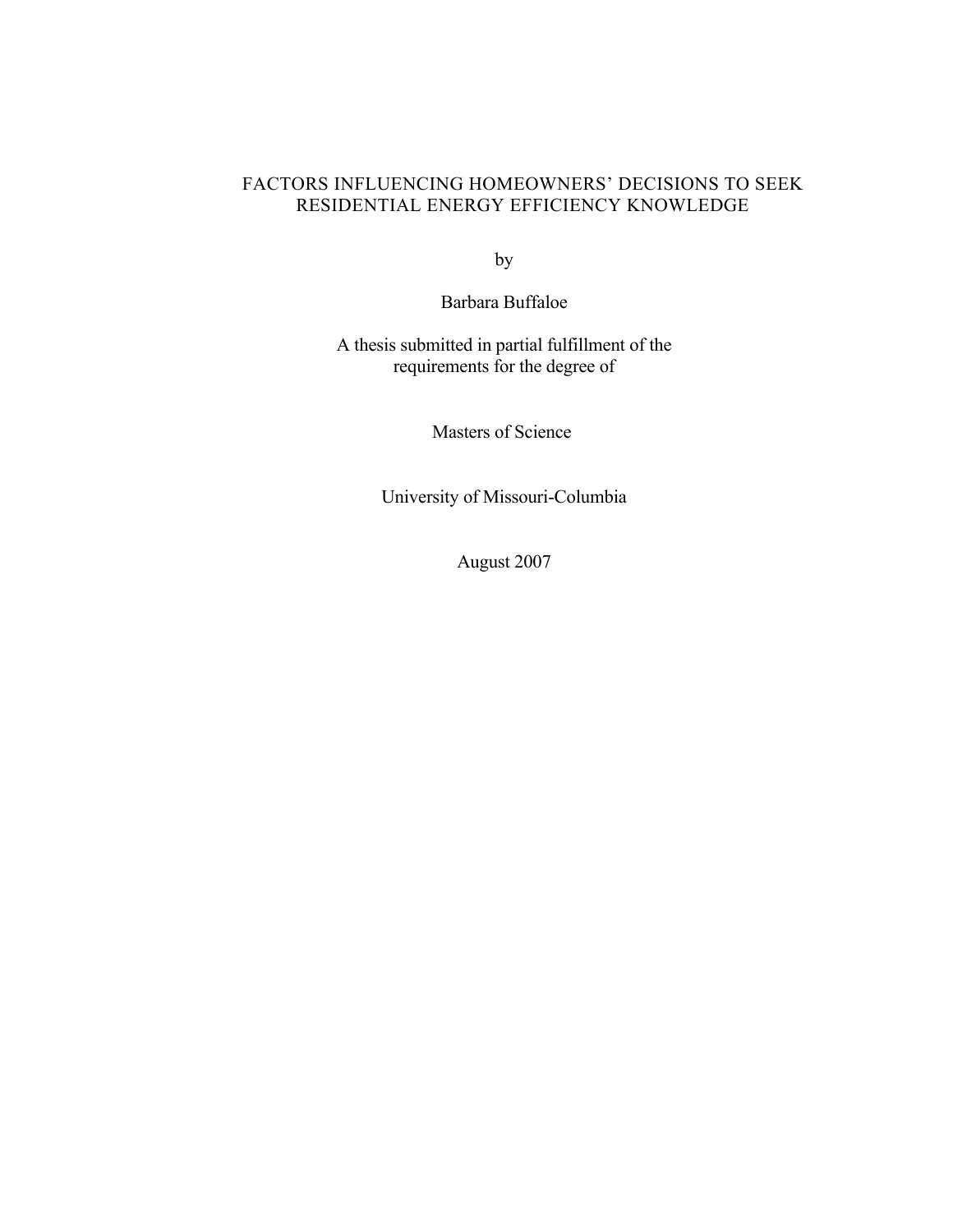The undersigned, appointed by the Dean of the Graduate Faculty, have examined the thesis entitled

## FACTORS INFLUENCING HOMEOWNERS' DECISIONS TO SEEK RESIDENTIAL ENERGY EFFICIENCY KNOWLEDGE

Presented by Barbara Buffaloe A candidate for the degree of Master of Science

And hereby certify that, in their opinion, it is worthy of acceptance.

\_\_\_\_\_\_\_\_\_\_\_\_\_\_\_\_\_\_\_\_\_\_\_\_\_\_\_\_\_\_\_\_\_\_\_\_\_\_\_\_\_\_\_\_\_\_\_\_\_\_\_\_\_\_\_\_\_\_\_\_\_\_

\_\_\_\_\_\_\_\_\_\_\_\_\_\_\_\_\_\_\_\_\_\_\_\_\_\_\_\_\_\_\_\_\_\_\_\_\_\_\_\_\_\_\_\_\_\_\_\_\_\_\_\_\_\_\_\_\_\_\_\_\_\_

\_\_\_\_\_\_\_\_\_\_\_\_\_\_\_\_\_\_\_\_\_\_\_\_\_\_\_\_\_\_\_\_\_\_\_\_\_\_\_\_\_\_\_\_\_\_\_\_\_\_\_\_\_\_\_\_\_\_\_\_\_\_

Dr. Ronald Phillips

Michael Goldschmidt

Dr. David O'Brien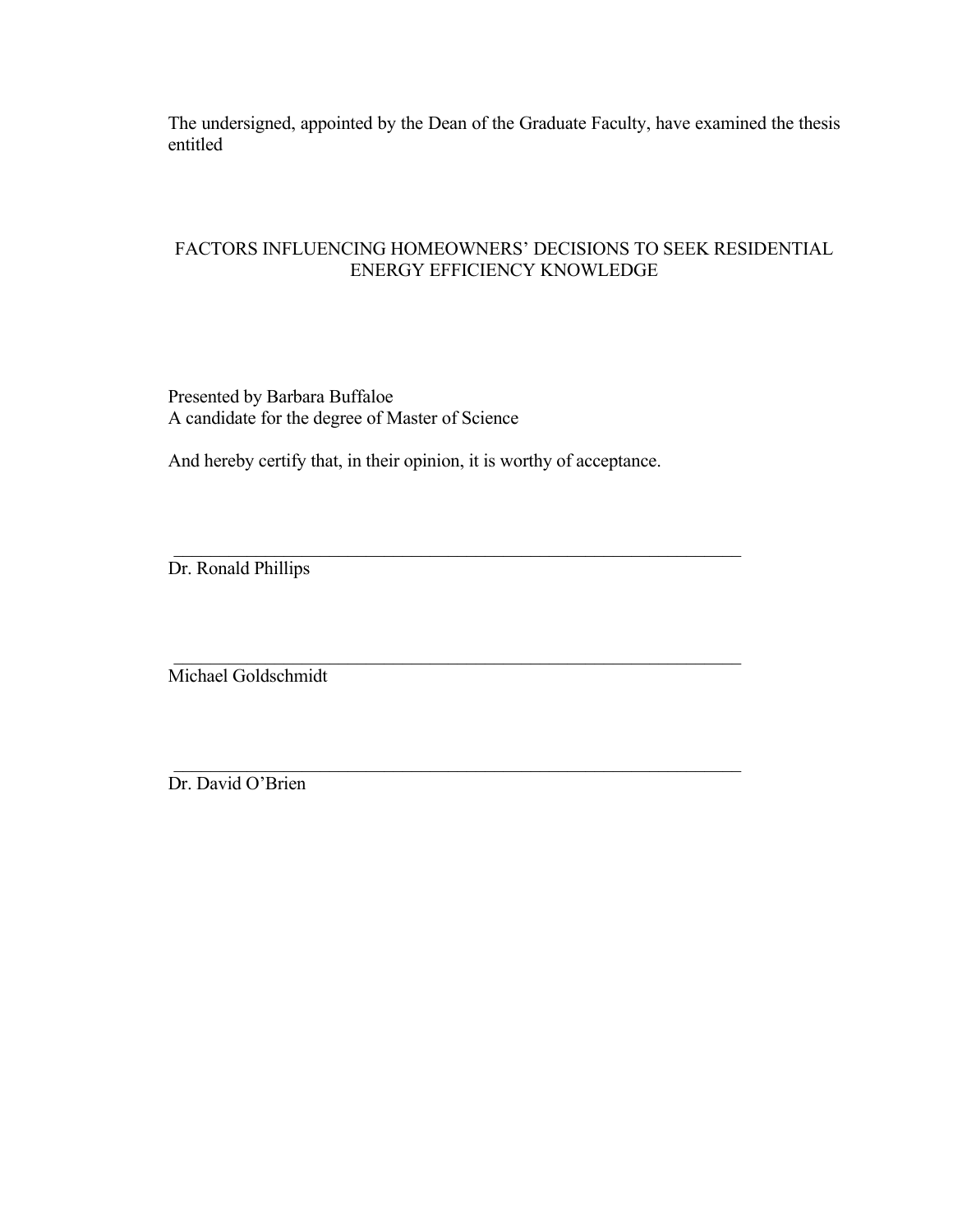#### ACKNOWLEDGMENTS

The author wishes to express sincere appreciation to her committee for their constant asking of the "right" questions. These questions made this thesis a pleasure to research and write. My co-chairs and advisors, Dr. Ronald Phillips and Michael Goldschmidt were irreplaceable for their knowledge in energy conservation and the importance of educating consumers. Dr. Phillips also encouraged my drive to finish in a timely manner but not to forget the importance of the process – to MASTER something! Mr. Goldschmidt has been my most forefront cheerleader throughout undergraduate, professional work, and graduate school. His faith in my ability to learn and teach has played an important role in life. Thank you to Dr. David O'Brien, who helped me with research on a topic outside of his own field. He helped make statistical computing less scary. I would also like to thank the University of Missouri-Extension for allowing me to both work and do the research for this thesis at the same time. Their philosophy of empowering individuals and making healthy environments inspires me to do the same in my research, personal, and professional life. A special thanks to Don Day, a Natural Resource Engineer with MU Extension who encouraged this research to take place and facilitated the recruitment of respondents. He was also confident that I would finish!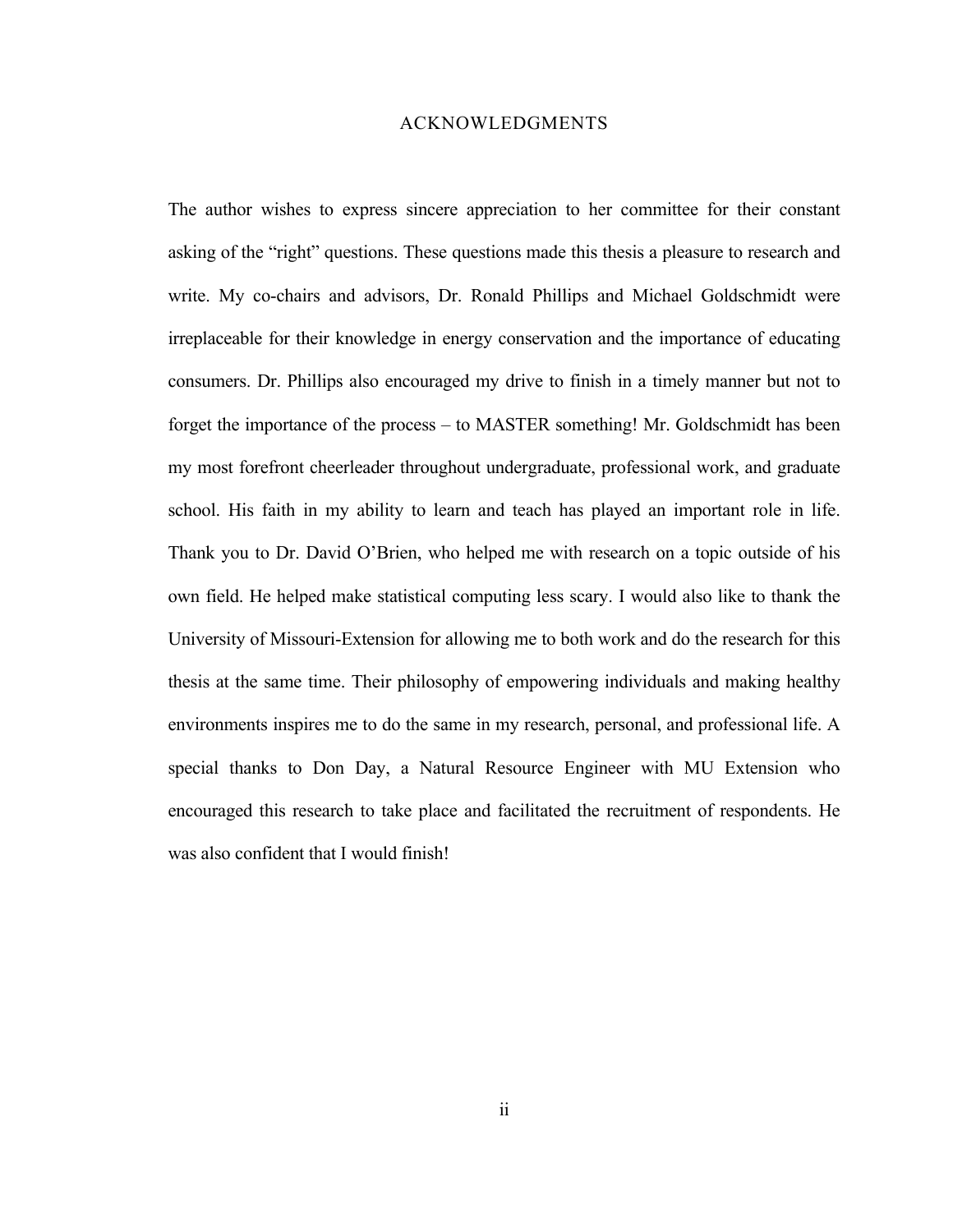# TABLE OF CONTENTS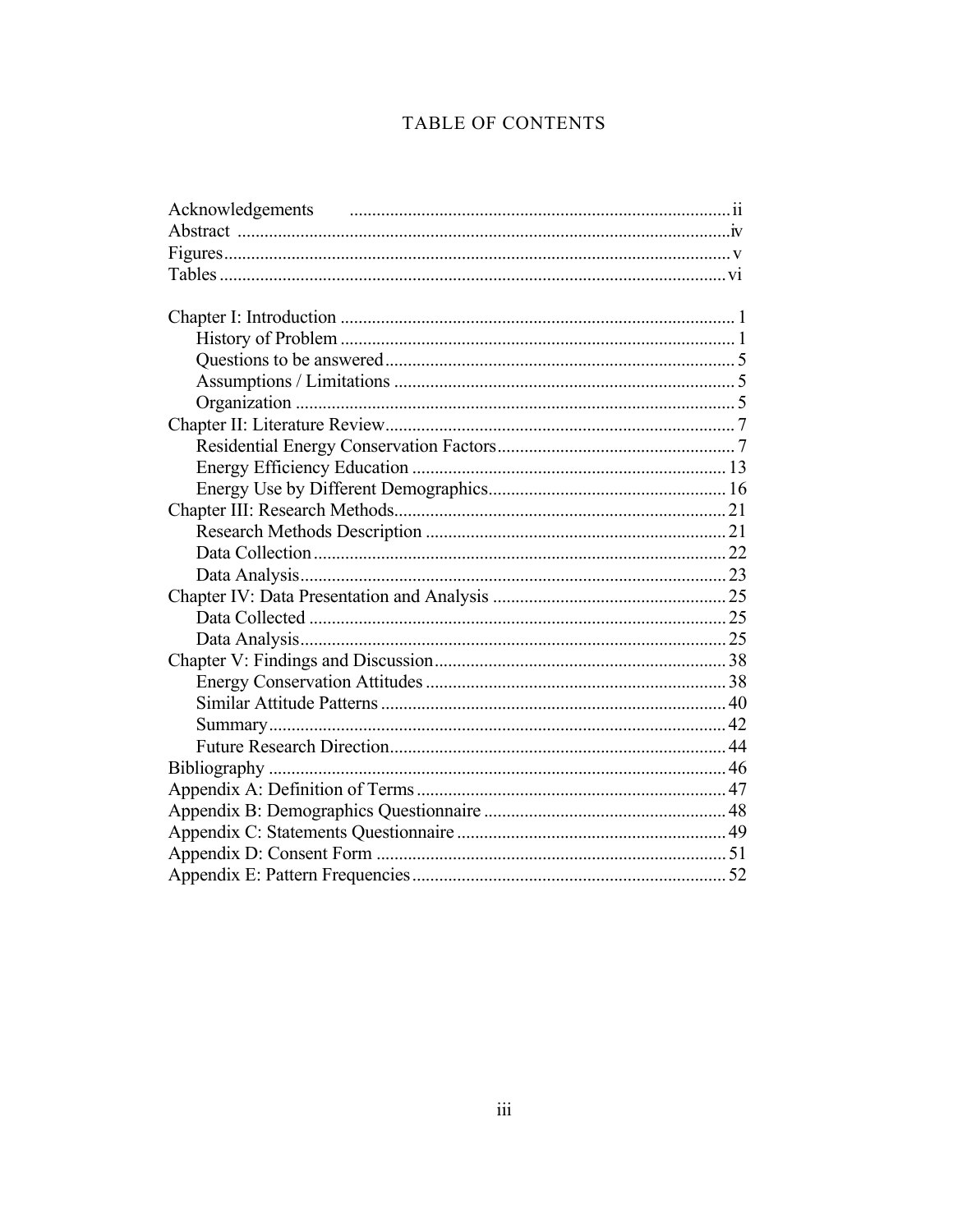#### UNIVERSITY OF MISSOURI-COLUMBIA

### ABSTRACT

Factors influencing homeowners' decisions to seek residential energy efficiency knowledge

#### by Barbara Buffaloe

Co-Chairpersons of the Supervisory Committee:

Dr. Ronald Phillips Department of Architectural Studies Michael Goldschmidt, AIA Department of Architectural Studies

Knowledge on energy efficiency methods has been available for decades. The question this study is seeking to answer is "what factors influence homeowners to seek out knowledge on energy efficiency?" This research replicates a 1979 survey by Clive Seligman in which homeowners responded to statements about energy consumption. The same questionnaire was administered to homeowners interested in further information about home energy by either attending an Energy Conservation workshop held by MU Extension throughout the central Missouri's counties, or asked for further information on home energy at an Earth Day event or on the workshop's website. The results showed that Seligman's four factors are still important to homeowners in 2007. The data was then analyzed and five different types of individual are defined, according to their attitude towards energy conservation. These patterns are examined in the context of their demographic composition.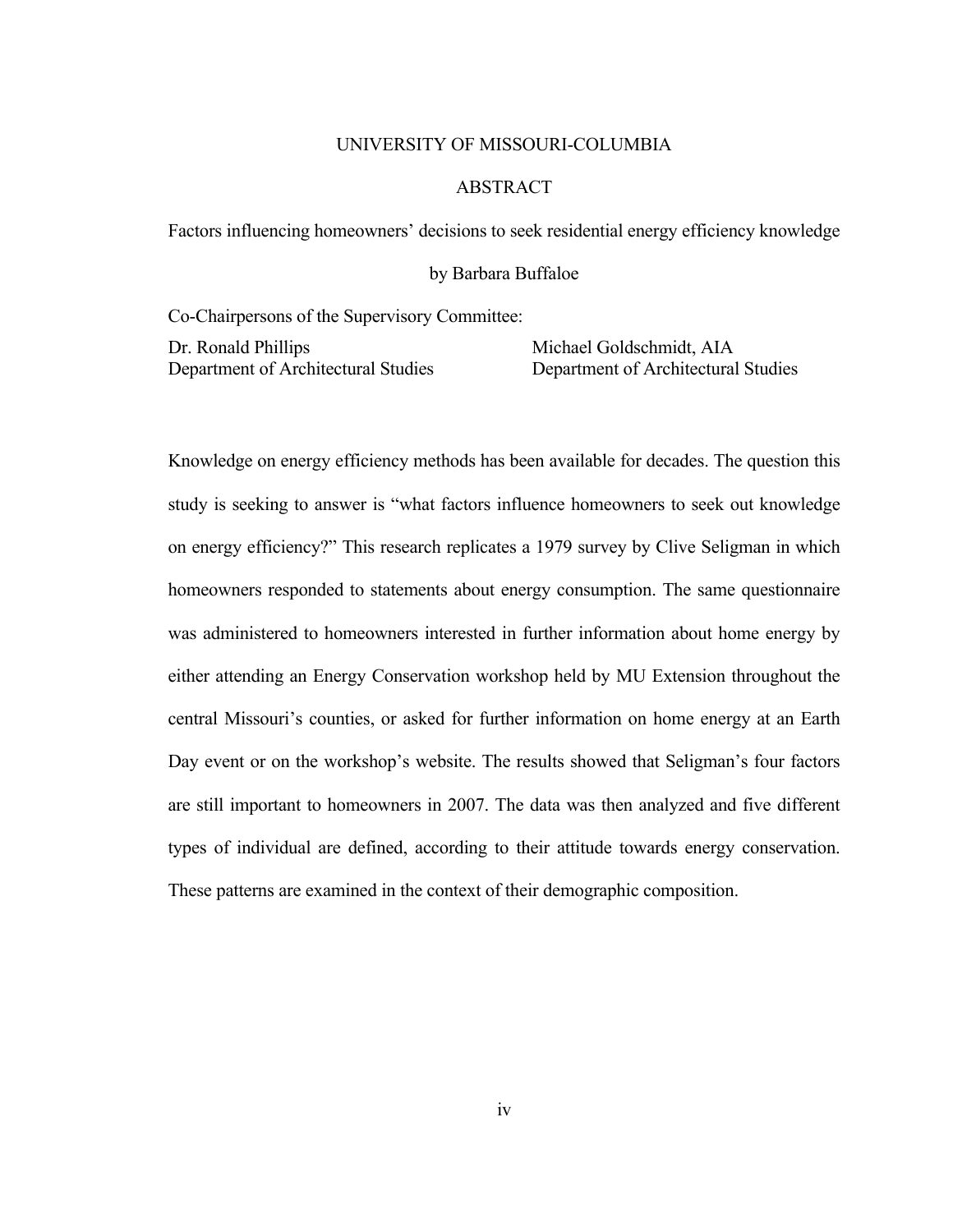# LIST OF FIGURES

| Figure | Page |
|--------|------|
|        |      |
|        |      |
|        |      |
|        |      |
|        |      |
|        |      |
|        |      |
|        |      |
|        |      |
|        |      |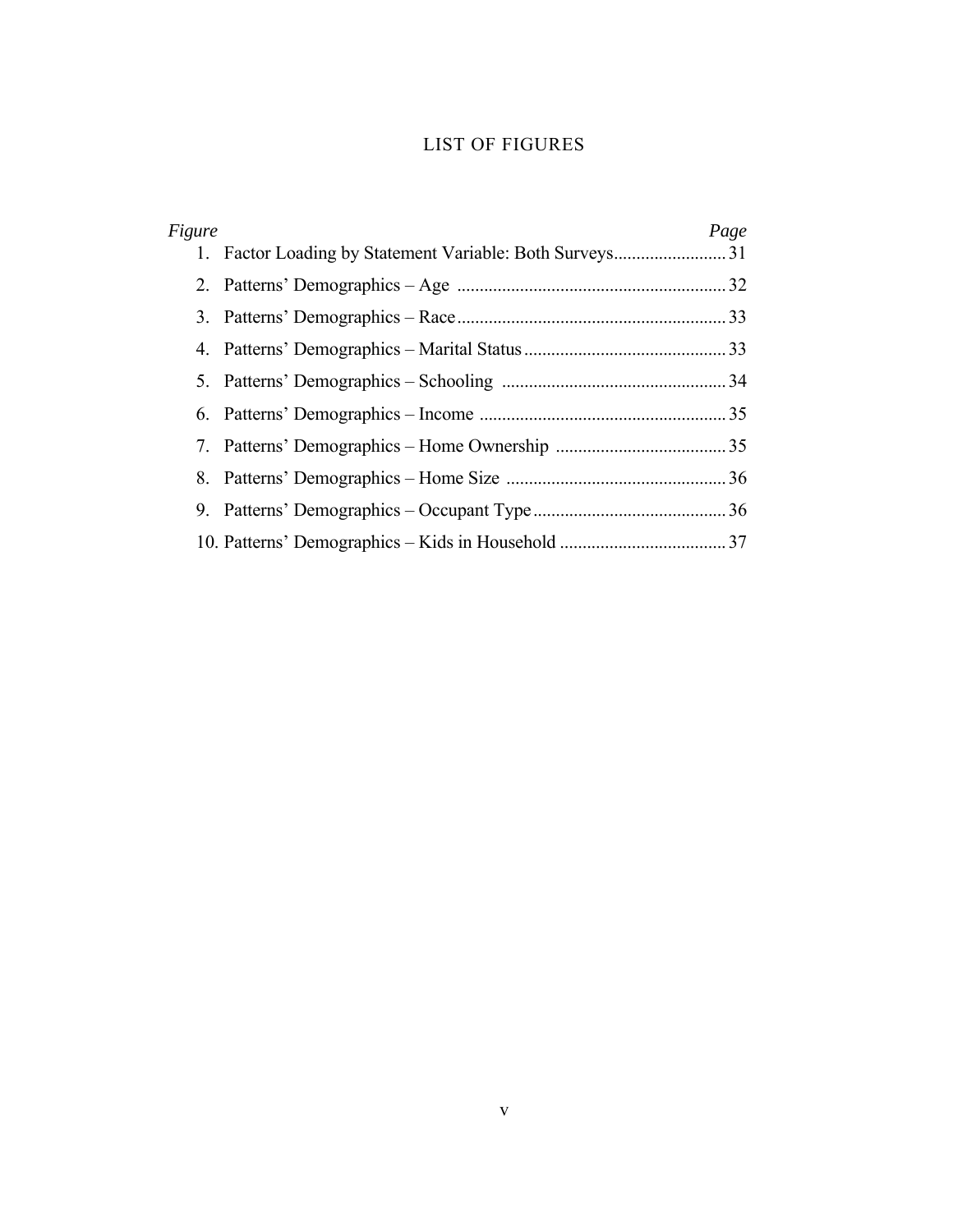# LIST OF TABLES

| Table | Page |
|-------|------|
|       |      |
|       |      |
|       |      |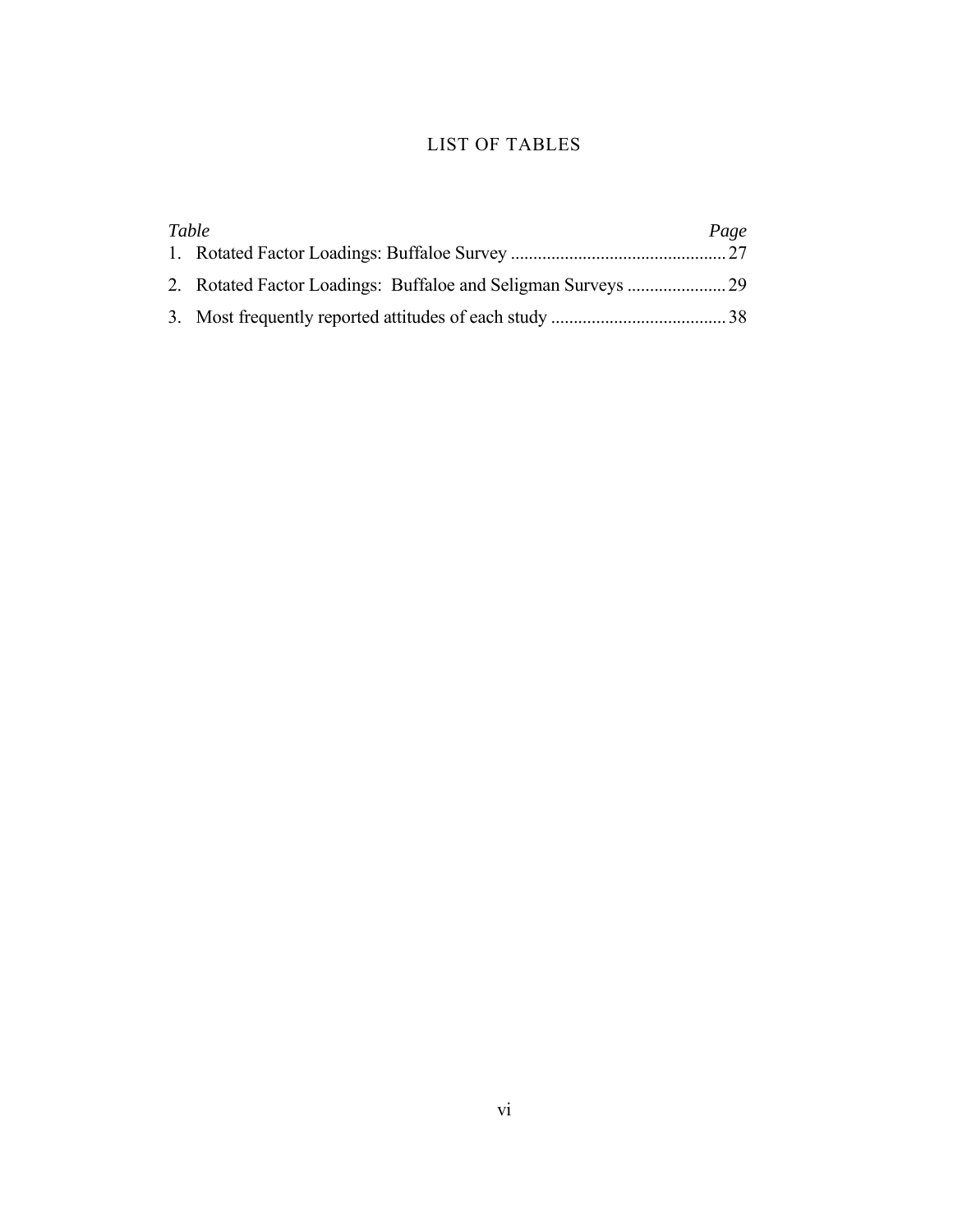#### *Chapter 1 - Introduction*

 This report will review the importance of home energy efficiency and the role that education plays in energy efficient practices. Previous research on attitudes towards energy conservation, energy efficiency education, and the role demographics play in energy efficient behaviors are discussed in depth. The results of a recent study conducted in central Missouri with homeowners who were interested in energy efficiency education are presented. Attitudes towards energy conservation are identified, and correlations between those attitudes and demographic traits are investigated. These results illustrate how energy efficiency education programs can be successful across different demographic groups.

#### **History of Problem**

 Nye (1998) asks the question, "how did the United States become the world's largest consumer of energy?" He answers that Americans adopted different behaviors as more power became available. As these behaviors became common, the dependence on them became a part of the culture. The United States was founded at a time when most energy was expended by human activity, with the majority of it on farms. As late as 1915, most farm work was still performed by human muscle while at the same time only one home in ten had electricity. By the late 1980s, Americans represented five percent of the world's population, but consumed 25 percent of the world's oil and released 22 percent of the world's carbon emissions. In the year 2000, the United States consumed more energy than any other country; consuming 40 percent more energy than Germany, and three times more than Italy and Japan combined.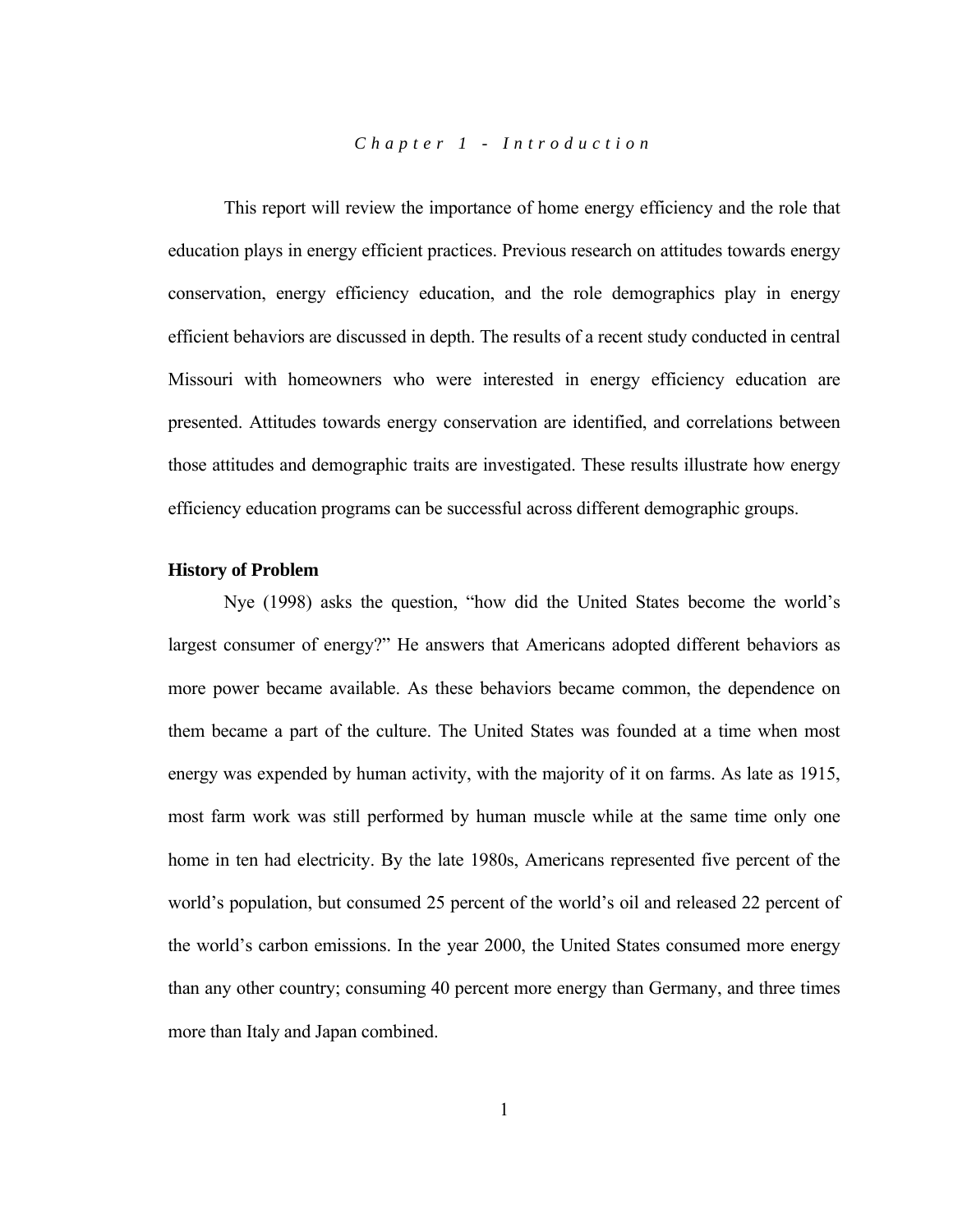American homeowners are often unaware of their increasing energy consumption because they assume that it is normal. Americans are born into a society in which abundant, inexpensive energy allows them to participate in activities that rapidly become a part of their daily life. Although promoting savings had been a fundamental part of the early American Protestant work ethic, "Americans began to lose their fundamentalist moorings in the culture of consumption based on abundant power" [Nye, 1998]. Consumption became a part of everyday life for Americans from 1930 to 1970 as energy consumption grew by 350 percent.

 The design of the single-family home changed with this culture of consumption. New homes were designed as private retreats that no longer were open to the world. Large, welcoming front porches were replaced by large garage doors. To consumers, the changes seemed natural as long as energy remained inexpensive. Rising home energy use increased the demand for coal and oil production. The oil and natural gas industries were not taxed heavily by the federal government, so alternative energy sources did not become economically attractive. The United States government kept gas prices artificially low. Competition between different forms of energy, such as electricity and natural gas, also kept prices low. Since prices were so low, consumption increased. In 1970, the average home consumed as much energy as an entire colonial town.

 The oil industry could no longer keep pace with the demand for energy. The oil industry in the early 1970s was running at 100 percent capacity. Five national trade associations published a statement that said the "energy problem is continuing to worsen" and that "the vast majority of Americans do not realize there is a problem" [Nye 1998]. The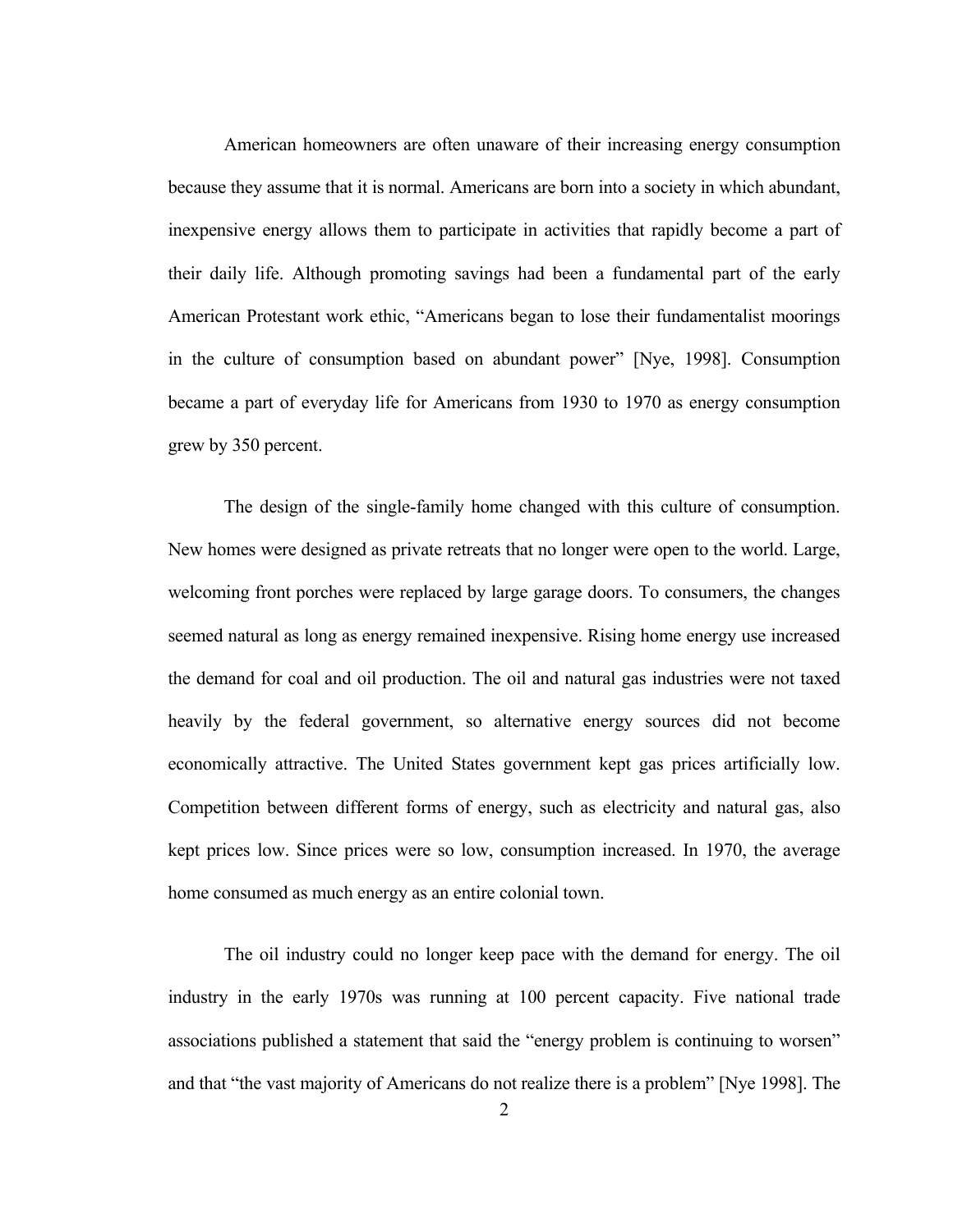energy problem became a crisis in 1972 when the Organization of Petroleum Exporting Countries (OPEC) stalled the economy with price hikes and boycotts. In 1973, OPEC imposed an embargo on the United States because they helped Israel during the Yom Kippur War. In response, the United States government worked on obtaining more oil rather than limiting demand. Electricity consumption increased by 50 percent with half being used for transportation while the rest was the result of America's preference for detached houses with air conditioning [Nye 1998].

 Since the 1970's, a popular incentive for making a home more energy efficient has been the annual operational cost savings. Running a home takes energy, which costs money in the form of utility bills. Taking steps to make a home more energy-efficient costs money, however those steps save money over time by decreasing the amount of energy consumed by the home.

 Additionally, energy efficient homes can be worth more on the real estate market. In a report by the consulting and research firm, ICF International, energy consultant Nevin (1998) shows that the real estate market gives an energy-efficient house a higher appraised value reflecting annual energy savings. This added value makes energy efficiency more attractive for homeowners who may not live in the home long enough to fully benefit from lower utility bills or return on their investment in energy efficient repairs, as they benefit from lower utility bills while occupying the home then rewarded with the value added to their home when on the market.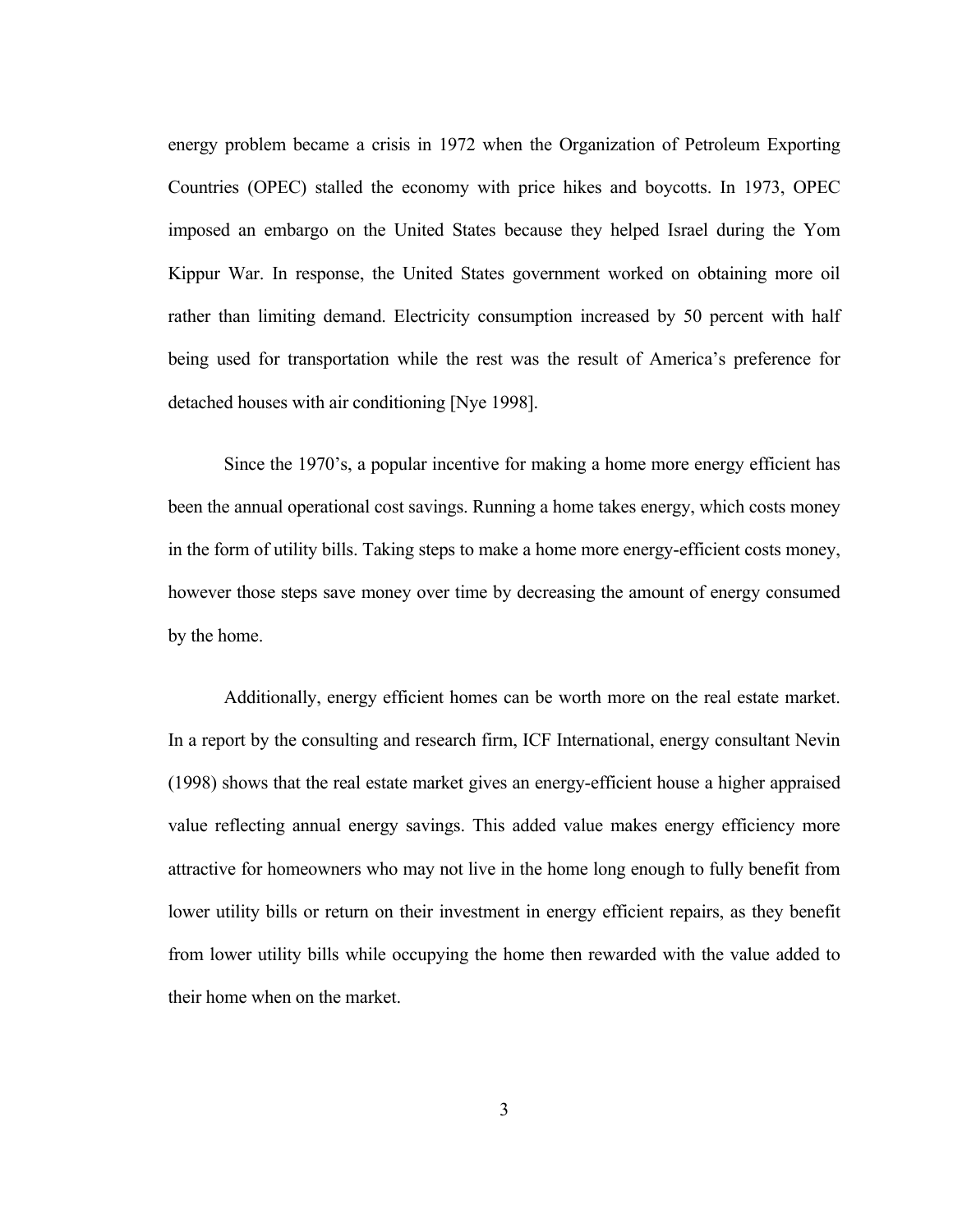The demands that growing populations place on energy production is not ebbing. Though technology is improving, it is not improving fast enough to keep up with the increasing demands of consumers. Schipper and Meyers (1992) conclude that a large increase in the efficiency of energy's end use is needed to help solve the problems affecting the environment and economy of all nations.

 Consumer behavior may be the most important barrier to energy conservation. A lack of reliable information about the financial impact of different energy-efficiency investments, or the difficulty of making those investments, is especially a problem for households. Even if relevant information were abundant and easily available, few energy consumers calculate the costs and benefits of those investments. The perceived risk of energy-efficiency investments is one reason consumers require a higher rate of return than for other types of investments.

 In order to overcome these barriers, there is an urgent need to educate homeowners on energy efficiency. Individual homeowners need to be knowledgeable about their home energy consumption in order to have an impact on the nation's total energy consumption. Some citizens believe that they could not achieve their current levels of comfort and convenience if they were to practice efficient energy consumption at home. However, most energy efficient strategies require little or no extra effort on the part of the homeowner, and do not sacrifice comfort. For example, using a programmable thermostat to lower the daytime temperature does not impact on the user, who is usually not at home, and saves over 495 pounds of  $CO<sub>2</sub>$  emissions into the atmosphere (see energyguide.com). Barriers to energy efficiency apply to varying degree in different sectors, and within sectors as well.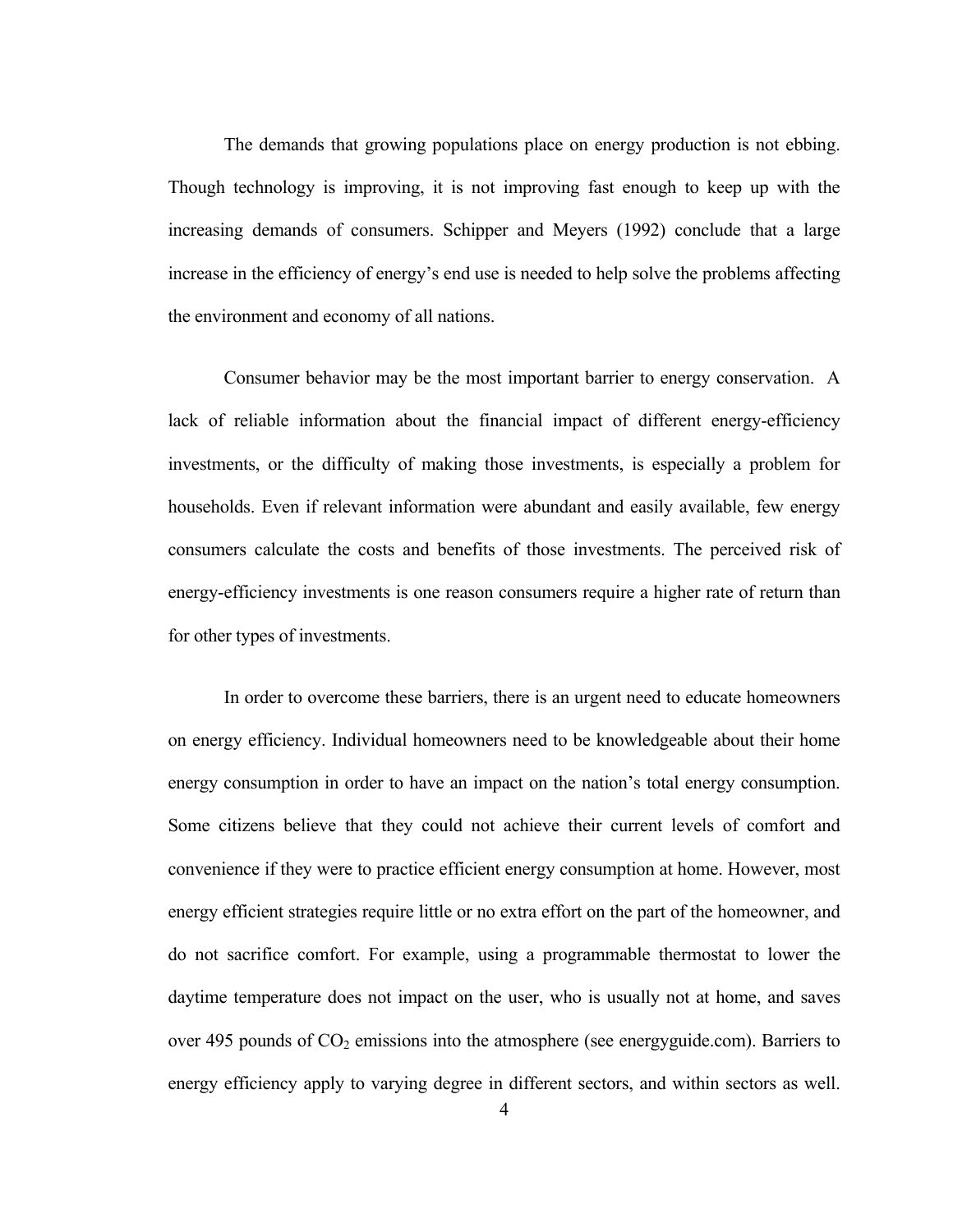Energy users differ with respect to their circumstance, perspective, and the criteria that they use in making decisions that affect energy efficiency.

#### **Questions to be answered by this research**

 This author administered a replication of a 1979 survey to central Missouri homeowners attending a workshop on energy efficiency. The survey primarily addresses attitudes towards energy conservation. Seligman's 1979 study analyzed four key attitudinal factors: (1) effort to conserve and monetary savings, (2) Comfort and health concerns, (3) role of individual, and (4) legitimacy of the energy crisis. This study will answer the following questions:

- 4. What attitudes about energy conservation are prevalent to homeowners seeking knowledge on energy efficiency?
- 5. Do the same attitudinal factors identified by Seligman still exist today?
- 6. Will the correlation of each attitudinal factor be the same as the responses in 1979?
- 7. Do people with similar attitudes towards energy conservation have similar demographic traits?

#### **Assumptions and Limitations**

 The questionnaire developed adequately measures the influencing factors that are central to this study. Because the population used in this study is a "case study", a limitation exists within this study concerning the relationships found between influencing factors and demographics and cannot be generalized over larger populations. The population consists of homeowners interested in energy efficiency. It should not be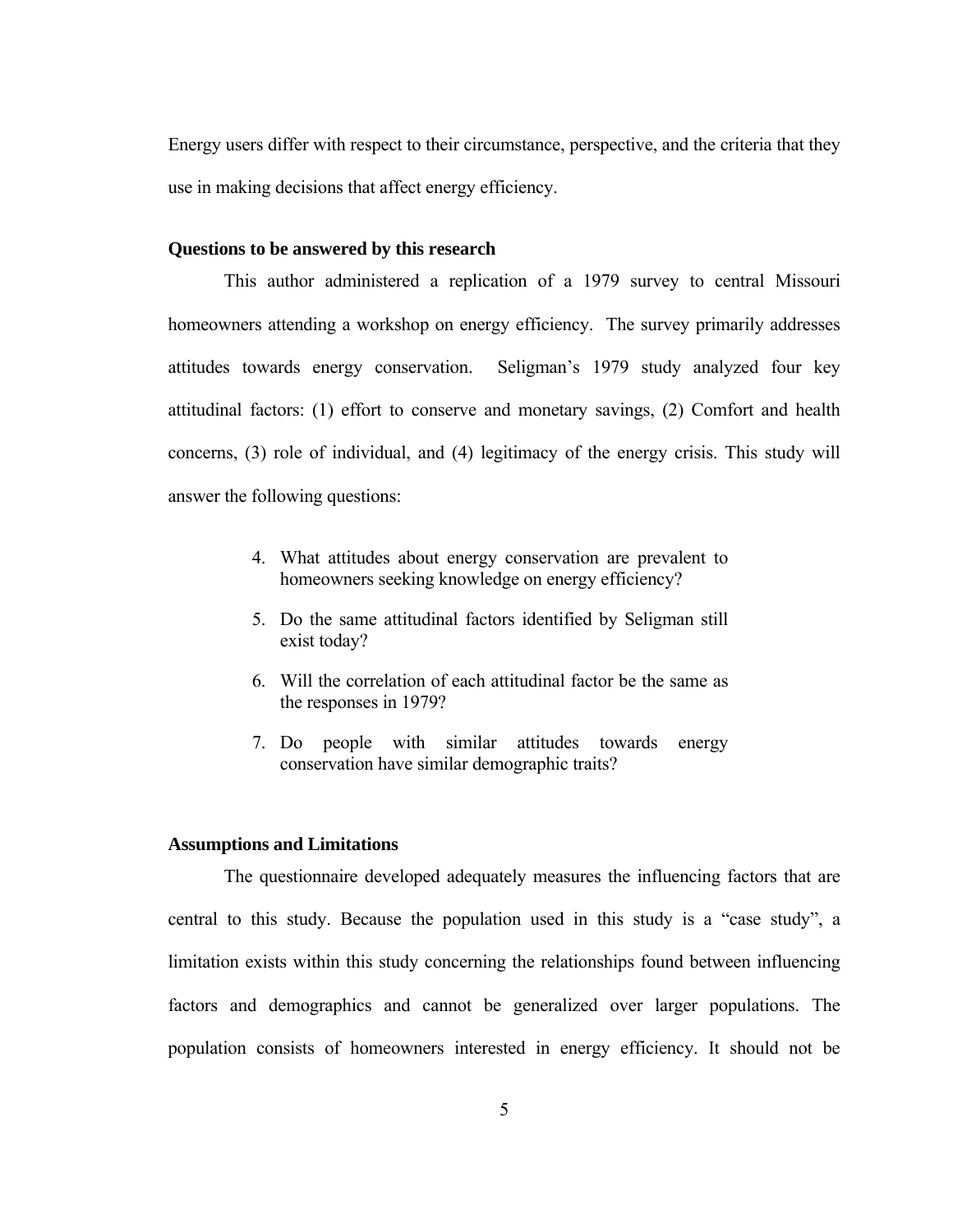assumed that the results of this study can be applied to homeowners who are not interested in seeking out information on energy efficiency education.

## **Organization of the Remainder of the Study**

 The remainder of the study is organized within four chapters. Chapter 2 reviews the literature appropriate to the topic of energy efficiency and its education. In Chapter 3, the research method selected to respond to the problem is described and discussed. Chapter 4 presents and analyzes the data collected from the study using the method described in Chapter 3. The study concludes with Chapter 5, which is a summary of conclusions drawn from the data presented in Chapter 4.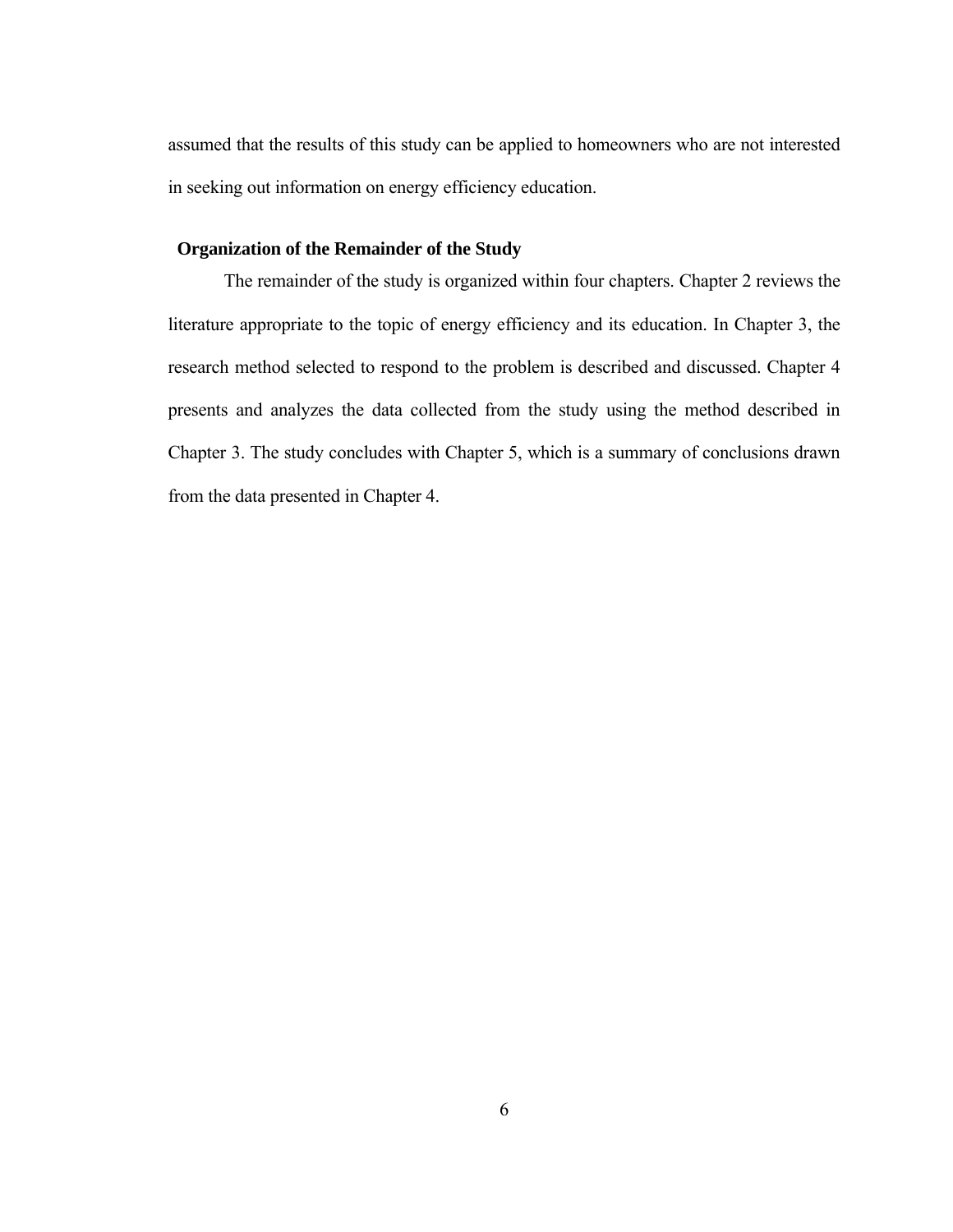*Chapter 2 - Literature Review* 

 Chapter 2 reviews literature that is related to energy efficiency and the teaching of energy conservation practices. This chapter first looks at research on attitudes towards energy conservation. The focus then shifts to review prior research on energy conservation education. Next, it reviews prior research on energy use by different demographic groups.

#### **Factors Associated with Residential Energy Conservation**

 A popular area of interest in energy conservation concerns consumer attitudes and perceptions towards energy conservation. Black (1978), Hummel (1978), Seligman (1979), Samuelson (1990), Berger (1992), Lutzenheiser (1993), all conducted research on homeowners and homeowners' attitudes towards energy conservation.

*Energy efficiency and human activity: past trends, future prospect* (Schipper, 1992) examines energy efficiency attitudes from the 1970s to the early 1990s in an attempt to understand energy use. The authors examine energy use records and the activity for which the energy was used. Schipper describes the dramatic increase in oil prices in the late 1960s and early 1970's, which was accompanied by a transition in popular perceptions of the environmental and sociopolitical costs of energy consumption. The result of this transition was an increase in research on energy conservation. One study from this period was *Man's impact on the global environment*, written by the MIT-sponsored Study of Critical Environmental Problems (SCEP). This study identified that energy consumption contributed to more than a dozen environmental problems of global scale, including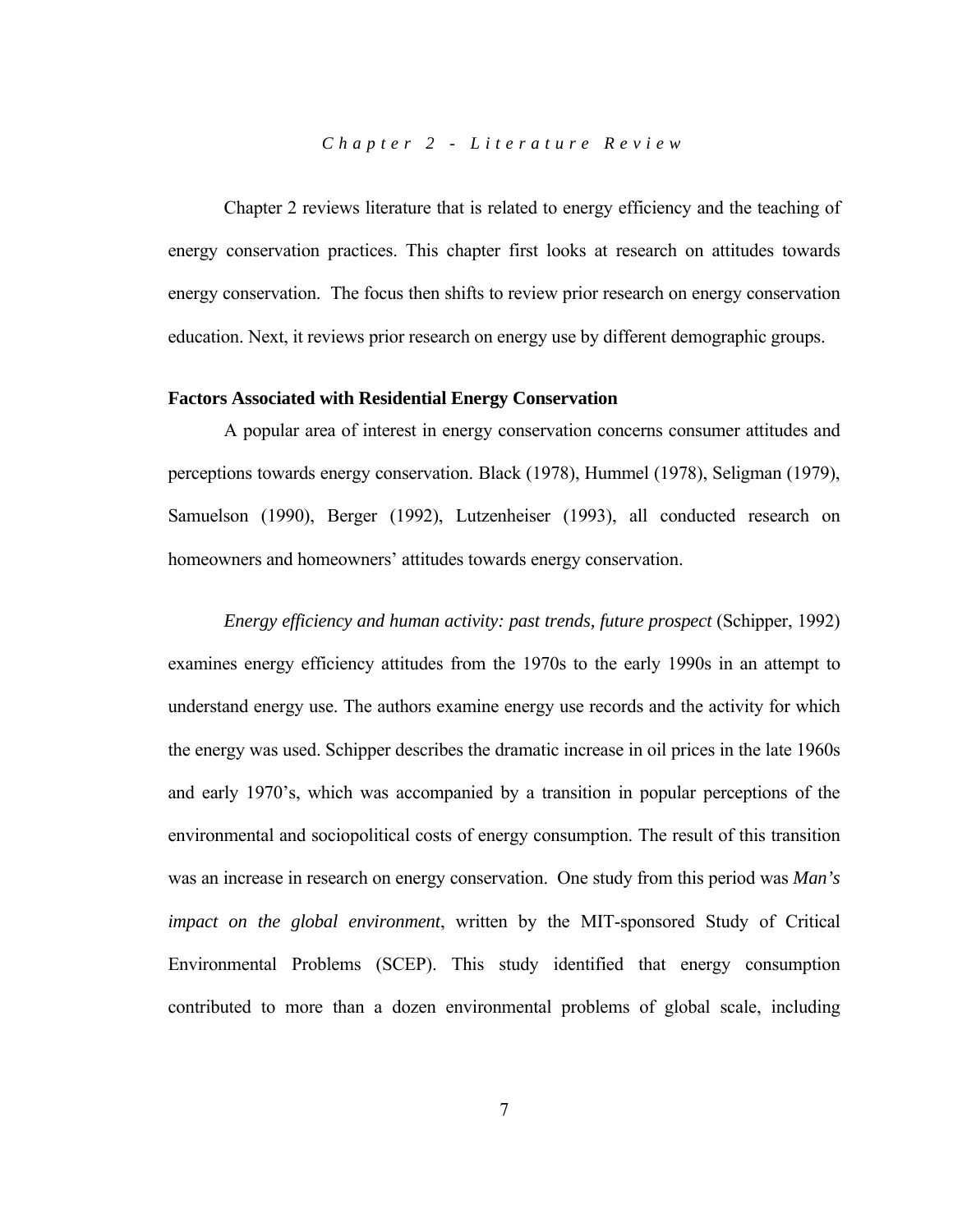greenhouse gas emissions, acid precipitation, oil spills, radioactive waste production, and particulate pollution.

 A balance is desired between energy benefits and energy costs (Schipper, 1992). Energy benefits are perceived to contribute positively to the well-being of humans. Having a home heated in the winter and well-lit in the evening are two examples of energy benefits. Energy costs are the losses attributed to the obtaining and exploiting energy. The emission of carbon dioxide during the burning of fossil fuels is an example of an energy cost. These environmental costs can be divided into two groups: Internal and external. Internal environmental costs affect those who directly benefit from energy consumption, such as owners of automobiles. External environmental costs affect members of society that are not gaining from the production of the energy. For example, the income lost by a farmer as a result of crop damage due to pollution is an example of an external energy cost. Internal and external costs include both damage to the environment as well as the monetary cost of reducing the environmental damage.

 Hummel, Levitt, and Loomis (1978), who surveyed two representative samples of residents living in a Colorado community during the 1973 gasoline shortage, found that the best predictors of consumers' attitudes toward energy use and environmental issues were perceived blame variables, which indicate who the respondent thinks is responsible for an existing crisis. For example, an energy shortage that is attributed to environmental factors, such as an ice storm, is more likely to produce cooperative energy conservation than an energy shortage attributed to others' overconsumption. Three types of pro-energy actions were measured: (1) Voluntary actions that benefit the environment at the expense of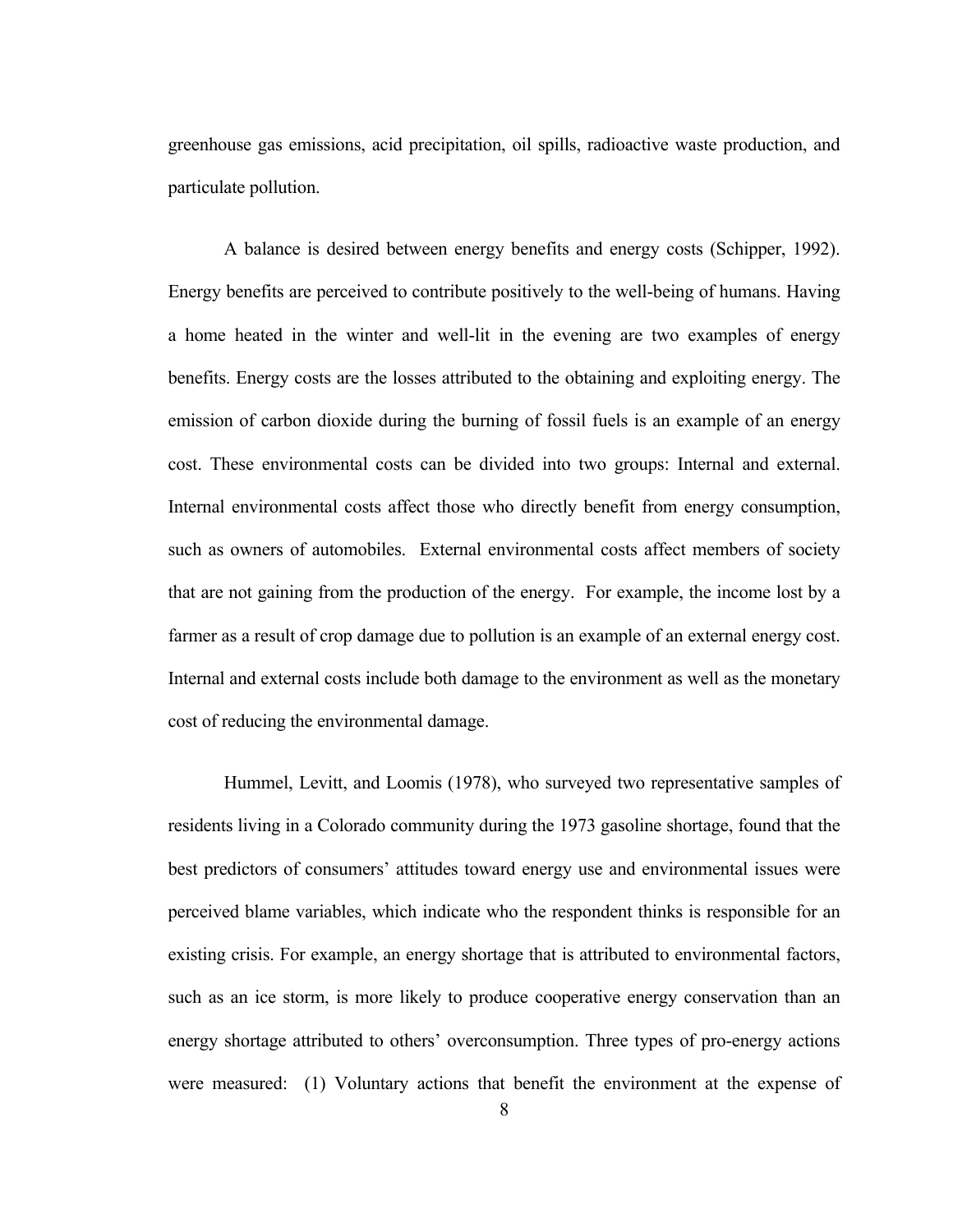lifestyle, (2) mandatory actions that benefit the environment at the expense of lifestyle, and (3) actions that increase energy consumption at the expense of the environment. Hummel's analysis indicates decreasing support in voluntary actions when overconsumption was blamed for the energy shortage.

 Kinnear, Taylor, and Ahmed (1974) argue that a consumer's level of concern for the environment is noticeably affected by perceived consumer effectiveness, or the degree to which consumers believe that their actions have an effect on the crisis in question. Kinnear *et. al.* collected data through a mall questionnaire administered to 500 members of a consumer panel. The goal of their study was to empirically explore the relationship between the socioeconomic and personality characteristics of consumers and the amount of ecological concern they indicate. Their study suggests that it may be possible to change patterns energy use by educating consumers about the impact of their energy use on the environment. Their study is discussed in greater depth later in this chapter.

 In contrast, Seligman's study (1979) observed that consumer attitudes towards comfort and health are the strongest predictors of actual energy use by homeowners. In the study, a questionnaire was administered to help understand the factors effecting homeowners' decisions to conserve energy in their home. At the time, the study was looking for relationships between what homeowners' reported that their attitudes towards energy conservation were, and what their actual energy consumption was. The questionnaires were administered to 56 couples in a New Jersey suburb.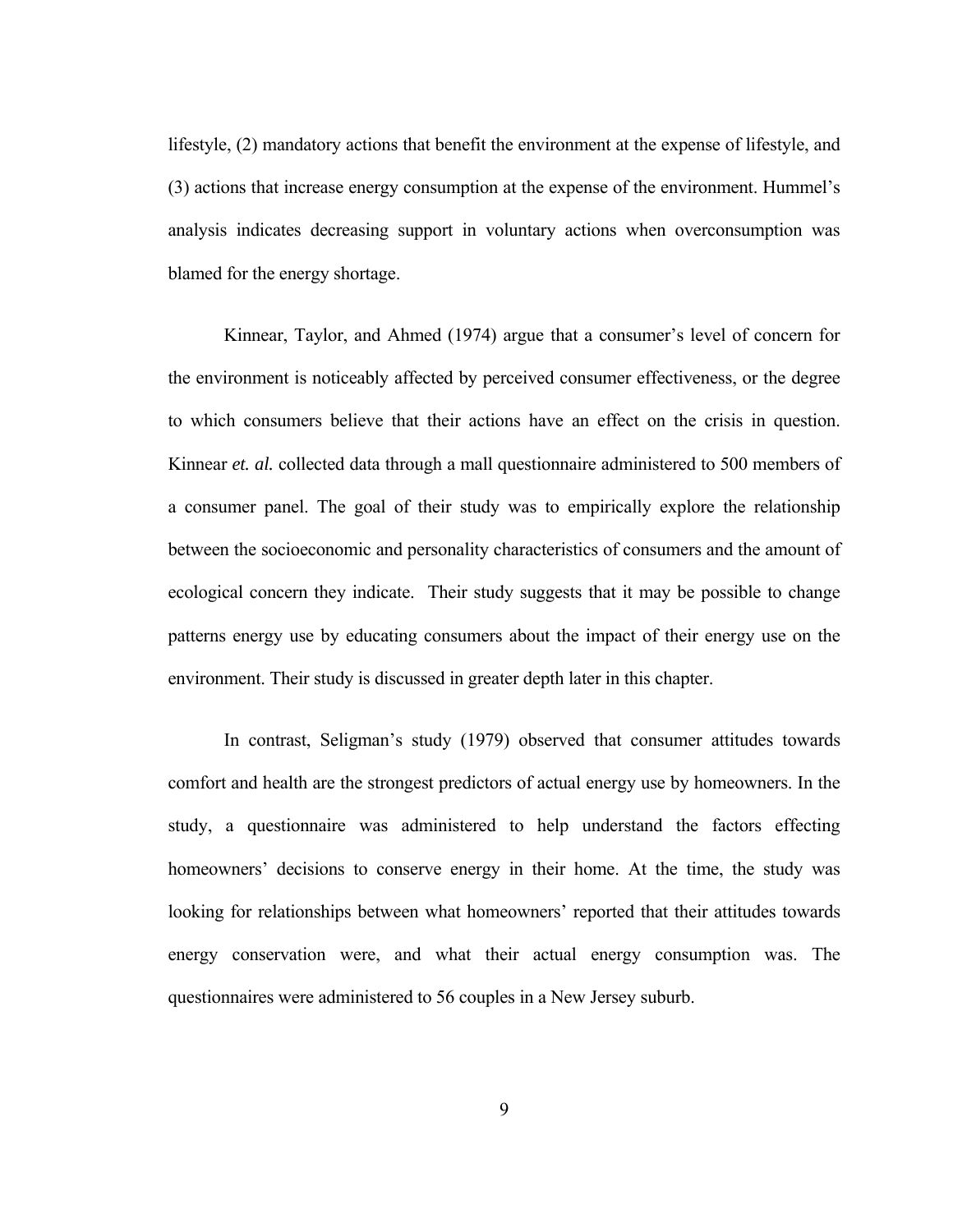From the responses, four attitude factors were revealed through factor analysis: (1) effort to conserve and monetary savings, (2) comfort and health concerns, (3) role of individual, and (4) legitimacy of the energy crisis. The factors were entered into a multiple regression analysis to predict actual energy consumption. The predicted attitudes were responsible for 55 percent of the variance in energy consumption

 It was determined that comfort and health concerns were responsible for the majority of the energy consumption in a house. In an attempt to see whether comfort and health could be separated into different factors, and to attempt a more accurate prediction of energy consumption, a second survey was administered. An effort was also put towards separating effort and savings into two factors. The respondents in survey two consisted of 69 couples from an area similar to that used in survey one. Survey two repeated 19 variables from survey one, removed ambiguous questions, and added more attitudinal variables to help clarify the factors. Survey two's regression analysis predicted over 60 percent of the variance in energy consumption.

 The results of both studies suggested that comfort and health were the greatest influencing factor for predicting energy consumption. The comfort and health factor was the only significant predictor in survey two. The effort-savings factor was unable to be fully separated in survey two and might underscore efforts for rewarding conservation behavior. Seligman points out that as the cost of energy increases, homeowners might increase the effort to conserve in order to retain savings. The factor of the energy crisis emerged during this study because of the late 1970s media coverage of the topic.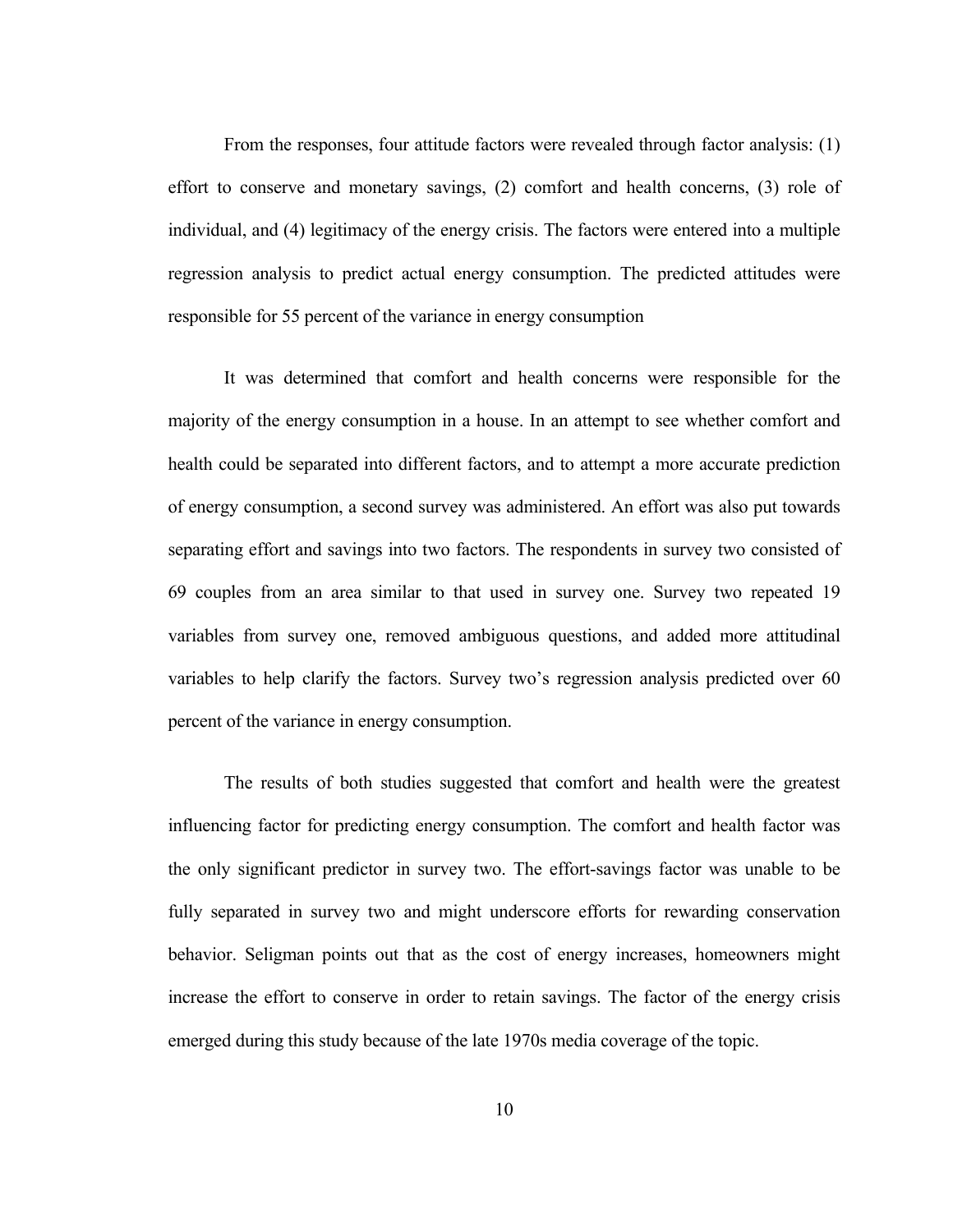Samuelson (1990) analyzed the problem of energy conservation from a social dilemma approach. Social dilemmas are situations in which voluntary acts by individuals are needed to benefit the common good, while there is also an incentive for individuals not to act. The article reviewed empirical research from both laboratory experiments on social dilemmas and field research on the topic of energy conservation. The goal was to identify a number of psychological variables that influence cooperation in social dilemmas. These variables were then compared to the conceptual variables tested in the energy conservation field research.

 Samuelson sorts consumer responses to social dilemmas into three different classes: (1) Unrestrained consumption (2) curtailment, and (3) device adoption. The classes were defined by Messick and Brewer (1983), who investigated numerous responses to social dilemmas. The classifications are widely used throughout Samuelson's social dilemma approach research. The first response classification, unrestrained consummatory behavior, refers to homeowners who turn the thermostat to its lowest setting in the summertime for personal comfort, regardless of the environmental and monetary costs of energy consumption. The second classification, curtailment behavior, are changes in homeowners' daily energy use habits, such as turning the thermostat up when gone during a summer day. The third class of responses is device-adoption behavior, which is the use of new technologies by homeowners to reduce energy consumption while maintaining personal comfort. An example would be the purchase of an alternative energy producer, such as solar panels, for the home. A cost-effective device adoption is one for which the value of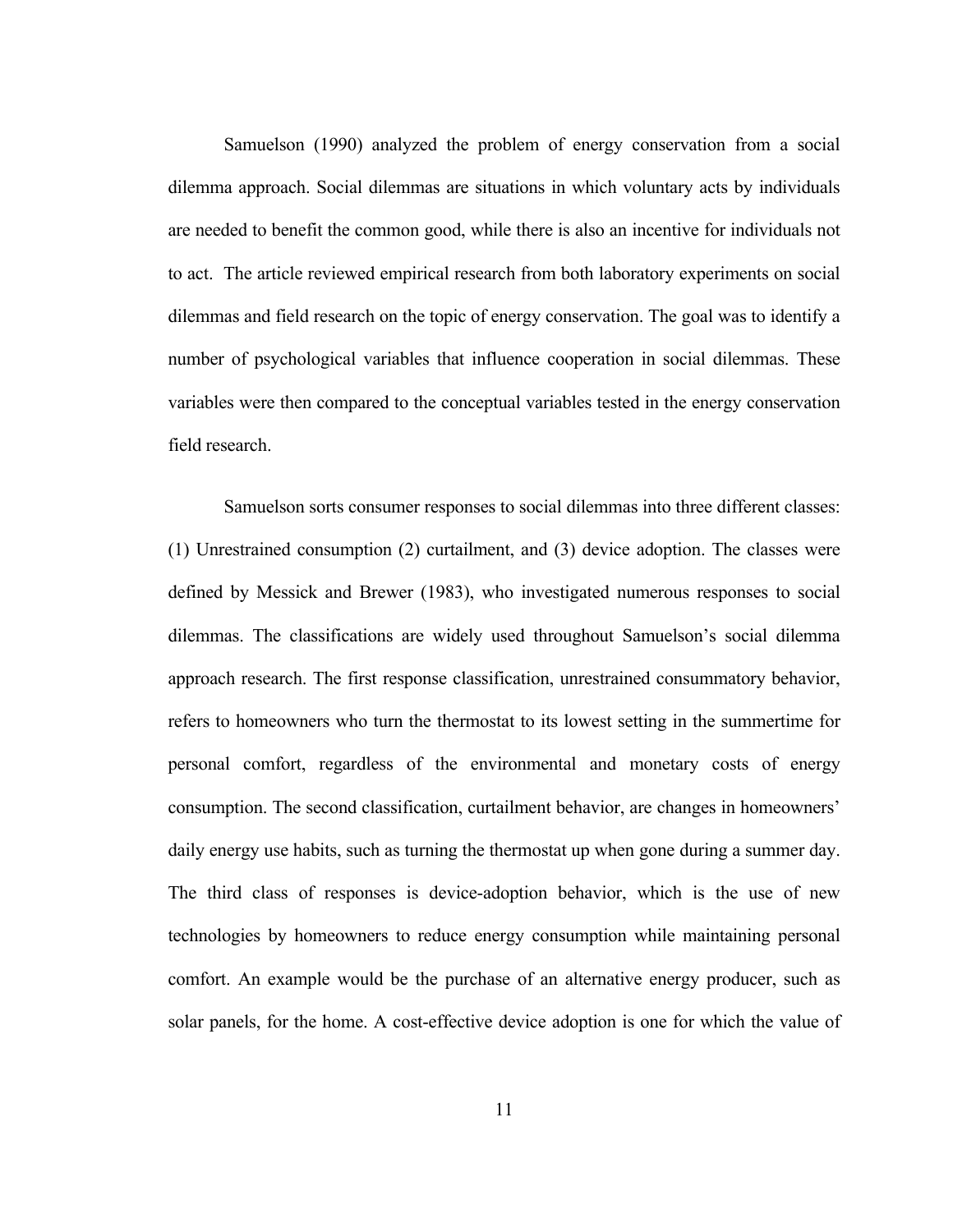future energy savings over the life of the technology is greater than the costs incurred to achieve those energy savings.

 The first response, unrestrained consumption, can be represented as a collective trap. A collective trap is a form of social dilemma in which individuals in a group are motivated to take an action that benefits them but imposes costs on other group members. In unrestrained consummatory behavior, the homeowners are benefiting from improved comfort in their home while the community as a whole runs the risks of higher utility rates and brownouts. Another classification of a social dilemma is the collective fence. A collective fence is a situation in which individuals perform an unpleasant task that requires personal sacrifice but benefits all group members. Curtailment behavior and deviceadoption are examples of collective fence. Curtailment behavior requires a sacrifice of comfort for the individual but maintains more energy for the community. Device-adoption requires an initial cost to the homeowner while the benefits will be shared by both the individual and the community in the form of more available energy.

 Samuelson summarized that there are obvious connections between the types of encouragement used in energy conservation campaigns and the variables investigated in social dilemma research. Samuelson concludes that group workshops hold the most potential for changing consumer behaviors. Group workshops, which require individuals to meet face-to-face and to see each other after the meetings, assign individuals greater responsibility for their community's energy use and overall welfare.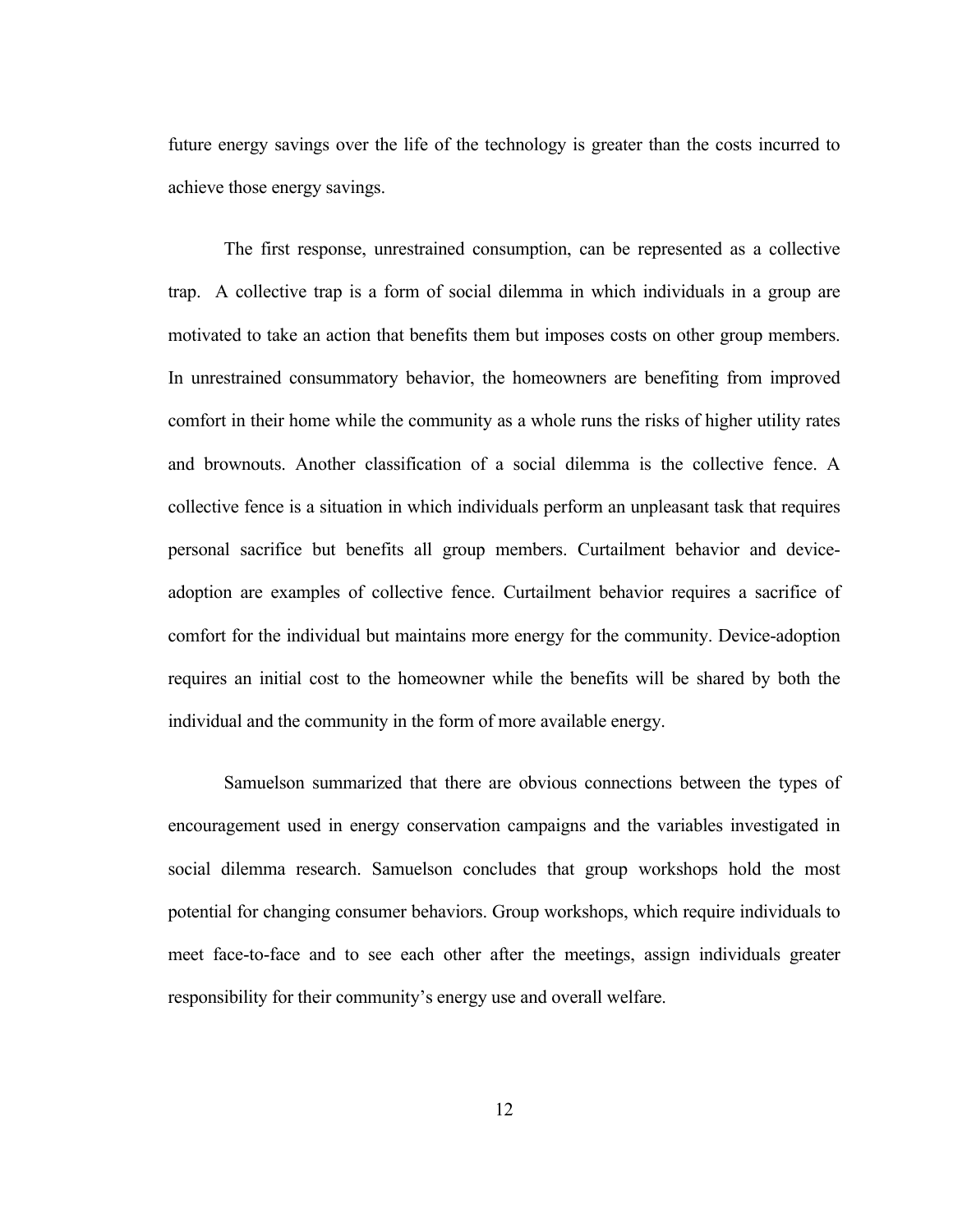### **Energy Efficiency Education**

 Identifying the factors that influence consumers to practice energy conservation behaviors is an important aspect of designing any conservation education program, because it allows educators to know how to market the programs with the most success. This is illustrated by Henion and Wilson (1976), who predicted that as the environmental movement of the late 1970's continued, the uniformity of the group would dissolve. The authors suggested that educational programs designed for energy conservation would have to identify attitudinal traits associated with conservation behavior and market educational campaigns towards those attitudes.

 Kinnear, Taylor, and Ahmed (1974) suggested that educational programs should have two targets and associated objectives. The first target of educational programs focuses on methods to get consumers already interested in conservation to practice conservation behaviors. The second target focuses on consumers not interested in conservation. The objective of an educational program geared towards the second target involves consumers concerned about energy consumption and helping them practice conservation behaviors. The most important objective described by Kinnear, *et. al*, related to perceived consumer effectiveness, is to make consumers believe their actions do make a difference with an energy crisis. The study is discussed in greater depth in the next section.

 A study by Ellen *et al* (1991) elaborated on Kinnear, Taylor, and Ahmed's research on perceived consumer effectiveness by illustrating that consumers often do not practice energy conservation because they do not know if their actions make a difference even if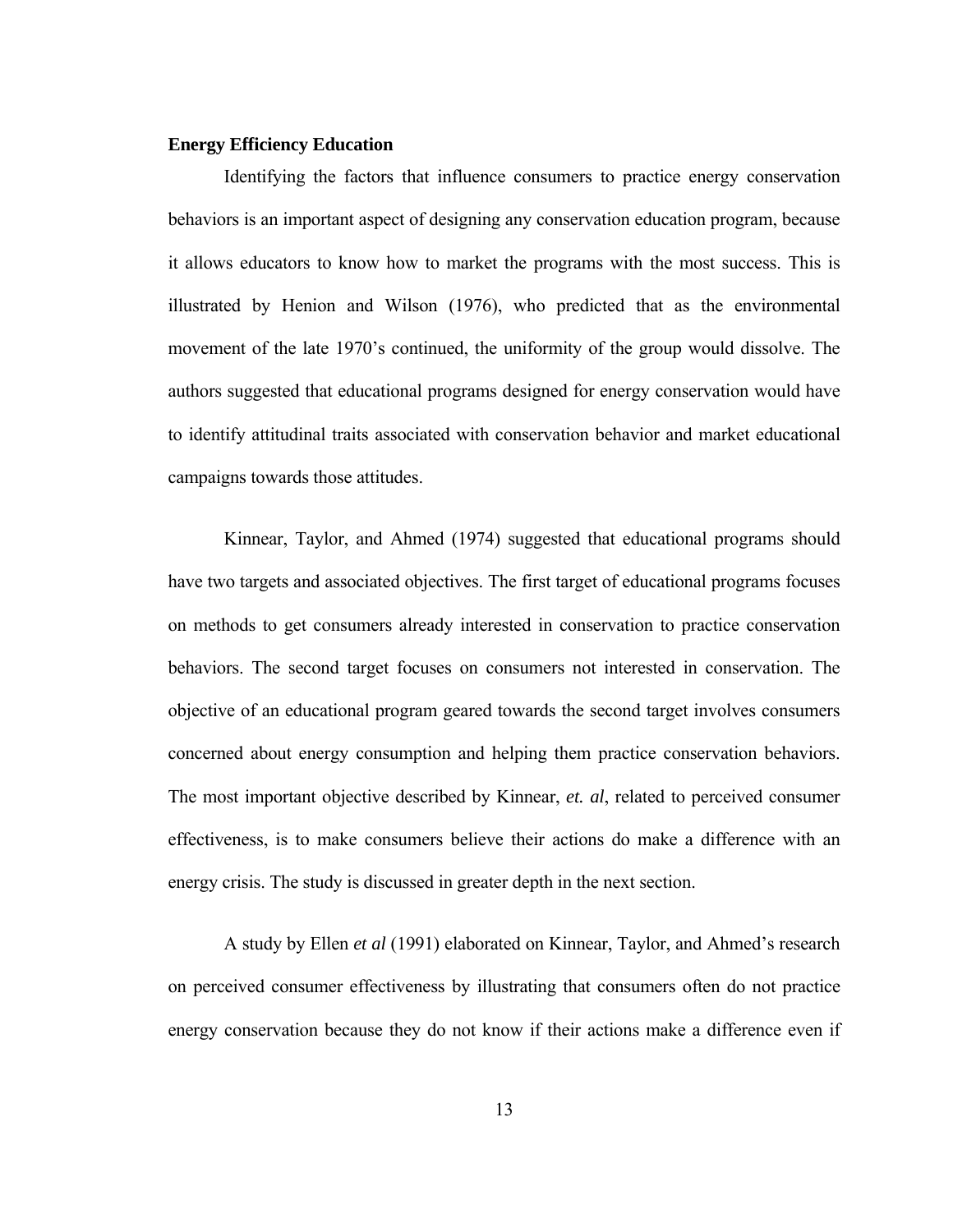practiced by everyone. Ellen *et al*. emphasize that regular, positive feedback is needed to make individuals feel that they are making a difference.

 In *The Logic of Collective Action*, Mancur Olson (1965) also discusses perceived consumer effectiveness. Olson notes that as group size increases, the perceived effectiveness of individual efforts decreases. The lower the perceived effect of a single person's behavior, the less likely a homeowner is to believe that individual conservation behavior has an effect on the community's overall energy use.

 Kinnear, Taylor, and Ahmed (1974) also explain the correlation between campaigns using fear appeal and consumers ignoring the energy problem. Kinnear, Taylor, and Ahmed find that conservation efforts that attempt to frighten consumers into reducing their energy usage are often less persuasive than are minimal appeals because the fear appeals create too much tension.

 Similarly, Fine (1990) suggests that when marketing educational energy campaigns, a "well-baby" approach should be practiced. The "well baby" approach emphasizes the steps that can be taken to solve a problem. This is the opposite of the "sick baby" approach, which emphasizes the bad behaviors known to be causing the problem. This approach not only describes what the proper consumption behavior is, but it also describes how the difference is made by just one person.

 Samuelson (1990), whose study is mentioned earlier in this section, analyzes residential energy use from a social dilemma perspective in an attempt to encourage energy conservation. Samuelson points out that voluntary conservation efforts will be less likely to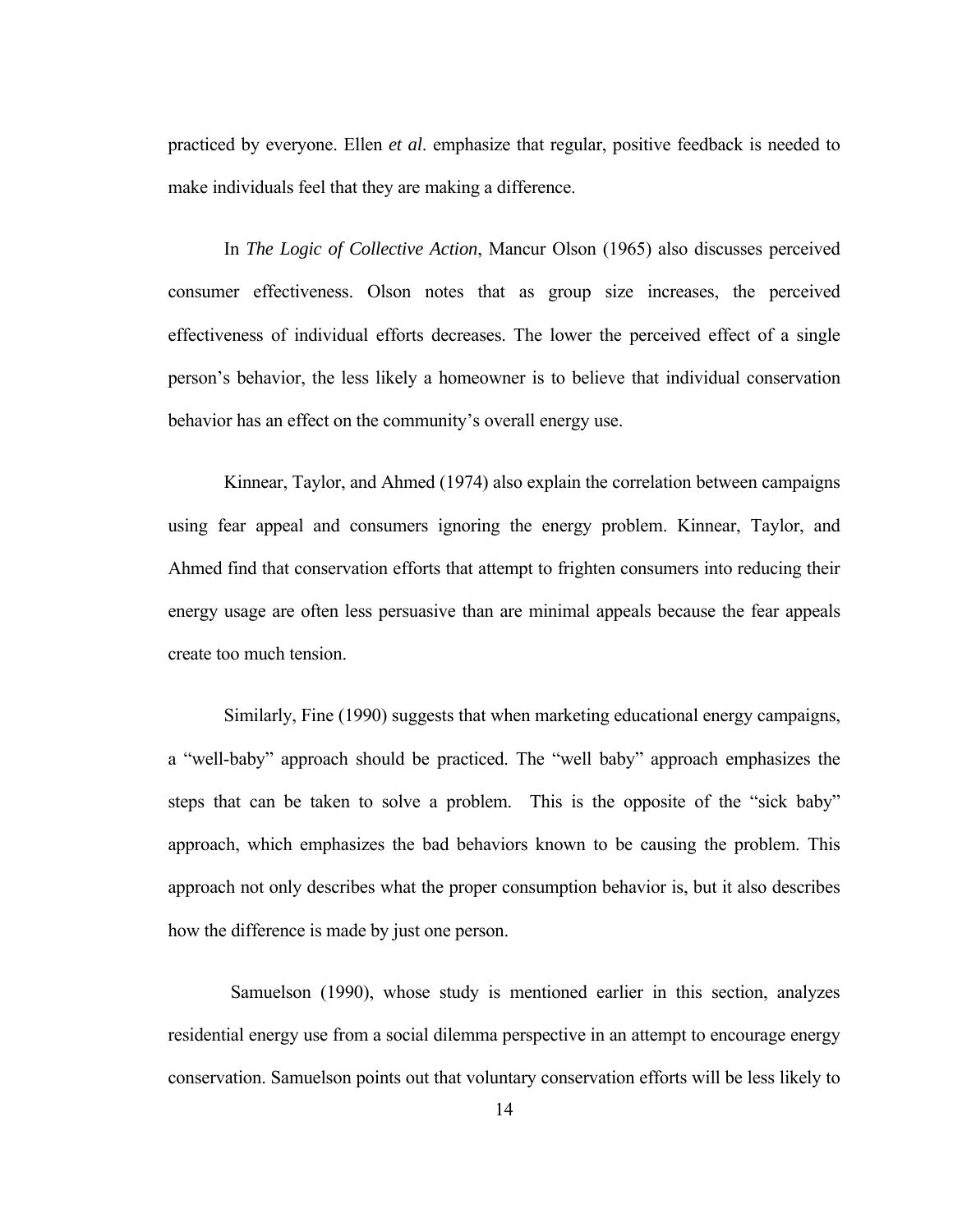occur when the benefits of overconsumption, such as personal comfort and convenience, are given to the individual, while the negative costs, such as pollution, are shared by the community. In addition, the personal benefits are accrued immediately while the costs to the community are delayed. Messick and Brewer (1983) also note that both collective fences and traps that are delayed are the most difficult to solve.

 According to Samuelson, the concept of the social dilemma can be applied to energy conservation education. Samuelson argues that group workshops hold the most potential for changing consumer behaviors. Group workshops, which require individuals to meet face-to-face, assign individuals greater responsibility for their community's energy use and overall welfare, and help them to place selfish individual motives below the interests of the group.

 Looking at energy efficiency education programs, Samuelson (1990) also found that these campaigns have historically based their methods on two different psychological models of behavior: The attitude model and the rational-economic model. The attitude model assumes that attitudes guide behavior, and that positive attitudes towards energy conservation are required for conservation to take place. The rational-economic model theorizes that consumers can rationalize energy conservation if their economic self-interest is served. For example, financial incentives such as tax credits and low-rate loans for the purchase and use of energy-efficient appliances address the rational-economic model.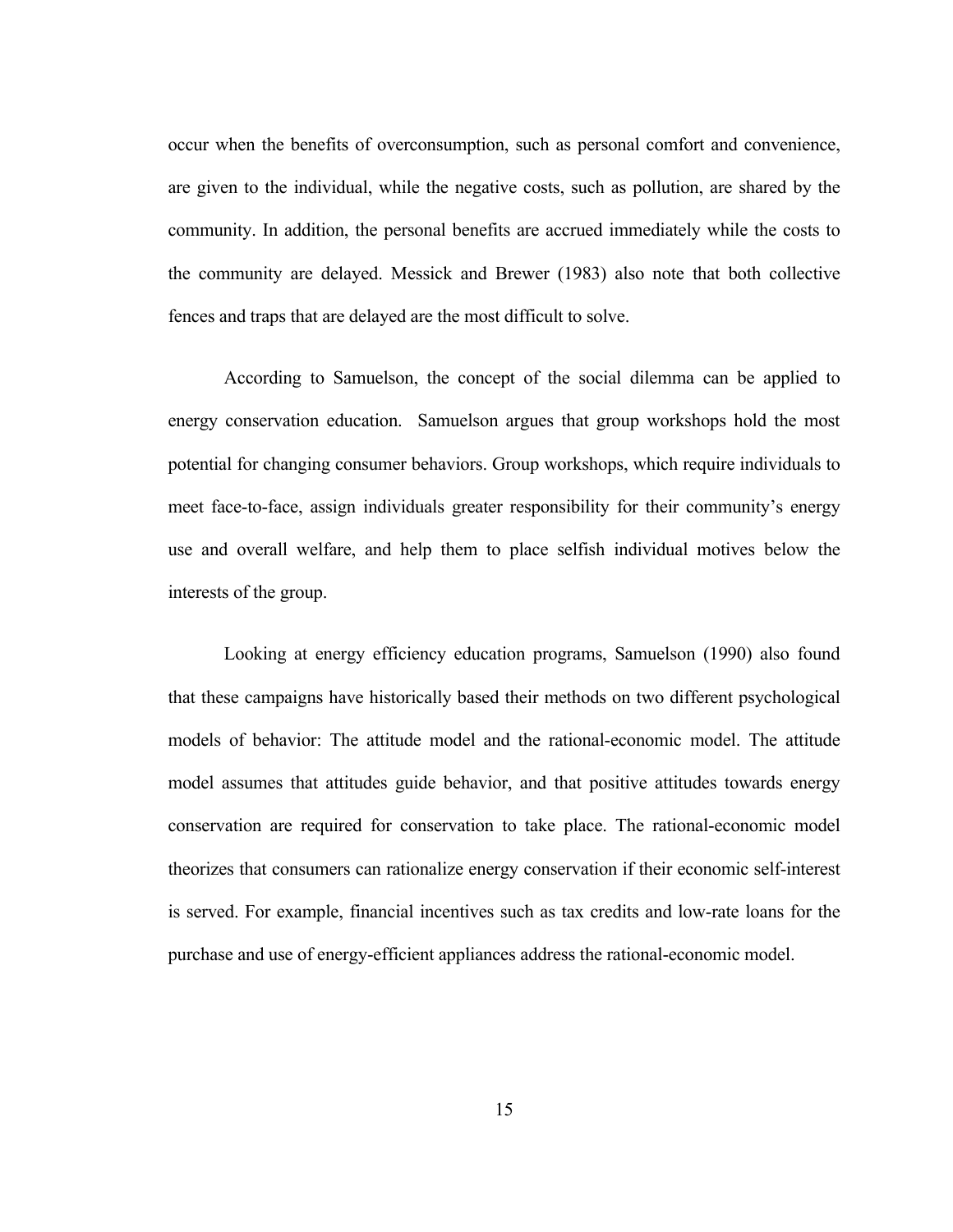### **Energy Use by Different Demographics**

 Schipper and Meyers (1992) compared residential energy use in 18 different countries. The countries were divided into three types: (1) Industrialized countries, (2) countries of the former East Bloc (the Soviet Union and Eastern Europe), and (3) developing countries. Because household occupancy and sizes change over time, the authors used population as a measure of residential activity. The source of energy and how it was consumed were the main focus of the study.

 High energy prices and conservation programs had a small effect on changing household energy use in industrialized countries. Energy use increased as the amount of equipment ownership, such as automobiles and heating equipment, and home size increased over time. Although the efficiency of appliances improved over time in industrialized countries, this was offset by changes in the sizes and features of many appliances. Alternatively, there was little efficiency improvement found in the former East Bloc, especially in space and water heating. Schipper and Meyers found the cause was a lack of information on energy pricing. Developing countries have very different energy usage between the rural and urban areas. Affluent members of cities use Western-style electricity for appliances, cooking, and water heating. Even the lower classes use electricity for televisions and refrigerators. Biomass is the dominant fuel for the rural areas of the same countries. In developing countries, appliances are still very inefficient when compared to similar appliances in the industrialized countries.

 Schipper and Meyers (1992) argue that barriers to energy efficiency apply to different sectors. Homeowners and small companies usually face greater barriers to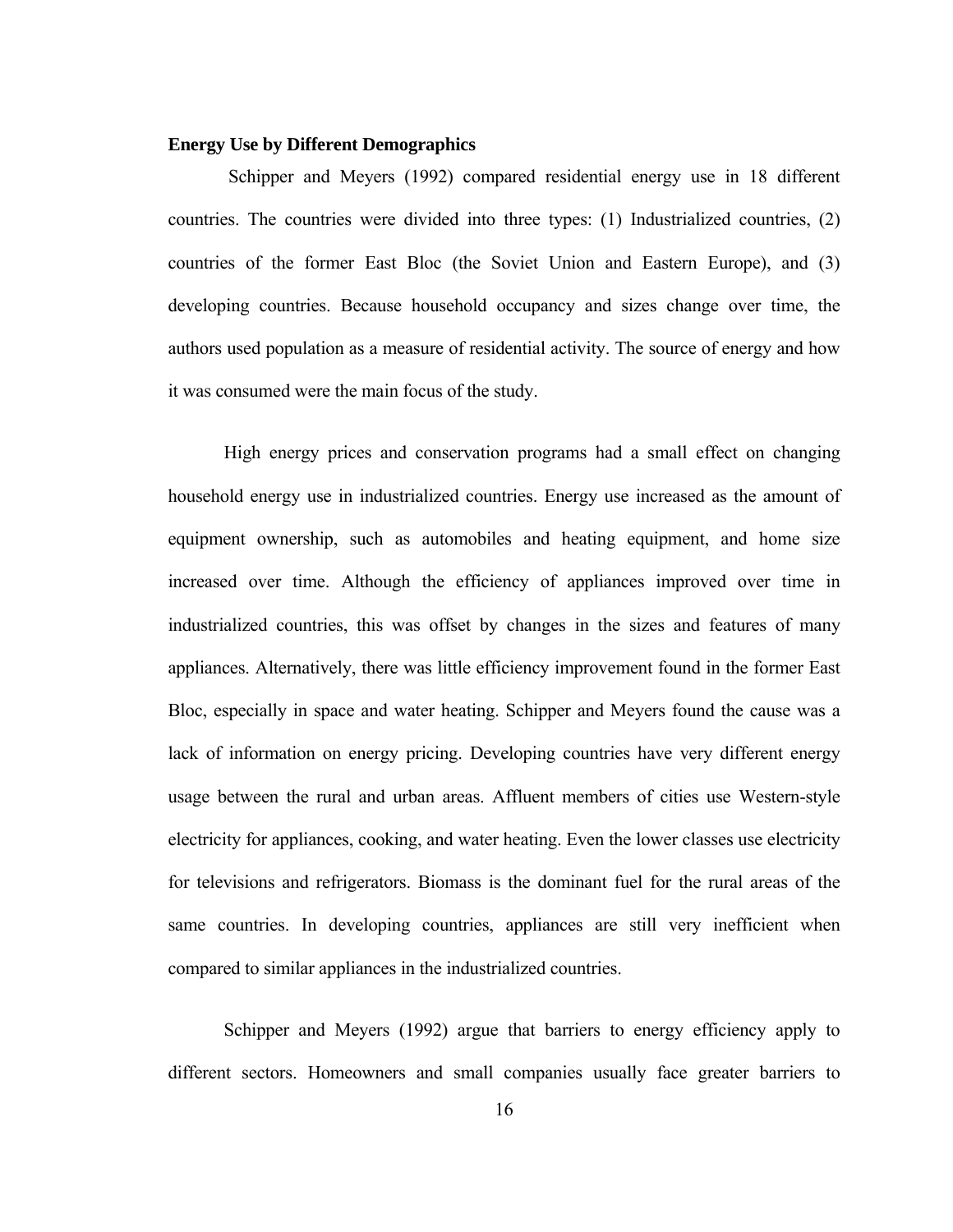improved energy efficiency because they do not have the resources to evaluate and implement energy saving methods in contrast to large companies and governments. Programs that encourage energy efficiency need to address the different circumstances, perspectives, and criteria that groups make in improving energy efficiency. Gilg (2006) argues that defining the characteristics of individuals who conserve is important, given the need for policy makers to define groups who are both active and less enthusiastic with regard to energy conservation. Gilg's research is discussed in greater detail below.

 Kinnear, Taylor, and Ahmed (1974) explored the relationship between ecological concern and a combination of personality characteristics and socioeconomic factors. Kinnear *et. al.* created an ecological concern index and examined 20 independent variables. Variables, such as family income, level of education, age and the presence of children were some of the socio-economic factors tested. The independent variables were predictors for possible scores on the ecological concern index. Using analysis of variance (ANOVA), the study's top 10 predictors were income, perceived consumer effectiveness, depression, sentience, understanding, desirability, dominance, rebelliousness, tolerance, and harm avoidance.

 Multiple classification analysis (MCA) measured the importance of the top predictors. The predictors explained 28 percent of the variance in scores on the ecological concern index. This variance helped to profile ecologically concerned adults. The profile suggested that personality characteristics were better predictors than socioeconomic factors of ecologically concerned consumers. The profile also showed a slight tendency that these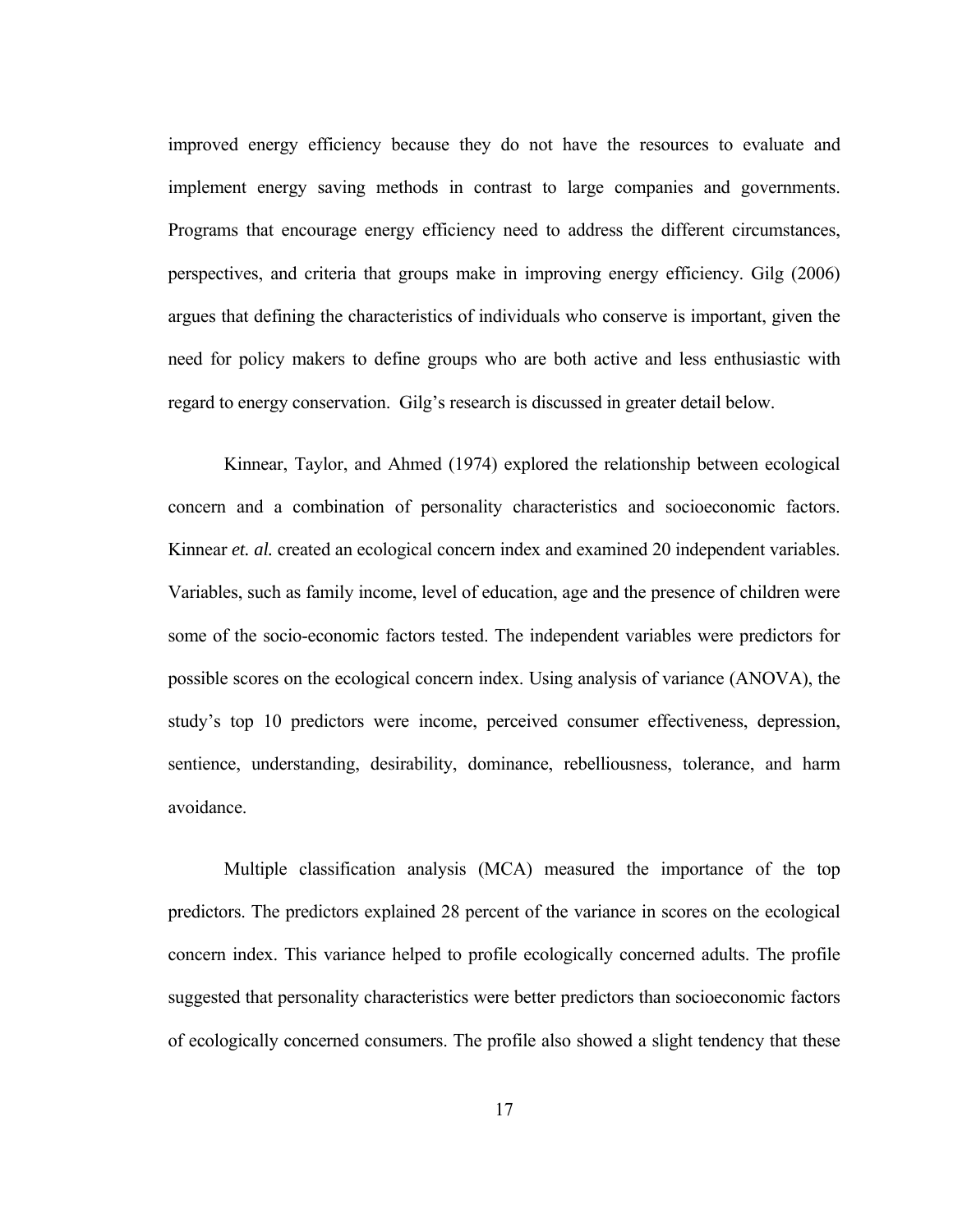consumers were in an over-\$15,000 income category. The 2006 equivalent of \$15,000 in 1974 dollars is over \$65,000 [see Westegg.com].

 Samuelson (1990) points out that consumers interested in energy efficiency education come from different areas of the United States and from different backgrounds. The environmental factors affecting conservation behavior must be considered when analyzing residential energy use and how to market energy efficiency campaigns to different groups. Family variables, including family size, number of children, and who makes the decisions regarding energy use must also be considered, to have an effect on how and why energy is consumed in a home. Energy use can also be affected by the climatic conditions of the home location. Geographic locations that experience extreme differences in temperature are more likely to have energy shortages caused by increased demand for energy.

 Borden and Francis (1978) conducted a study to answer the question: "Who cares about ecology?" Their research examined personality factors influencing concern about the environment, and found that men and women become involved with the environmental movement for different reasons. In the study, females that demonstrated ecologically concerned personality traits had the tendency to also be leaders in the movement. A possible explanation for this factor is that the environmental awareness movement was taking place at the same time as the women's movement. While interesting, this study is not sufficiently current to provide adequate analysis of male and female roles in the contemporary environment awareness movement.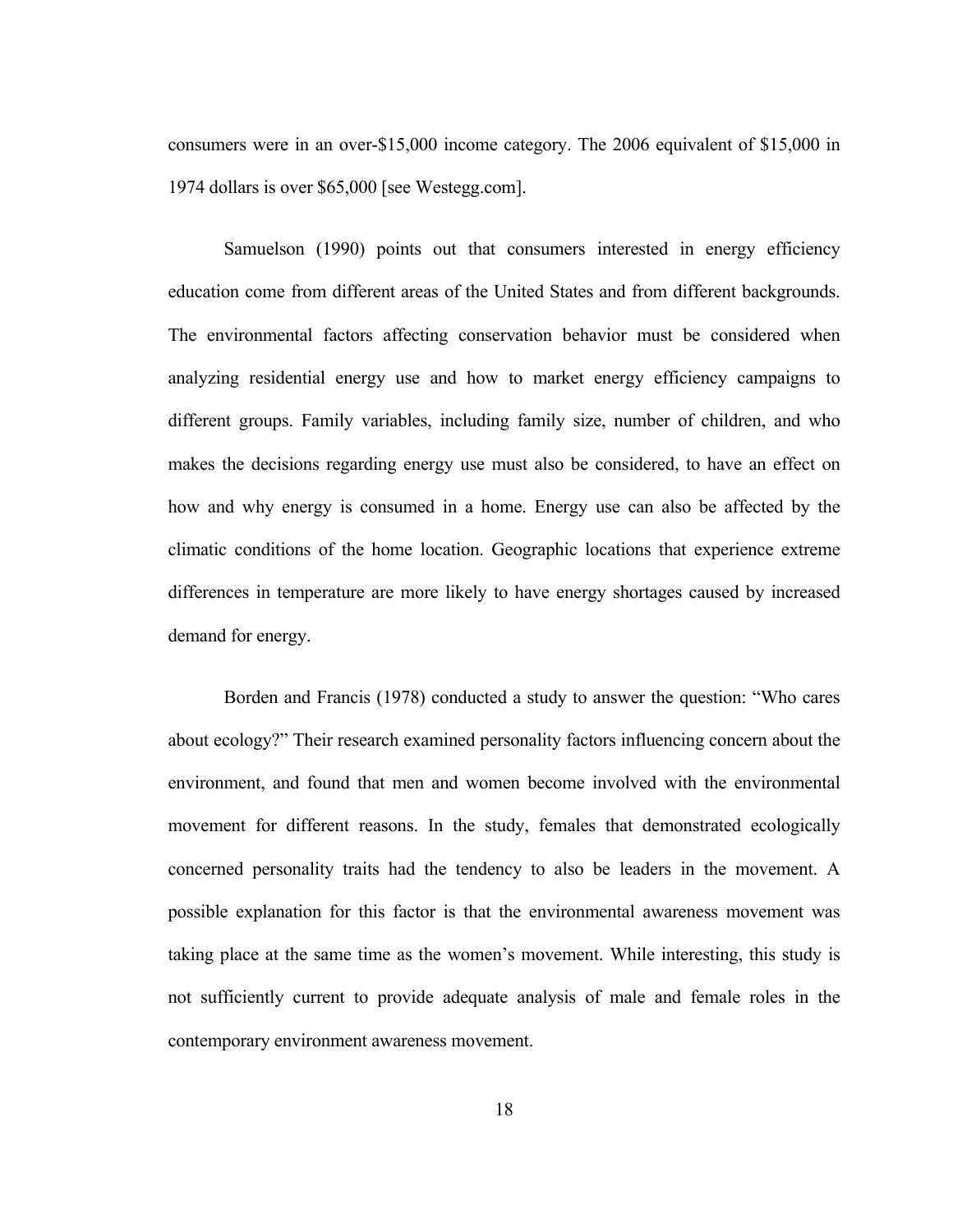The majority of the research on energy conservation was undertaken in the 1970s and 1980s, and since that time changes have occurred in the knowledge, behavior, and attitudes towards the environment. Diamantopoulos *et al* (2003) attempted to update research on how demographic factors influence energy conservation behaviors. In this study, the authors hypothesized on the links between five measures of environmental concern and demographic factors such as gender, marital status, age, education, number of children, and social class. The hypothesis was then tested on a nationwide sample of British consumers through interviews and surveys.

 The results showed that associations between demographic traits and environmental consciousness are complex; and that no accurate profile of a green consumer can be created that includes all aspects of environmental concern. An interesting finding was that environmental consciousness is often a factor of situational characteristics, rather than socio-demographic ones. Consumers are more often knowledgeable about an environmental concern if it is happening in their community.

 Gilg (2006) analyzed the environmental attitudes and actions of households in terms of water and energy conservation. These were examined in the context of each household's demographic composition. Surveys were administered to a sample of 1600 households with a response rate of 59 percent. Factor analysis showed three factors relating to environmental behavior. The first behavior involved purchase decisions, such as buying compact fluorescent bulbs. The second set of behaviors were habits, such as turning off the faucet when brushing teeth. Factor three involved recycling behaviors.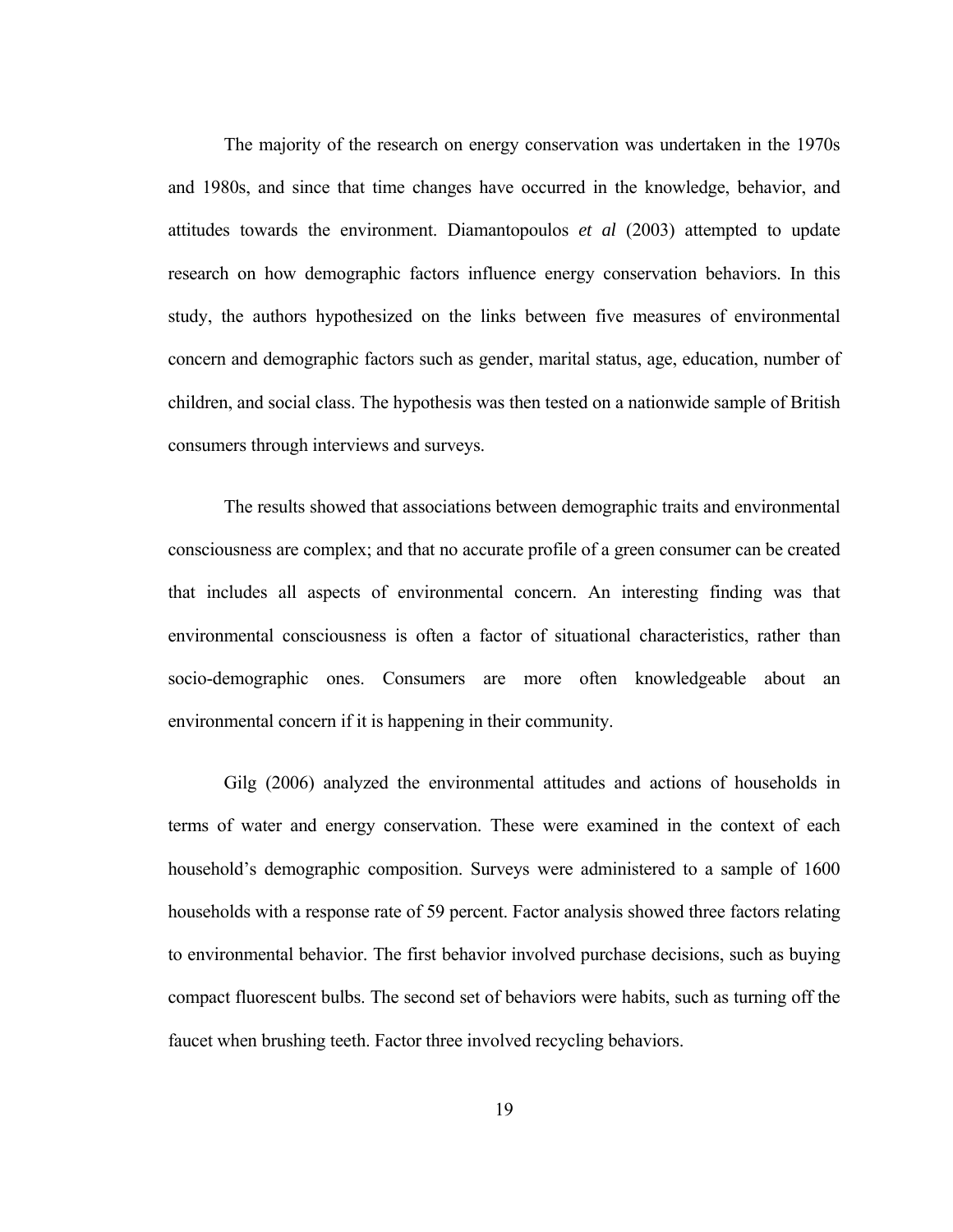Frequencies of certain behaviors pertaining to water conservation were calculated. The behaviors were then broken down in to three categories: Most frequent behavior by the sample, less frequent behavior by the sample, and the least frequent behaviors by the sample. Gilg (2006) suggests that policy makers could target certain individuals by their level of behavioral commitment. Cluster analysis was used to examine individuals who answered similarly. Four patterns emerged. The most likely to engage in water and energy saving activities were "Committed environmentalists" and "Mainstream environmentalists". Only 18 percent of the "Occasional environmentalists" committed to the behaviors. "Non-environmentalists" did not practice any water saving behaviors. A demographic profile was then attempted. "Committed environmentalists" are older, tend to own their own home, lived in a terraced property, voted Green/Liberal Democratic and were members of community groups. "Non-environmentalists" were young, male, low income, had received less formal education, were less involved in the community and were more likely to be politically apathetic.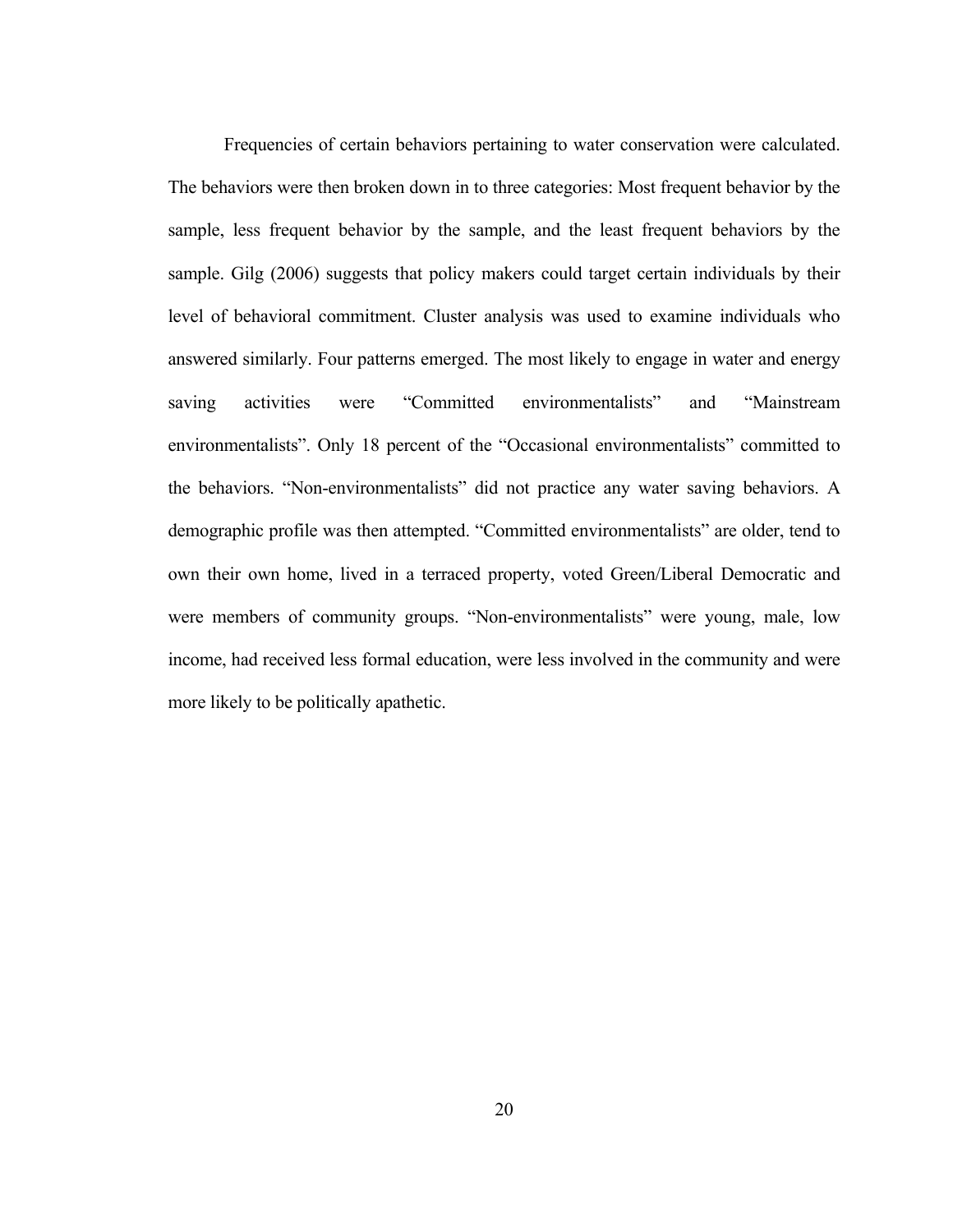*Chapter 3 – Research Methods* 

 This chapter describes the design, sample and procedures involved in this research. This descriptive study replicates Seligman's 1979 survey that examines energy conservation attitudes. The current research study attempts to determine if Seligman's four energy conservation factors remain valid in 2007. In addition, relationships between demographic traits and attitudes towards energy conservation are identified.

#### **Research Methods Description**

 This action research aims at a comprehensive understanding of the factors influencing energy efficiency knowledge in the central region of Missouri. Because a case study is being used, this research is not generalizable to other populations or settings. Surveys were administered to all attendants at the Home Energy Conservation workshops given by University of Missouri Extension between February and May of 2007. University of Missouri Extension is a partnership of the University of Missouri campuses; Lincoln University; the people of Missouri through county extension councils; and the Cooperative State Research, Education and Extension Service of the U.S. Department of Agriculture. Seven workshops were held during that time period yielding multiple case studies. The survey was also administered online to homeowners who requested more information regarding home energy use at a booth sponsored by University of Missouri Extension, as part of Earth Day festivities in Columbia, Missouri. The two groups are of the same population, i.e., homeowners interested in furthering their energy efficiency education.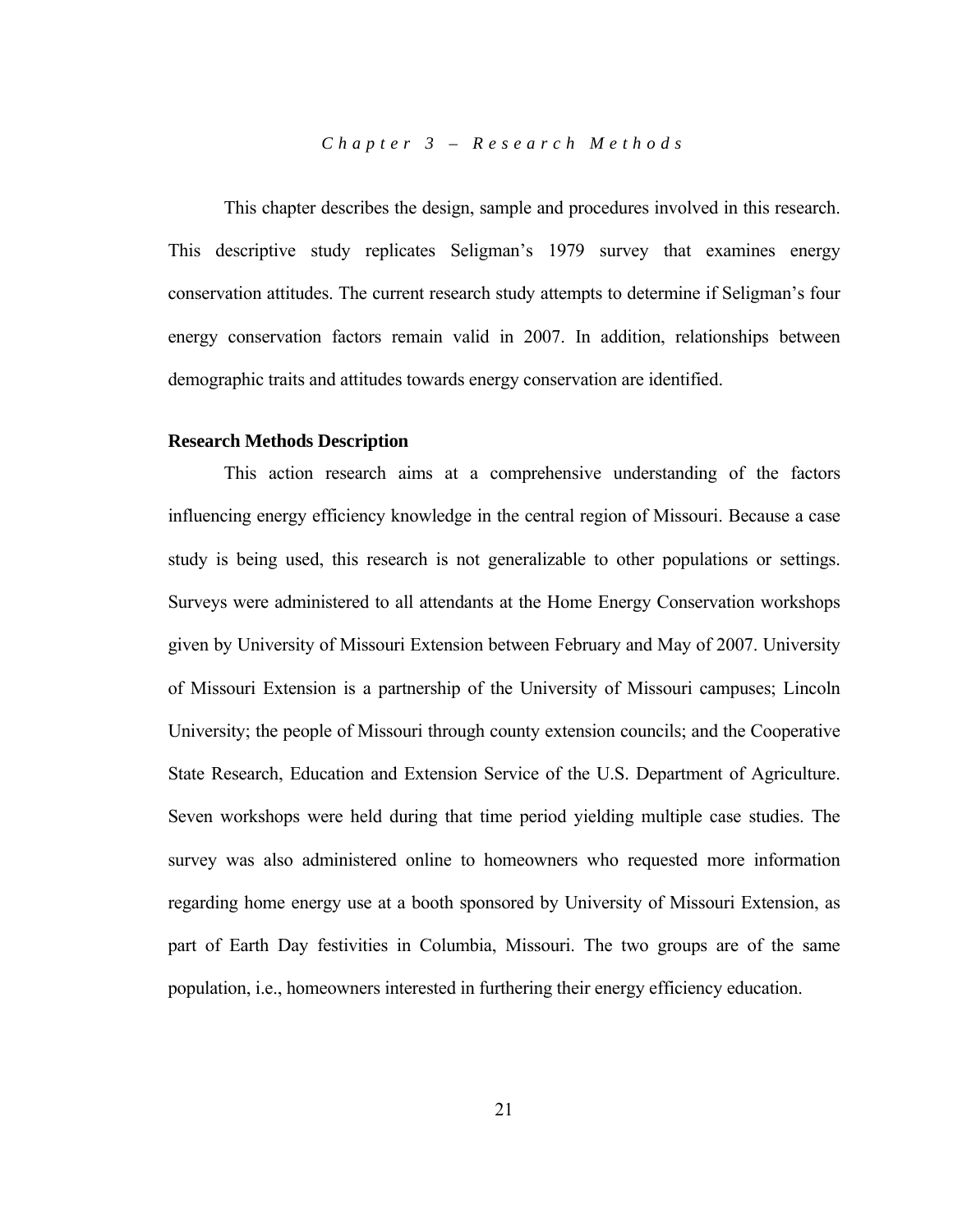#### **Instrumentation**

 Pencil and paper surveys were the main instruments used in this study. The physical questionnaire was highly reliable. There was little possibility for error in collecting the responses from the survey. Maximum "white space" was left on the survey and no questions regarding any item arose during the administration of the survey.

 An electronic online survey was also employed. The electronic host site, surveymonkey.com, is a highly regarded survey host and has had few complaints. No complaints were registered regarding this survey.

## **Data Collection**

 Surveys were administered to home energy efficiency workshop participants and to participants who visited a website on home energy efficiency. The goal of the surveys was to provide a numerical description of how one or more variables were distributed among a sample of homeowners. Seven workshops were given throughout the central region of Missouri between February and May of 2007. Attendance for each workshop varied from fewer than 10 to more than 20. Online responses were collected over a two-month period between April and May of 2007.

 At the beginning of the workshop, participants were asked if they would be willing to participate in a survey on homeowners' attitudes towards energy conservation. Once affirmed, the participants were administered a three page survey. Page one was a consent form. Page two (Appendix B) was a survey involving demographic items. Page three (Appendix C) presented a list of Likert-scaled statements that varied from Strongly Disagree (1), Disagree (2), Agree (3), and Strongly Agree (4). The items on page three of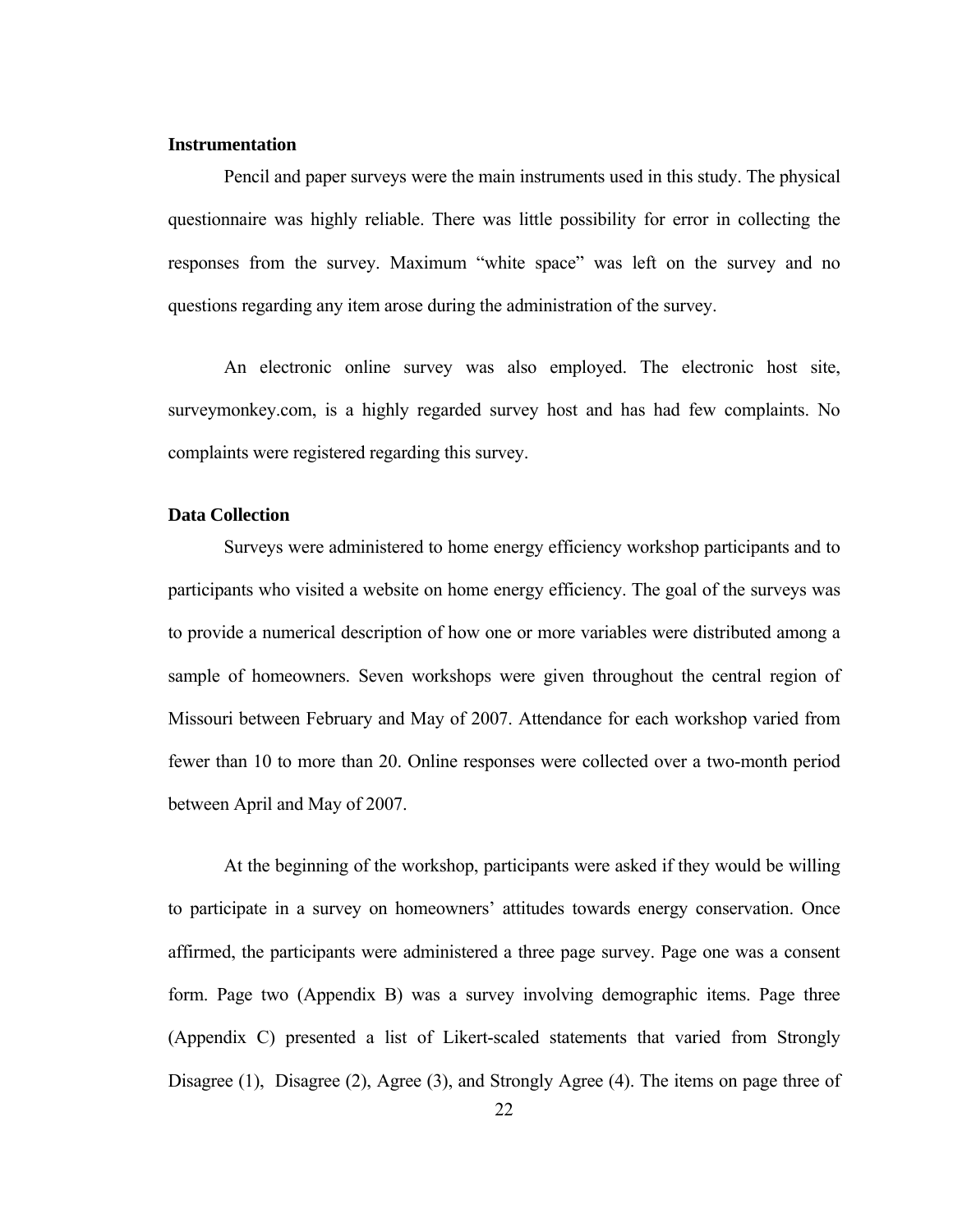this survey are duplicates of Seligman's 1979 study. The demographic items are approximately the same -- Seligman no longer has a record of the actual demographic questions.

 All surveys were numbered according to their response time. A codebook was created for all possible responses to the survey questions. The survey responses were entered into an Excel spreadsheet using the established coding system. The paper surveys were retained as a record of responses as a backup data source in the event the electronic data are lost or destroyed.

### **Data Analysis**

 Data analyses are employed to permit descriptive and inferential statistical investigations. The analysis strategy seeks to identify and measure causal relationships between selected variables. The Statistical Package for the Social Sciences (SPSS) is used to examine the relationships between variables. Factor Analysis is conducted across all attitudinal variables. Factor loadings are compared to the factor loadings found in Seligman's study. For those factors of highest loadings – the distinguishing factors -- a sample mean is calculated. If a respondent's loading is greater than or equal to the sample mean, a new variable is constructed in which the respondent will be assigned a score of one. If the response is less than the sample mean, a zero is assigned. This variable transformation yields a binary code for each of the highest loading factors. A high/low pattern among all of the factors, then, can be identified as a four-digit, binary coded number, where pattern  $1 = 0000$ , pattern  $2 = 0001$ , pattern  $3=0010$ , and so on. The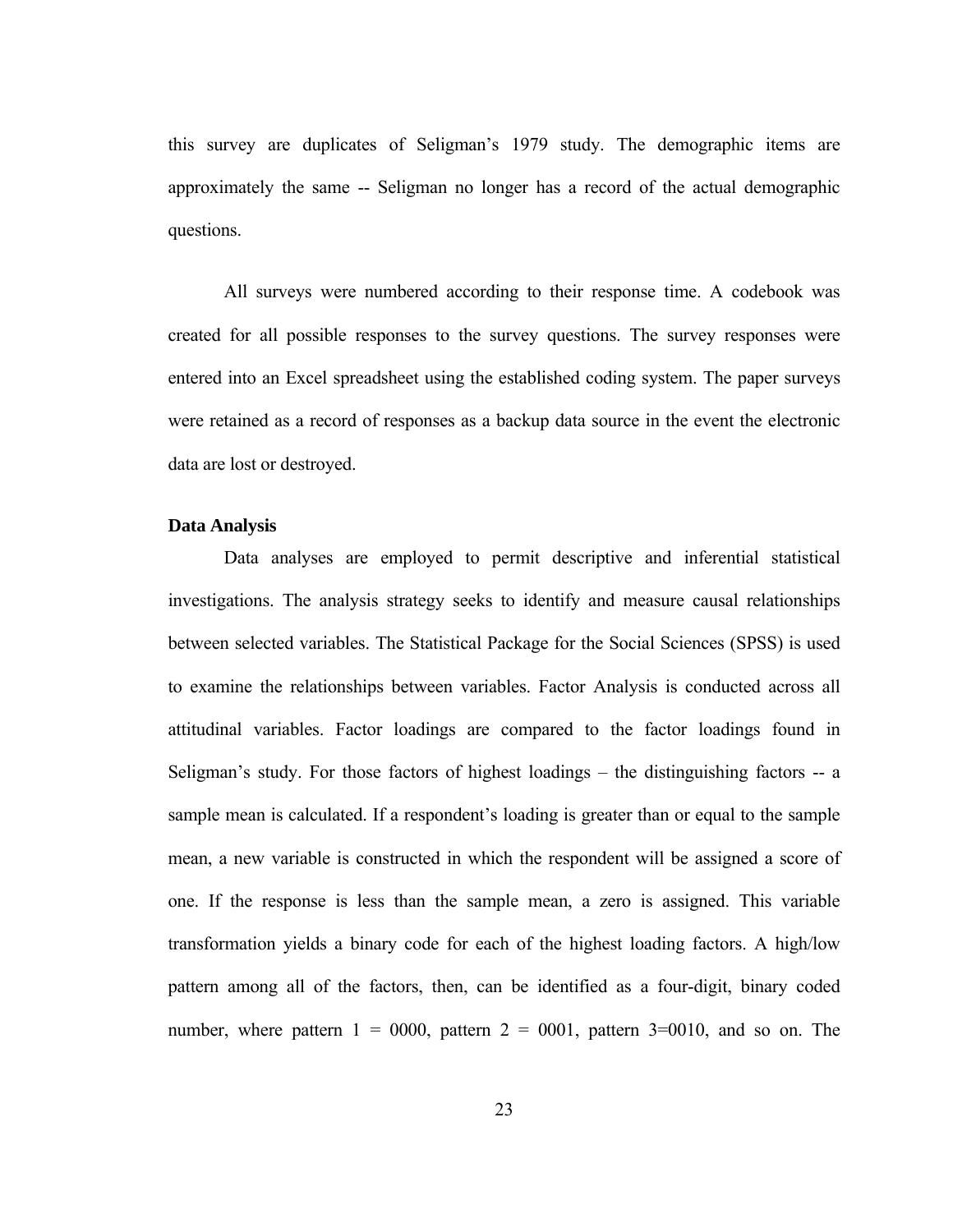frequency of occurrence of each pattern in the sample is identified. Subsequently, each so identified pattern is compared to each of the demographic variables.

.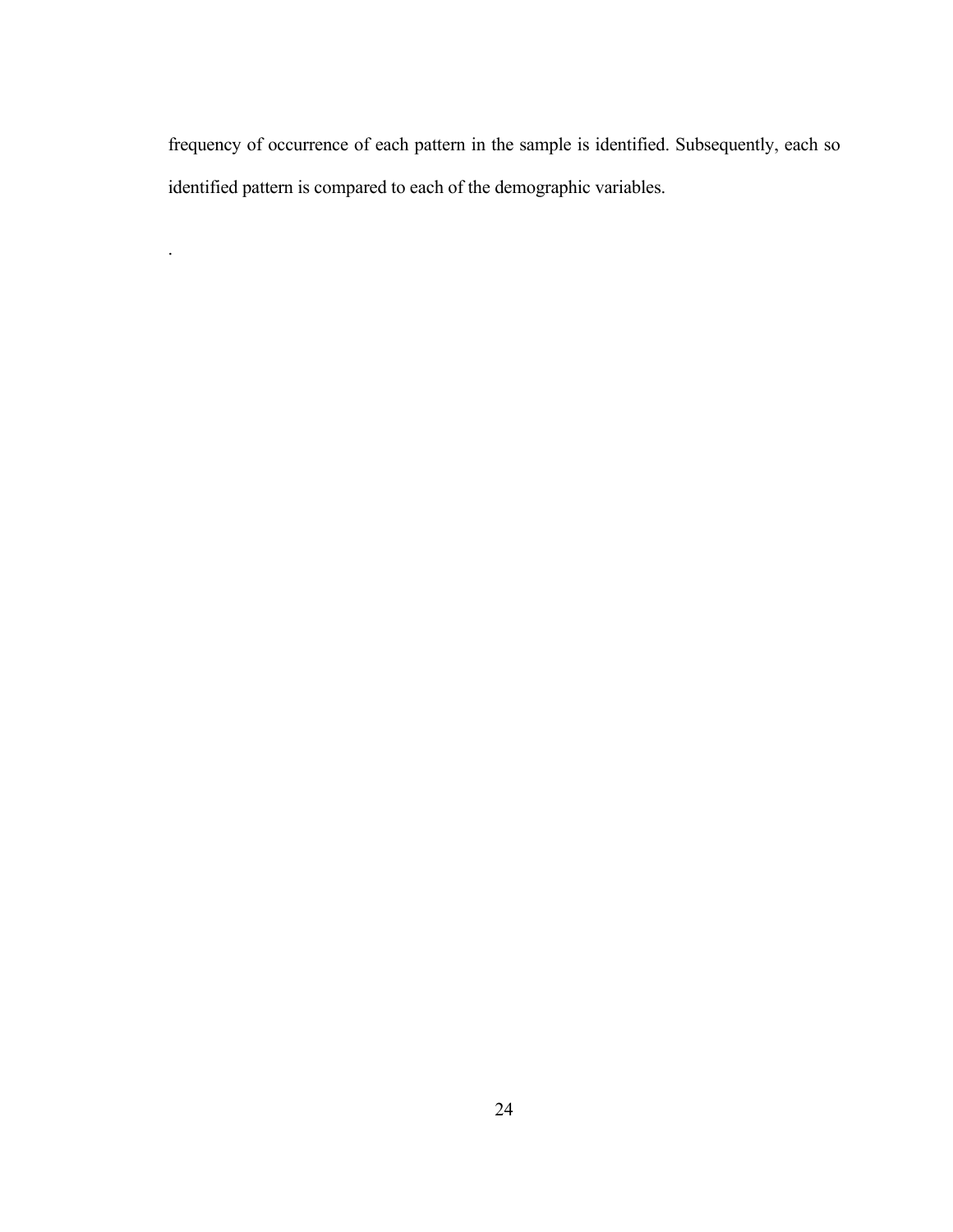*Chapter 4 – Data Prese ntation and Analysis* 

 This chapter describes the design, sample and procedures involved in this research. This descriptive study replicates Seligman's 1979 survey that examines energy conservation attitudes. The current research study attempts to determine if Seligman's four energy conservation factors remain valid in 2007. In addition, relationships between demographic traits and attitudes towards energy conservation are identified.

#### **Data Collected**

 A total of 85 questionnaires were completed for this study. Seven workshops provided a total of 62 completed questionnaires and 23 valid online responses were collected. The demographics of this study vary in an attempt to profile the attitudes of particular demographics.

### **Collected Data Analysis**

 Data analyses were employed in four steps. First, factor analysis was conducted across all attitudinal variables and compared to factor loadings found in Seligman's study. Second, variable transformation into binary coding was conducted on responses related to the highest factor loadings. Third, patterns of the binary coded numbers were established along with their frequencies. Finally, each identified pattern was investigated in light of the demographic variables.

 The surveys yielded 40 variables. The 28 attitudinal items were subjected to a principal components analysis, with squared multiple correlations used as common estimates. Eight factors were extracted with eigenvalues greater than 1 employing the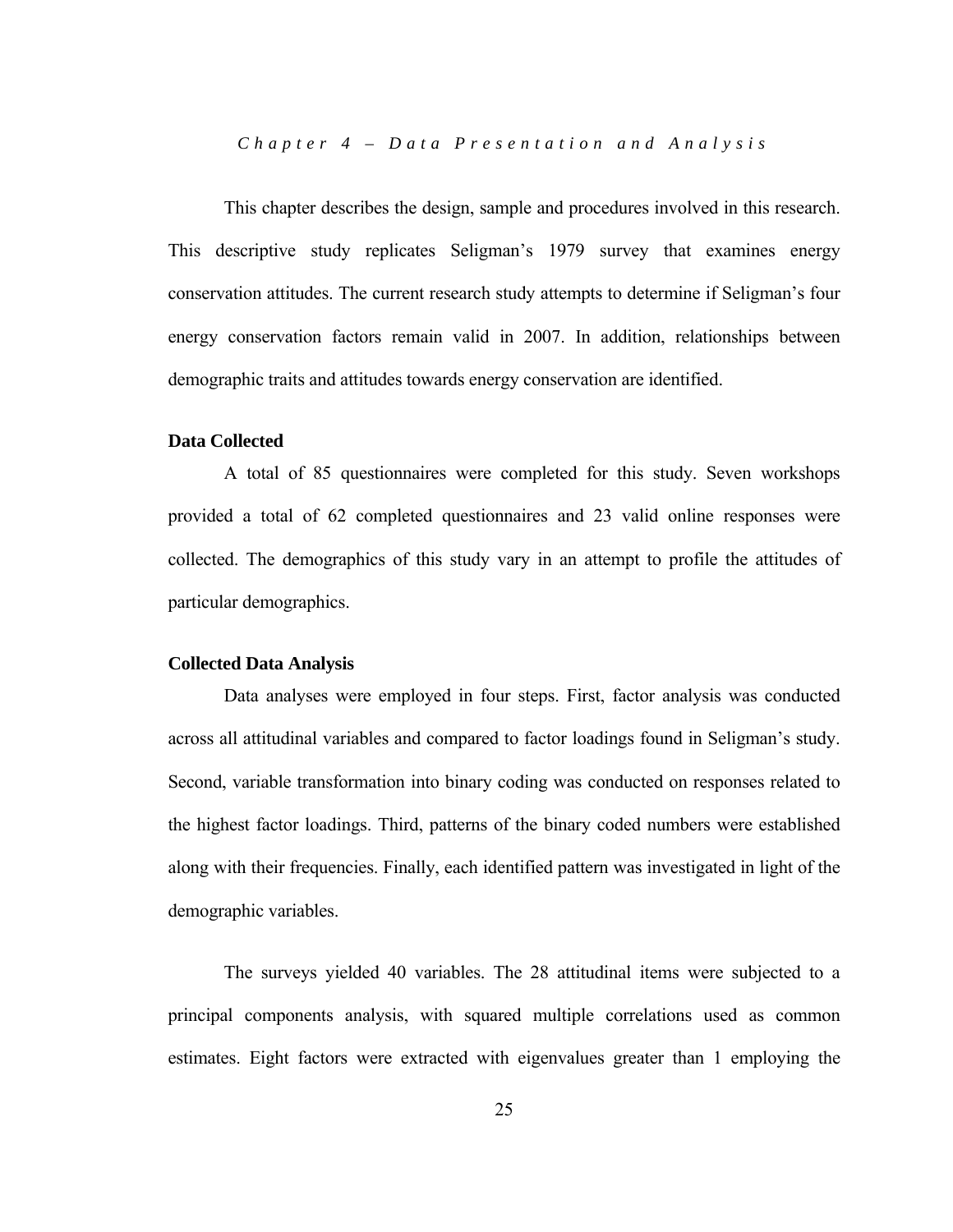varimax rotation method. Table 1 illustrates the factor loadings for the first four rotated factors. Because the first four factors accounted for 52 percent of the total variance of the attitudinal variables, only these four were retained for further analysis. An examination of those variables that have loadings of .50 or greater on a rotated factor suggests the following interpretation of the factors:

*Factor 1*. The six variables (Guilty, Impact, One-hundred, Sweat, Pennies, Savings) having loadings greater than .50 indicates a belief that conserving energy in the home requires a great deal of effort for too little dollar savings and that homeowners deserve to use as much as they want. This factor will be labeled **Savings**.

*Factor 2*. Variables (Hoax, Outside, Seventy-five, Turned up) reflect the homeowners' concern with personal comfort and belief in an energy crisis. This factor will be labeled **Comfort**.

*Factor 3.* Believing in the individual's role in having an impact on the energy crisis are factor 3 variables (Right, Forty, Immoral, Individual). This factor will be labeled **Individual**.

*Factor 4.* The four variables (Moon, Shortages, Technology, Federal) loading greater than .50 signal a belief that technology and governmental regulation will solve the energy crisis. This factor will be labeled **Regulation**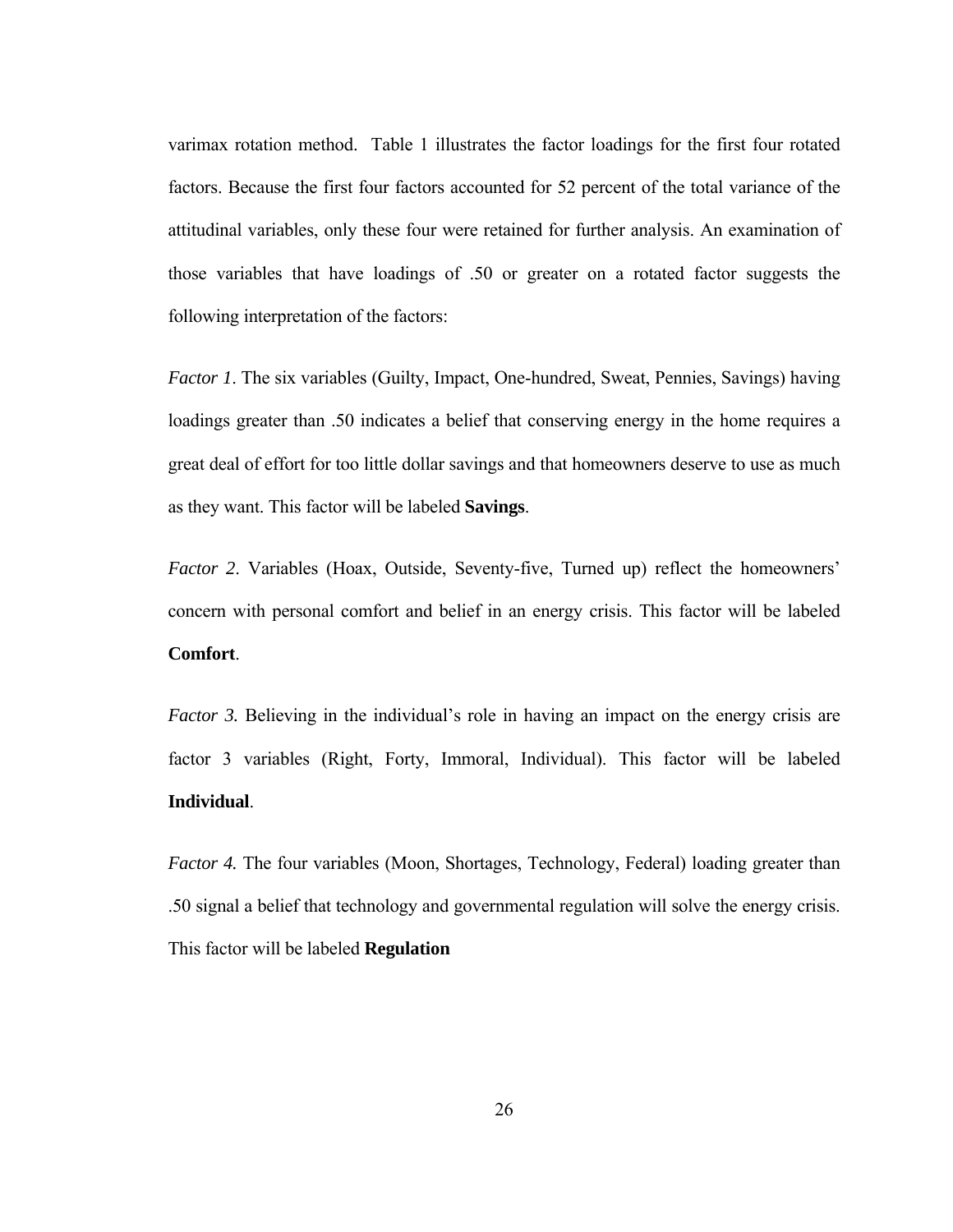| <b>Variable</b>                                | <b>Savings</b> | Comfort  | <b>Individual</b> | <b>Regulation</b> |
|------------------------------------------------|----------------|----------|-------------------|-------------------|
| 1. Consumers have the right to use as          |                |          |                   |                   |
| much energy as they want and can afford.       | .414           | $-0.054$ | $(-.595)$         | .190              |
| 2. I find it very difficult to fall asleep     |                |          |                   |                   |
| without an air conditioner on at night.        | .252           | .064     | .225              | .197              |
| 3. Nuclear power will eventually provide       |                |          |                   |                   |
| us with most of our energy needs.              | .357           | $-.324$  | $-.092$           | .34               |
| 4. Science will soon provide society with      |                |          |                   |                   |
| a long lasting source of energy.               | .069           | .094     | $-.093$           | .231              |
| 5. It's essential to my health and well-       |                |          |                   |                   |
| being for the house to be air-conditioned      |                |          |                   |                   |
| in the summer.                                 | .343           | .016     | .166              | .274              |
| 6. It is not worth the trouble to turn off the |                |          |                   |                   |
| air conditioner and open the windows           |                |          |                   |                   |
| every time it gets a little cooler outside.    | .365           | $-.047$  | .019              | $-.005$           |
| 7. If we were able to put a man on the         |                |          |                   |                   |
| moon, we could certainly solve the             |                |          |                   |                   |
| energy crisis within a short period of         |                |          |                   |                   |
| time.                                          | .082           | .057     | .107              | (.708)            |
| 8. The energy crisis is a <u>hoax</u> .        | .084           | (.630)   | $-411$            | $-.148$           |
| 9. I never feel guilty about having my air     |                |          |                   |                   |
| conditioner on.                                | (.614)         | $-.223$  | .040              | .113              |
| 10. It is immoral for America to consume       |                |          |                   |                   |
| 40% of the world's energy resources.           | .009           | $-0.026$ | (.721)            | .075              |
| 11. If everyone in the country tried to        |                |          |                   |                   |
| conserve energy at home, there would           |                |          |                   |                   |
| probably be little or no real impact on the    |                |          |                   |                   |
| nation's overall energy consumption.           | (.694)         | .151     | $-.105$           | .123              |
| 12. The energy crisis is largely due to real   |                |          |                   |                   |
| worldwide shortages of fuels needed to         |                |          |                   |                   |
| produce energy.                                | $-.035$        | .429     | .002              | $(-.607)$         |
| 13. I almost never think about the energy      |                |          |                   |                   |
| needs of Americans 100 years from now.         | (.626)         | .189     | $-.103$           | $-.226$           |
| 14. It is immoral to consume any more          |                |          |                   |                   |
| energy than I absolutely need.                 | .020           | $-182$   | (.764)            | .296              |
| 15. American technology in the past has        |                |          |                   |                   |
| come to grips with all major crises and it     |                |          |                   |                   |
| will no doubt soon discover a solution to      |                |          |                   |                   |
| the energy problem.                            | .366           | $-.302$  | $-0.014$          | (.526)            |

Table 1: Rotated Factor Loadings: Buffaloe Survey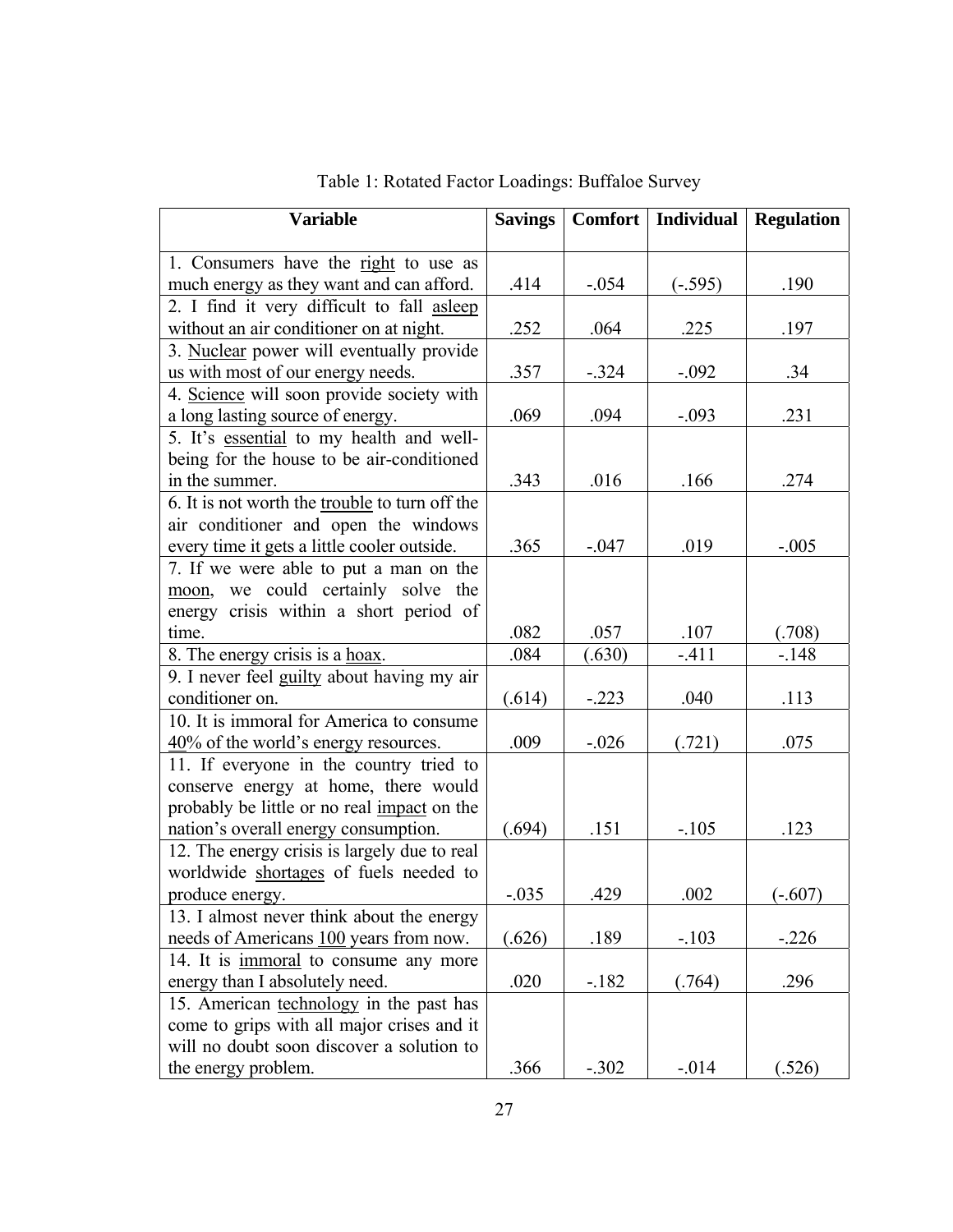| <b>Variable</b>                                                              | <b>Savings</b> | <b>Comfort</b> | <b>Individual</b> | <b>Regulation</b> |
|------------------------------------------------------------------------------|----------------|----------------|-------------------|-------------------|
| 16. While others might tolerate turning                                      |                |                |                   |                   |
| off the air conditioner in the summer, my                                    |                |                |                   |                   |
| own need for being cool is higher.                                           | $-0.014$       | .436           | $-190$            | .109              |
| 17. I would only conserve energy if I                                        |                |                |                   |                   |
| could not afford to pay my energy bills.                                     | .063           | .268           | $-124$            | .052              |
| 18. It's not worth it at all to sweat a little                               |                |                |                   |                   |
| to try and save a little energy.                                             | (.662)         | .044           | $-.200$           | .481              |
| 19. The energy crisis is largely due to the                                  |                |                |                   |                   |
| federal government's lack of an adequate                                     |                |                |                   |                   |
| energy policy.                                                               | .168           | $-.028$        | .252              | (.617)            |
| 20. The energy crisis is largely due to                                      |                |                |                   |                   |
| supply and price manipulation by the                                         |                |                |                   |                   |
| major oil companies.                                                         | .214           | $-.295$        | .460              | .199              |
| 21. Trying to save pennies a<br>day                                          |                |                |                   |                   |
| conserving energy is just not worth it.                                      | (.838)         | $-.051$        | $-142$            | .080              |
| 22. It's essential to my family's health                                     |                |                |                   |                   |
| and well-being for the house to be air                                       |                |                |                   |                   |
| conditioned in the summer.                                                   | .311           | $-.251$        | .158              | .277              |
| 23. It's just not worth the trouble to turn                                  |                |                |                   |                   |
| the thermostat temperature up every time                                     |                |                |                   |                   |
| it gets a little cooler outside.                                             | .013           | (.643)         | $-122$            | $-.258$           |
| 24. To what degree<br>would<br>more                                          |                |                |                   |                   |
| conservation of energy on the part of the                                    |                |                |                   |                   |
| individual alleviate the energy problem?                                     | $-159$         | $-.401$        | (.614)            | $-.074$           |
| 25. To what degree has overconsumption<br>individuals<br>contributed<br>this |                |                |                   |                   |
| by<br>to<br>country's energy problem?                                        | $-156$         | $-43$          | (.642)            | $-.009$           |
| 26. How difficult would it be for you to                                     |                |                |                   |                   |
| adjust to an indoor temperature of not less                                  |                |                |                   |                   |
| than 75° in the summer months?                                               | $-.041$        | (.816)         | $-.078$           | $-0.016$          |
| 27. How much savings per month on your                                       |                |                |                   |                   |
| summer electricity bill would it take to                                     |                |                |                   |                   |
| induce you to turn up your thermostat                                        |                |                |                   |                   |
| setting up 3 degrees from its usual                                          |                |                |                   |                   |
| setting?                                                                     | (.558)         | .215           | .297              | .355              |
| 28. How uncomfortable would you be if                                        |                |                |                   |                   |
| you turned up the thermostat setting 3                                       |                |                |                   |                   |
| degrees from its usual setting?                                              | .035           | (.852)         | $-151$            | .031              |

| Table 1: Rotated Factor Loadings: Buffaloe Survey (cont'd) |  |  |
|------------------------------------------------------------|--|--|
|                                                            |  |  |

( ) indicates loading > .50

\_\_\_\_ indicates the name of this variable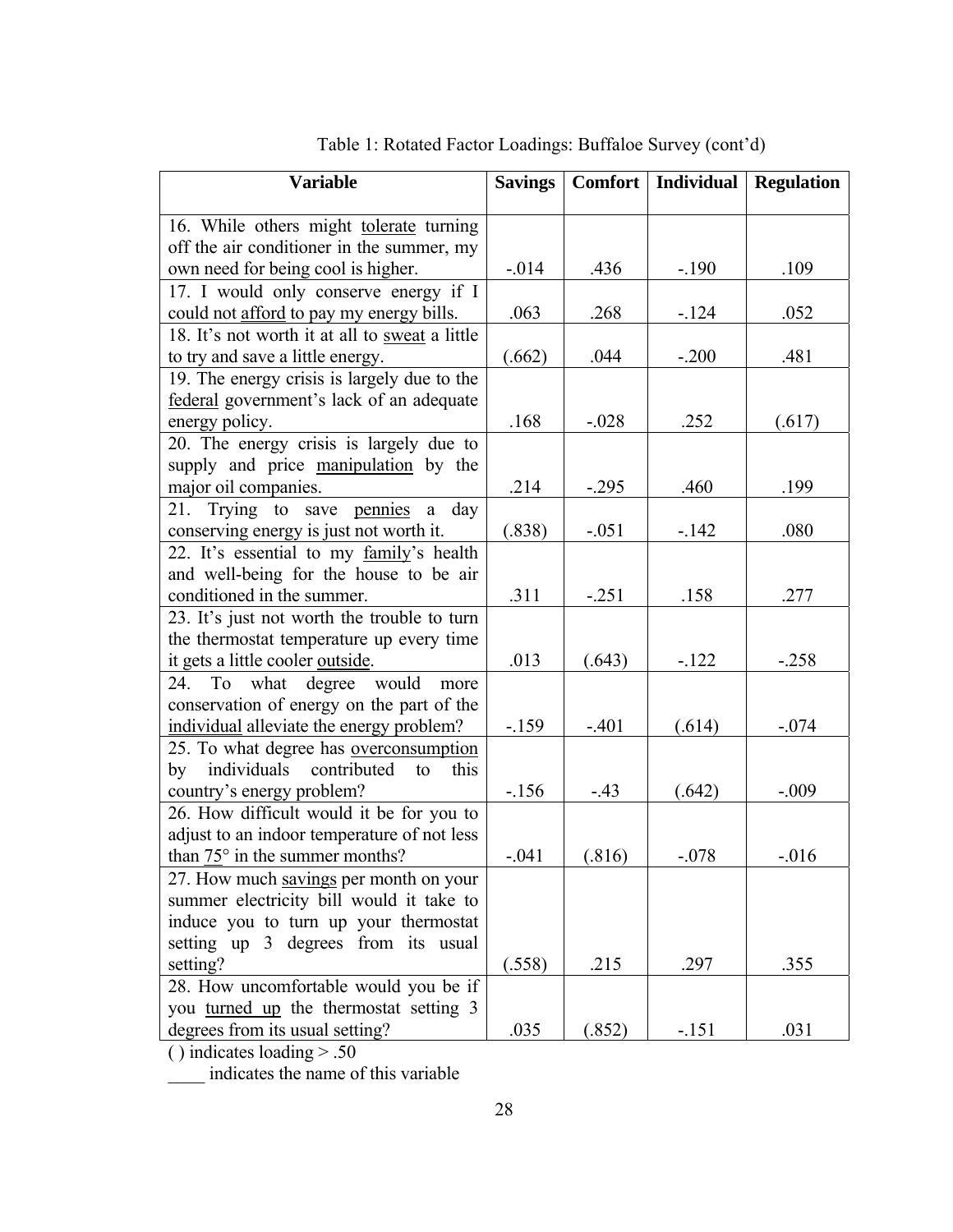Table 2 identifies the factor loadings from this study in comparison to the factor loadings from Seligman's 1979 study. Seligman's four attitude factors were (1) effort to conserve and monetary **savings**, (2) **comfort** and health concerns, (3) role of the **individual**, and (4) legitimacy of the energy crisis. This study's **Regulation** factor 4 was eliminated from this table because it does not correspond with any of Seligman's factors.

|     | <b>Variable</b> | <b>Savings</b><br><b>Buffaloe</b> | <b>Savings</b><br>Seligman | <b>Comfort</b><br><b>Buffaloe</b> | <b>Comfort</b><br>Seligman | <b>Individual</b><br><b>Buffaloe</b> | <b>Individual</b><br>Seligman |
|-----|-----------------|-----------------------------------|----------------------------|-----------------------------------|----------------------------|--------------------------------------|-------------------------------|
| 1.  | Right           | .414                              | (.53)                      | $-.054$                           | .19                        | $(-.595)$                            | .29                           |
| 2.  | Asleep          | .252                              | .28                        | .064                              | (.61)                      | .225                                 | .38                           |
| 3.  | Nuclear         | .357                              | $-.11$                     | $-.324$                           | .06                        | $-.092$                              | .02                           |
| 4.  | Science         | .069                              | $\cdot$ 1                  | .094                              | .26                        | $-.093$                              | $-.06$                        |
| 5.  | Essential       | .343                              | .28                        | .016                              | (.76)                      | .166                                 | .16                           |
| 6.  | Trouble         | .365                              | (.62)                      | $-.047$                           | .27                        | .019                                 | .19                           |
| 7.  | Moon            | .082                              | .14                        | .057                              | .16                        | .107                                 | .13                           |
| 8.  | Hoax            | .084                              | .21                        | (.630)                            | .23                        | $-411$                               | .13                           |
| 9.  | Guilty          | (.614)                            | .17                        | $-.223$                           | $\cdot$ 3                  | .040                                 | .25                           |
|     | 10. Forty       | .009                              | $-.25$                     | $-.026$                           | $-.02$                     | (.721)                               | $-.28$                        |
| 11. | Impact          | (.694)                            | .03                        | .151                              | .22                        | $-.105$                              | .33                           |
| 12. | Shortages       | $-.035$                           | $-.02$                     | .429                              | $-.02$                     | .002                                 | $-.09$                        |
|     | 13. Hundred     | (.626)                            | .18                        | .189                              | .07                        | $-.103$                              | $-0.06$                       |
|     | 14. Immoral     | .020                              | $-0.39$                    | $-182$                            | $-.02$                     | (.764)                               | $-.03$                        |
|     | 15. Technology  | .366                              | $-.09$                     | $-.302$                           | .19                        | $-0.014$                             | $-.07$                        |
| 16. | Tolerate        | $-.014$                           | $\cdot$ 3                  | .436                              | (.74)                      | $-.190$                              | .00                           |
|     | 17. Afford      | .063                              | (.76)                      | .268                              | .25                        | $-124$                               | .00                           |

Table 2: Rotated Factor Loadings: Buffaloe and Seligman Surveys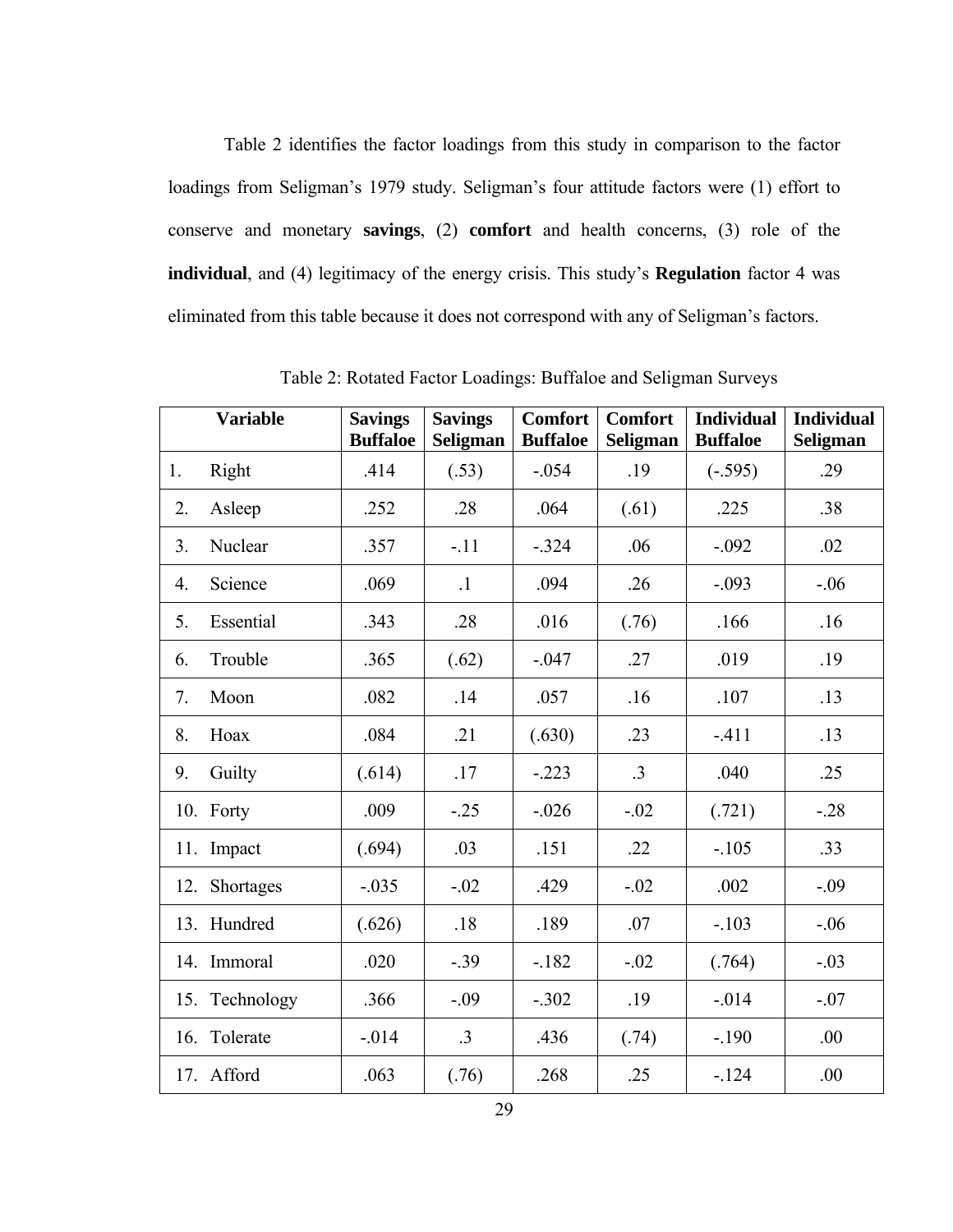| <b>Variable</b>     | <b>Savings</b><br><b>Buffaloe</b> | <b>Savings</b><br><b>Seligman</b> | <b>Comfort</b><br><b>Buffaloe</b> | <b>Comfort</b><br><b>Seligman</b> | <b>Individual</b><br><b>Buffaloe</b> | <b>Individual</b><br>Seligman |
|---------------------|-----------------------------------|-----------------------------------|-----------------------------------|-----------------------------------|--------------------------------------|-------------------------------|
| 18.<br>Sweat        | (.662)                            | .58                               | .044                              | .21                               | $-.200$                              | .11                           |
| 19. Federal         | .168                              | .16                               | $-.028$                           | $-13$                             | .252                                 | .08                           |
| 20. Manipulation    | .214                              | .01                               | $-.295$                           | .17                               | .460                                 | .00.                          |
| 21. Pennies         | (.838)                            | .48                               | $-.051$                           | .41                               | $-142$                               | .33                           |
| 22. Family          | .311                              | .19                               | $-.251$                           | (.74)                             | .158                                 | .13                           |
| 23. Outside         | .013                              | (.59)                             | (.643)                            | .08                               | $-122$                               | .11                           |
| 24. Individual      | $-159$                            | $-21$                             | $-.401$                           | $-.04$                            | (.614)                               | $(-.79)$                      |
| 25. Overconsumption | $-156$                            | $-.22$                            | $-43$                             | $-.23$                            | (.642)                               | $(-.65)$                      |
| Seventy-Five<br>26. | $-0.041$                          | .49                               | (.816)                            | $\mathcal{A}$                     | $-.078$                              | .13                           |
| Savings<br>27.      | (.558)                            | .23                               | .215                              | .25                               | .297                                 | .05                           |
| 28. Turned Up       | .035                              | $\boldsymbol{0}$                  | (.852)                            | .55                               | $-151$                               | .11                           |

Table 2: Rotated Factor Loadings: Buffaloe and Seligman Surveys (cont'd)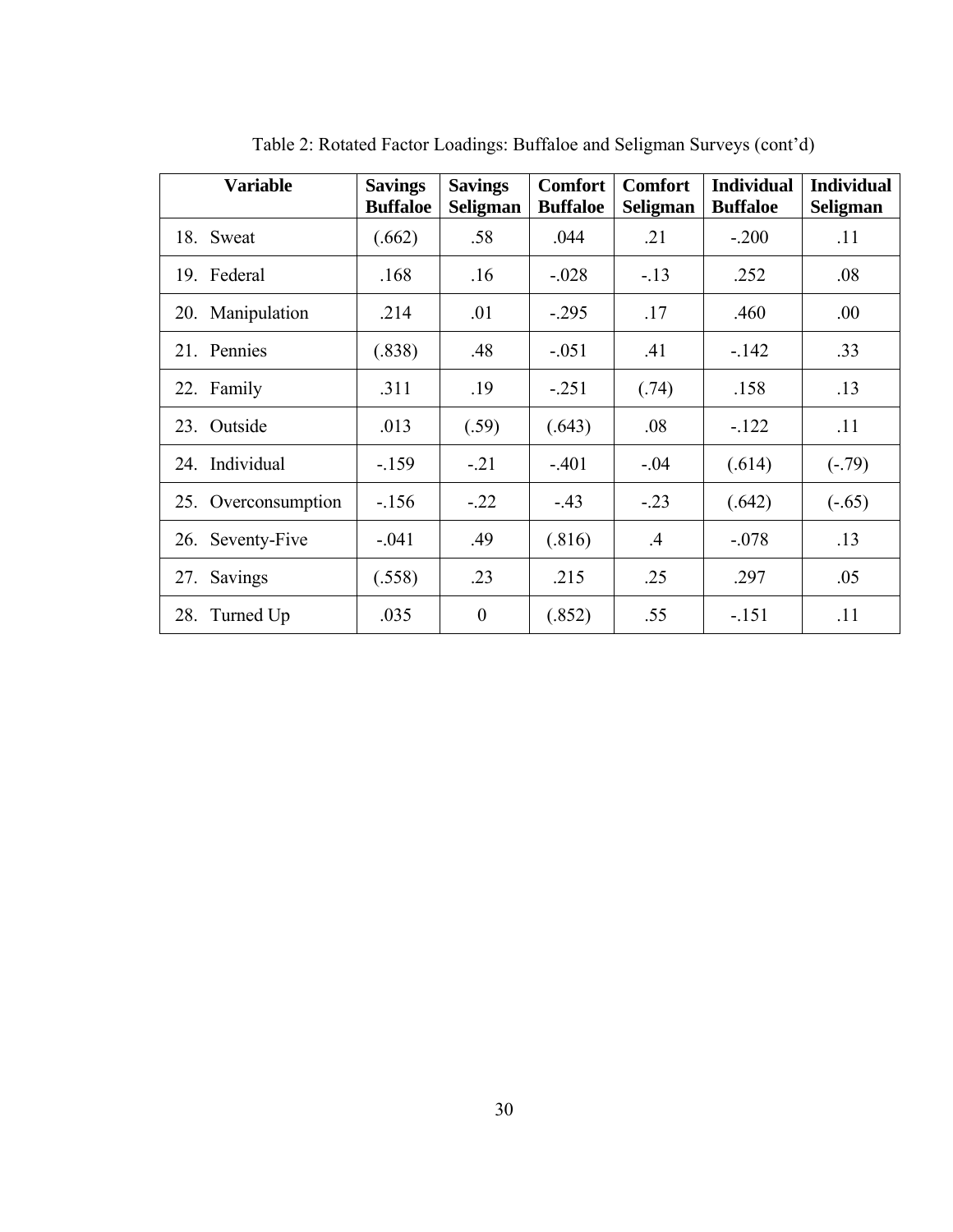

Figure 1: Factor Loading by Statement Variable: Both Surveys

Next, a sample mean was calculated for each of factors of highest loadings. A new variable was constructed in which the respondent was assigned a score of one if the response was equal or greater than the sample mean. If the response was less than the sample mean, a zero was assigned. This variable transformation yields a binary coding for each of the highest factor loadings.

 Patterns evolved from respondents binary code results. A total of 16 patterns were possible for the data. Five of those patterns had distinguishing frequencies of 9, 10, and 13. Pattern one [0000] contained 13 respondents. The pattern will be labeled **Closed** because there are no factor loadings. Pattern two [0010] contained 13 respondents and will be labeled **Individual** because respondents scored equal to or above the mean on the factor,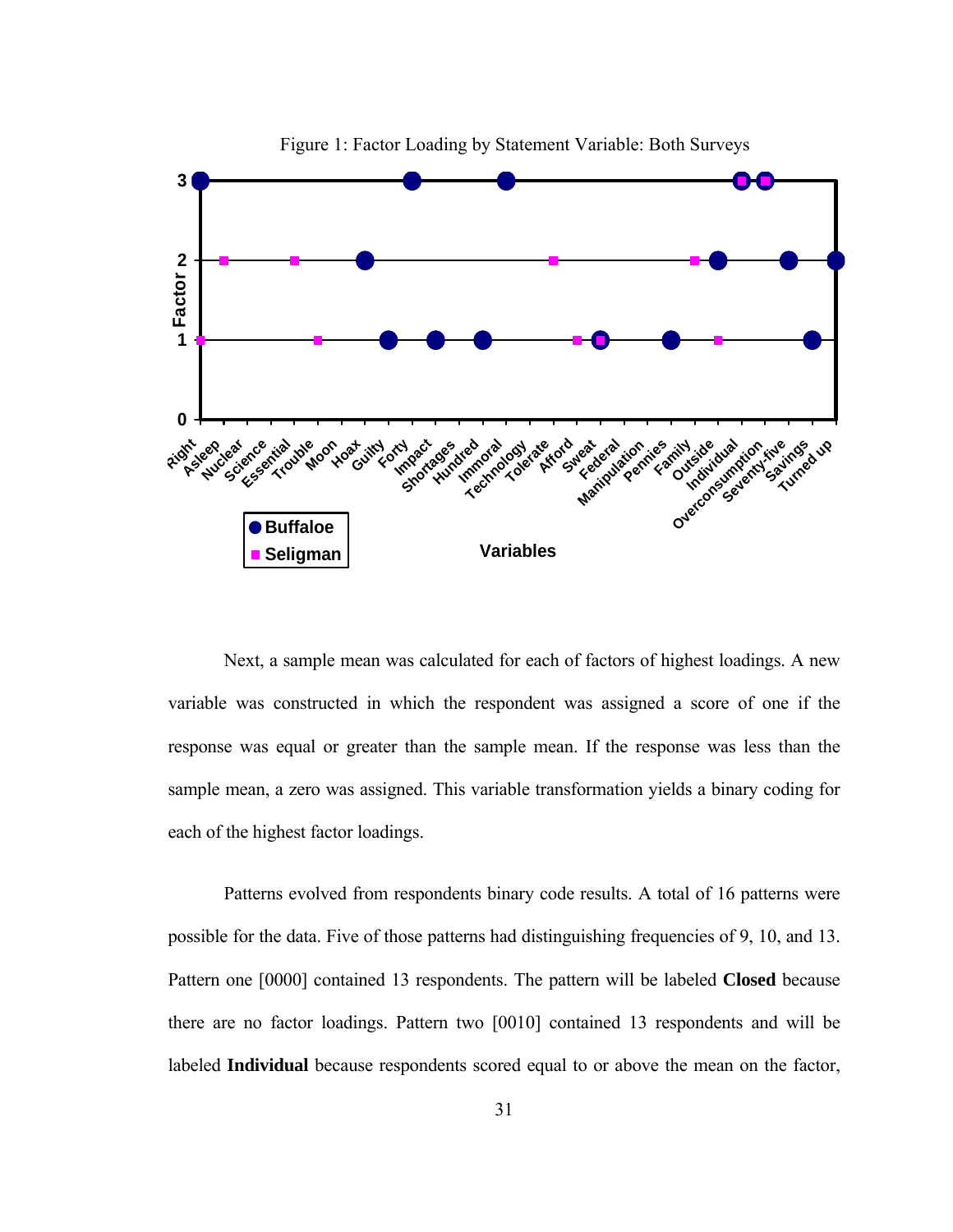*individual*. Pattern three [0100] contained 10 respondents, and will be labeled **Comfort** because it weighed on the *comfort* factor. Pattern four [0011] contained nine respondents that weighed on *individual* and *regulation* factors. This pattern will be labeled **Half**. The final pattern with distinguishing frequencies will be labeled the **Open** pattern [1111], because 10 respondents weighed on all four factors. See Appendix D for all the patterns and their frequencies.

 Each identified pattern was compared to each of the demographics. Figures 2-10 present the profile of the patterns for all 10 variables.

Figure 2: Patterns' Demographic - Age



The mean age for the sample is between 26 and 65 years old, with the **Closed** pattern having the most frequencies.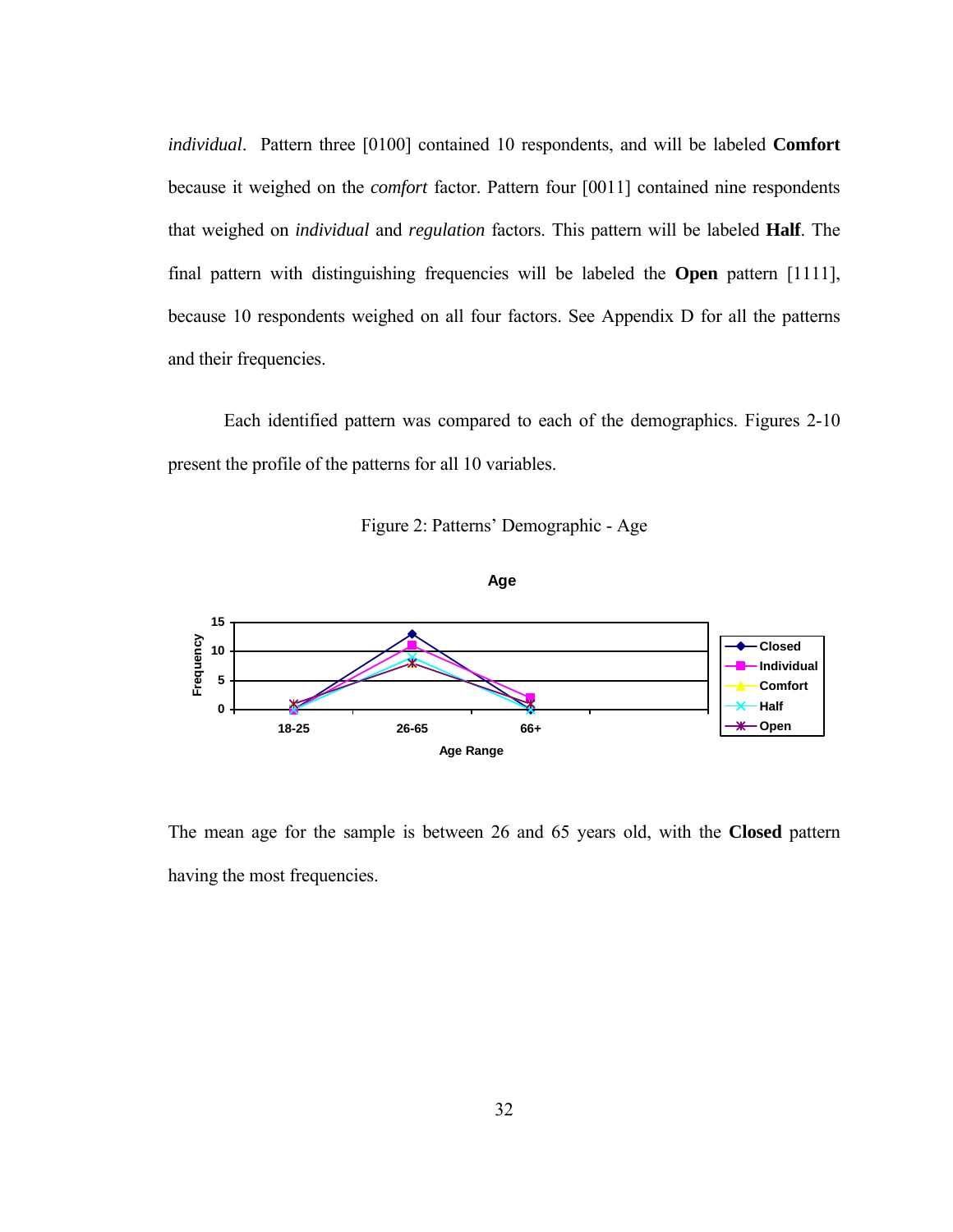



**Race**

The majority of the sample is white.



Figure 4: Patterns' Demographic – Marital Status

The majority of the sample is married, with the **Closed** and **Comfort** patterns having the most frequencies of marriage.

33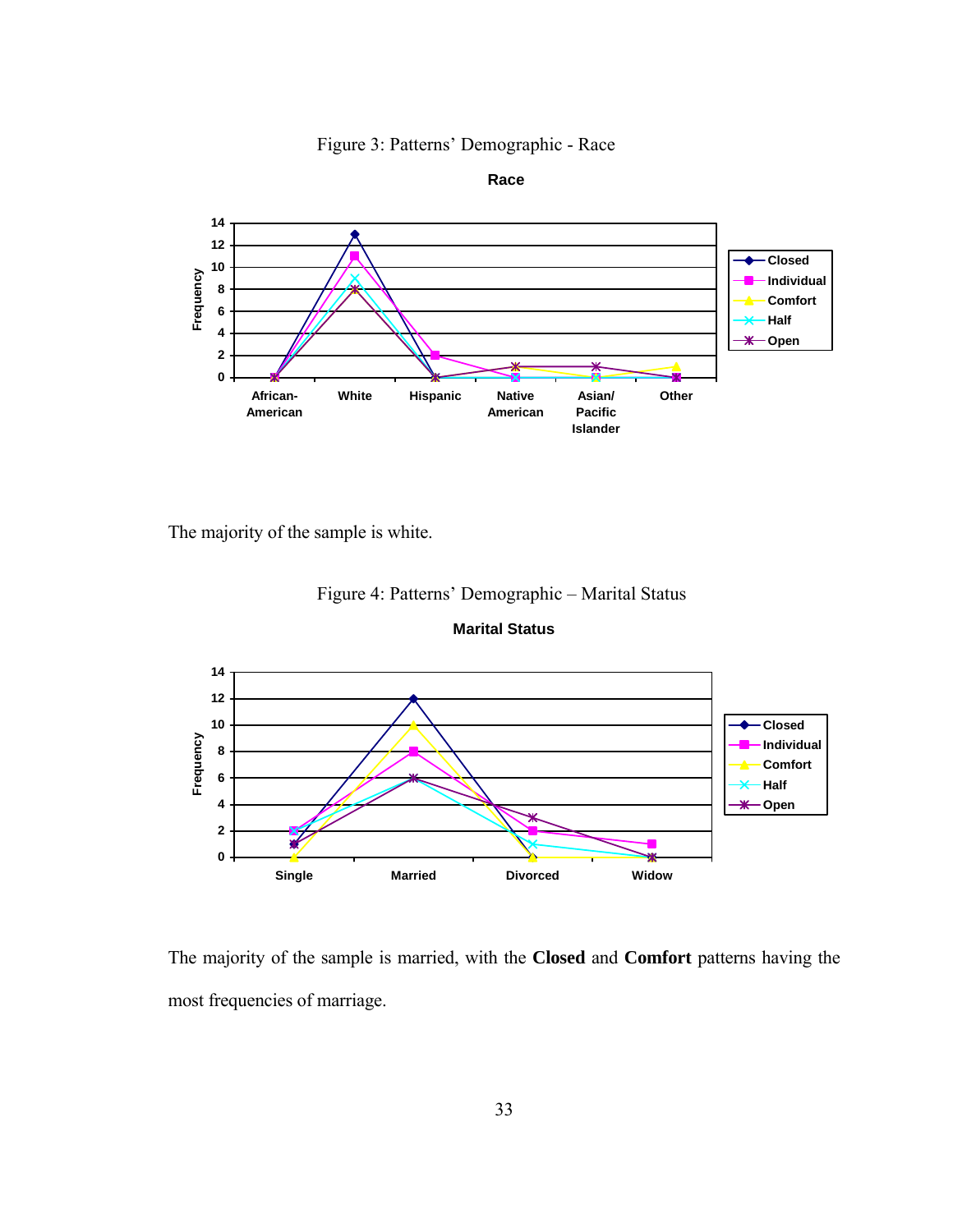





The greatest differences occur on the sample's demographic response for amount of schooling. A majority of the sample went to at least college. The most frequencies are in the "Bachelor's Degree" and "Master's Degree of Higher" categories. The majority of the Bachelor's Degree frequencies are part of the **Closed** and **Individual** patterns. The greatest number of frequencies under Master Degree or Higher is the **Comfort** pattern.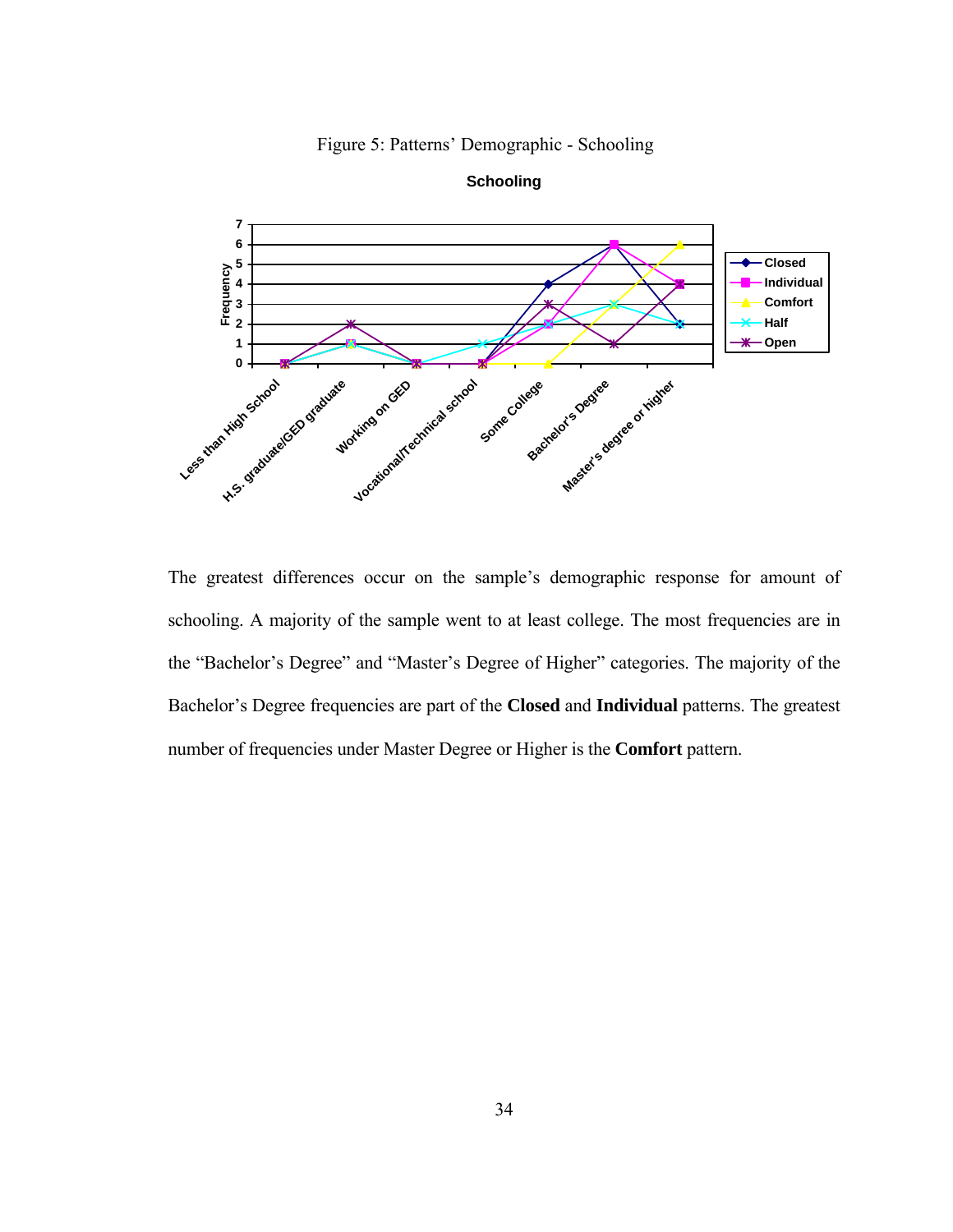Figure 6: Patterns' Demographics - Income



#### **Annual Household Income**

Annual household income varied over the different patterns. The **Individual** pattern reported significantly more household income than any other pattern.

Figure 7: Patterns' Demographics – Home Ownership





The majority of the sample owns their own home.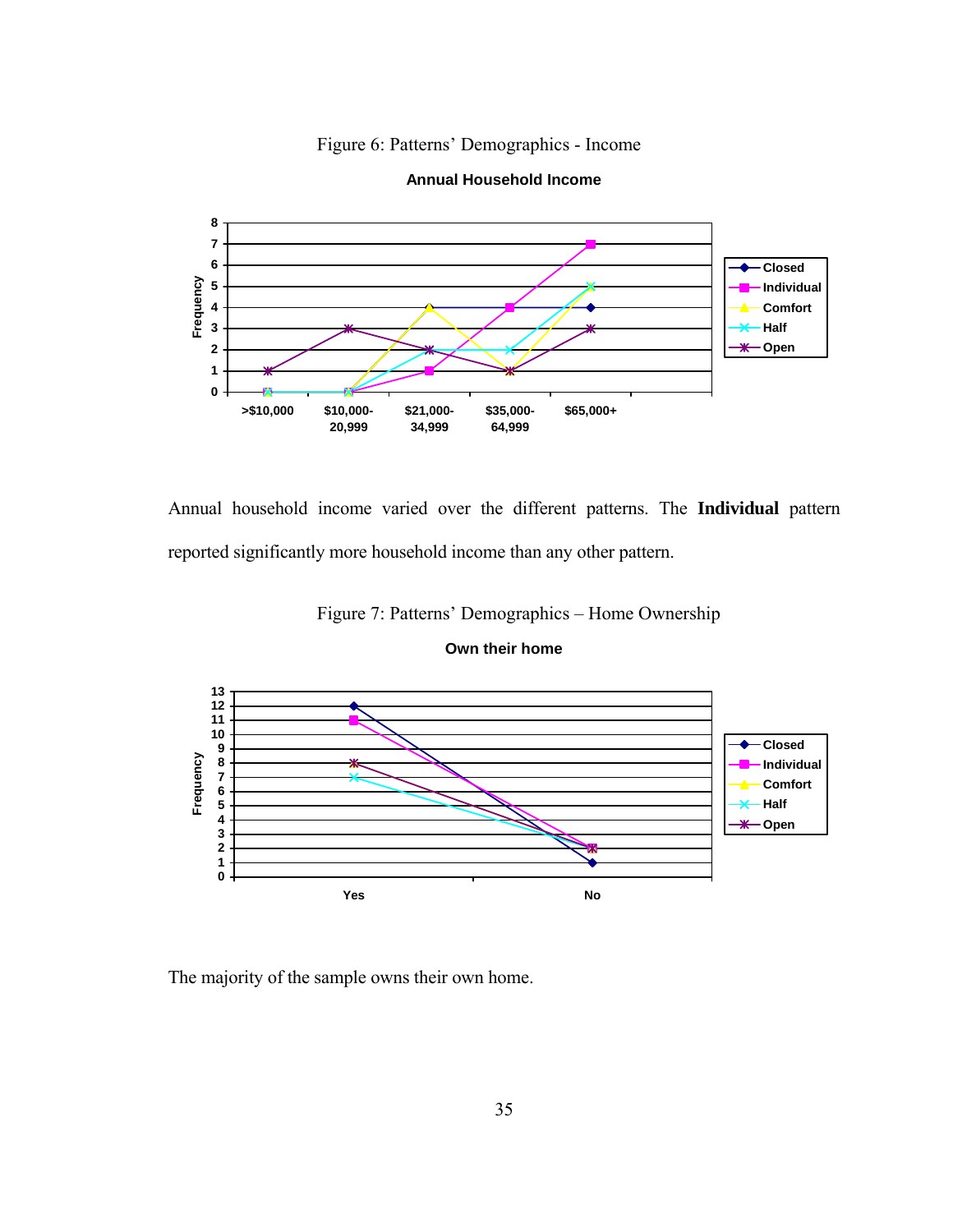





The majority of the sample has a home between 1,000 -3,000 square feet.





**Type of Occupants**

The majority of the sample is families.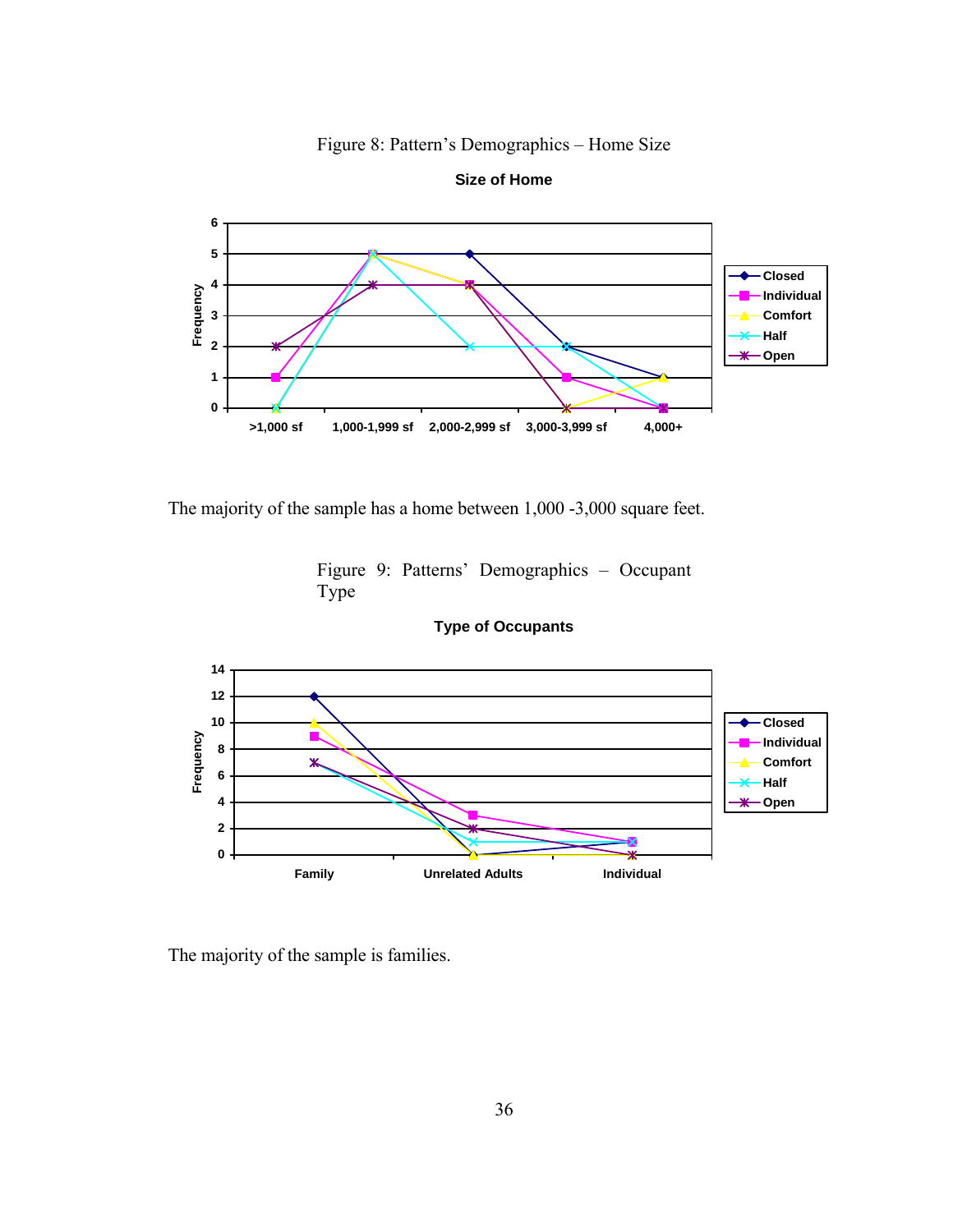Figure 10: Patterns' Demographics – Kids in Household



**Are there kids in the home?**

A majority of the sample do not have children living in the house.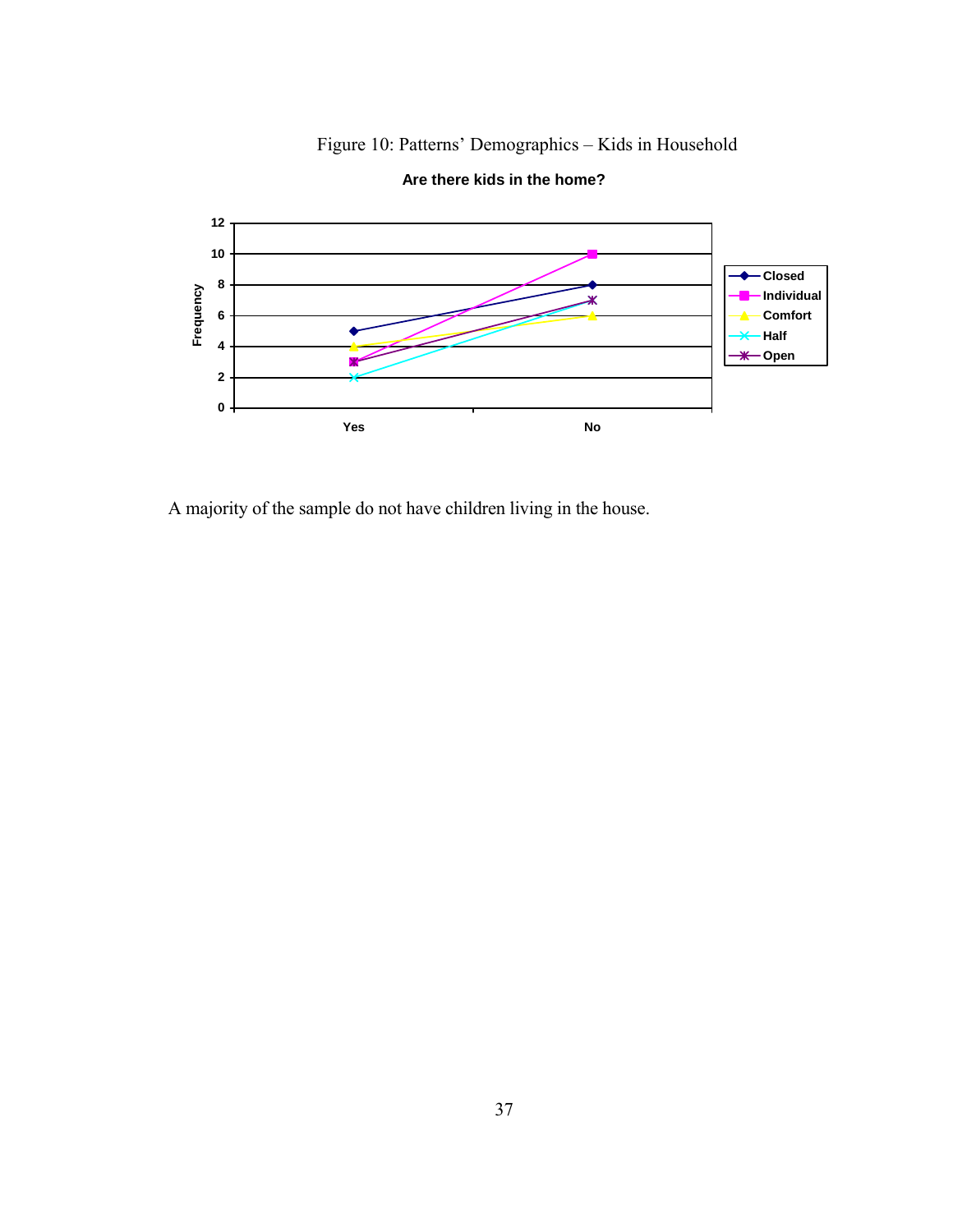*Chapter 5 - Findings and Discussion* 

 This chapter discusses the research findings and proposes possible answers to the questions posed in chapter one. Limitations of this study and the future direction of the research will also be discussed. The questions posed in chapter one are: What attitudes about energy conservation are relevant to homeowners seeking energy efficiency knowledge? Do the same attitudinal factors identified by Seligman still exist today? Will the correlation of each attitudinal factor be the same as the responses cited in 1979? Do people with similar attitudes towards energy conservation have similar demographic traits?

#### **Energy Conservation Attitudes**

 What attitudes about energy conservation are relevant to homeowners seeking energy efficiency knowledge? The attitudes most frequently reported in this study's findings are *monetary Savings for one's conservation efforts, effects of conservation on Comfort, the impact of the Individual on conservation,* and *the impact of technology and government Regulation on conservation*. The first three factors are the same as Seligman's 1979 study; albeit in a different level of significance order. Instead of existing as its own factor, Seligman's fourth factor, the *Legitimacy of the energy crisis*, tied itself in to this study's *Comfort* factor.

| Table 3: Most frequently reported attitudes of each study |
|-----------------------------------------------------------|
|-----------------------------------------------------------|

| Seligman      |
|---------------|
| 1. Comfort    |
| 2. Savings    |
| 3. Individual |
| 4. Legitimacy |
|               |

38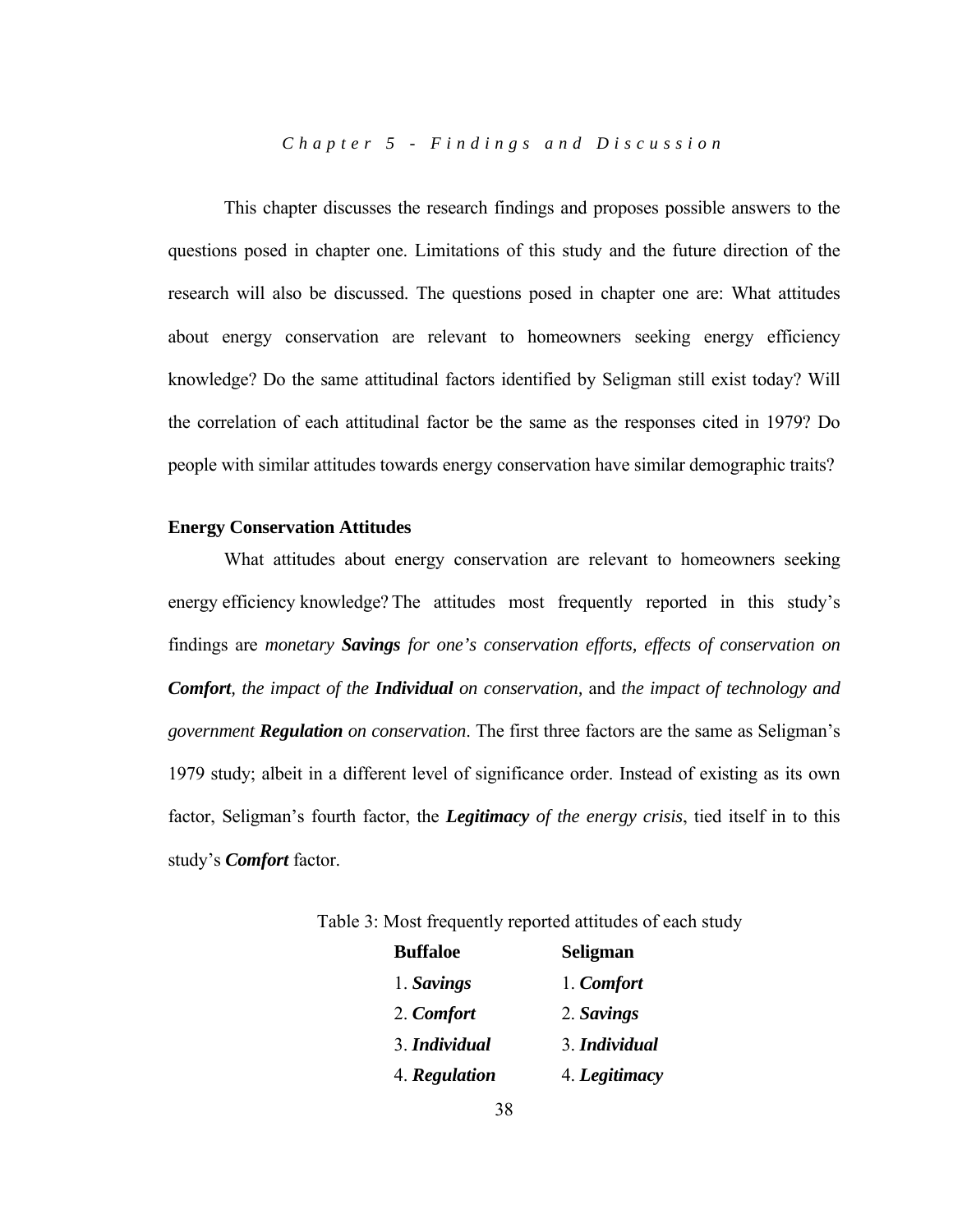The attitudinal factor that accounted for the greatest variance in this study was *Savings*. The *Savings* factor indicates a belief that conserving energy in the home requires a great deal of effort for too little dollar savings and that homeowners deserve to use as much as they want. "Trying to save pennies a day conserving energy is just not worth it" was the most significant variable in this factor. Another significant variable statement is respondents not seeing "sweating a little" as worth the effort to save energy. The *Savings* factor accounted for the second greatest variance in Seligman's 1979 study.

 The factor that accounted for the greatest variance in Seligman's study was the *Comfort* factor. Seligman believes the importance of this factor in his findings demonstrated the importance of personal comfort. Different than this study's *Comfort* factor is the existence of a health concern within this factor for Seligman. The variables that indicated a health concern did not have significant factor loadings on this study. This study's *Comfort* factor reflects the homeowners' concern with personal comfort and belief in an energy crisis. Statement variables that had the greatest factor loadings asked the respondents how uncomfortable they would be to before raising their thermostat setting in the summertime.

 The third factor in both this study and Seligman's study is the impact of the individual on conservation. The factor, *Individual*, shares characteristics with the concept "perceived consumer effectiveness" (Kinnear, Taylor, and Ahmed, 1974) discussed in chapter two. Perceived consumer effectiveness is the degree to which consumers believe that their actions have an effect on the crisis. The attitude variables loading on this factor reflect the belief that it is immoral to consume too much energy. The attitudinal variable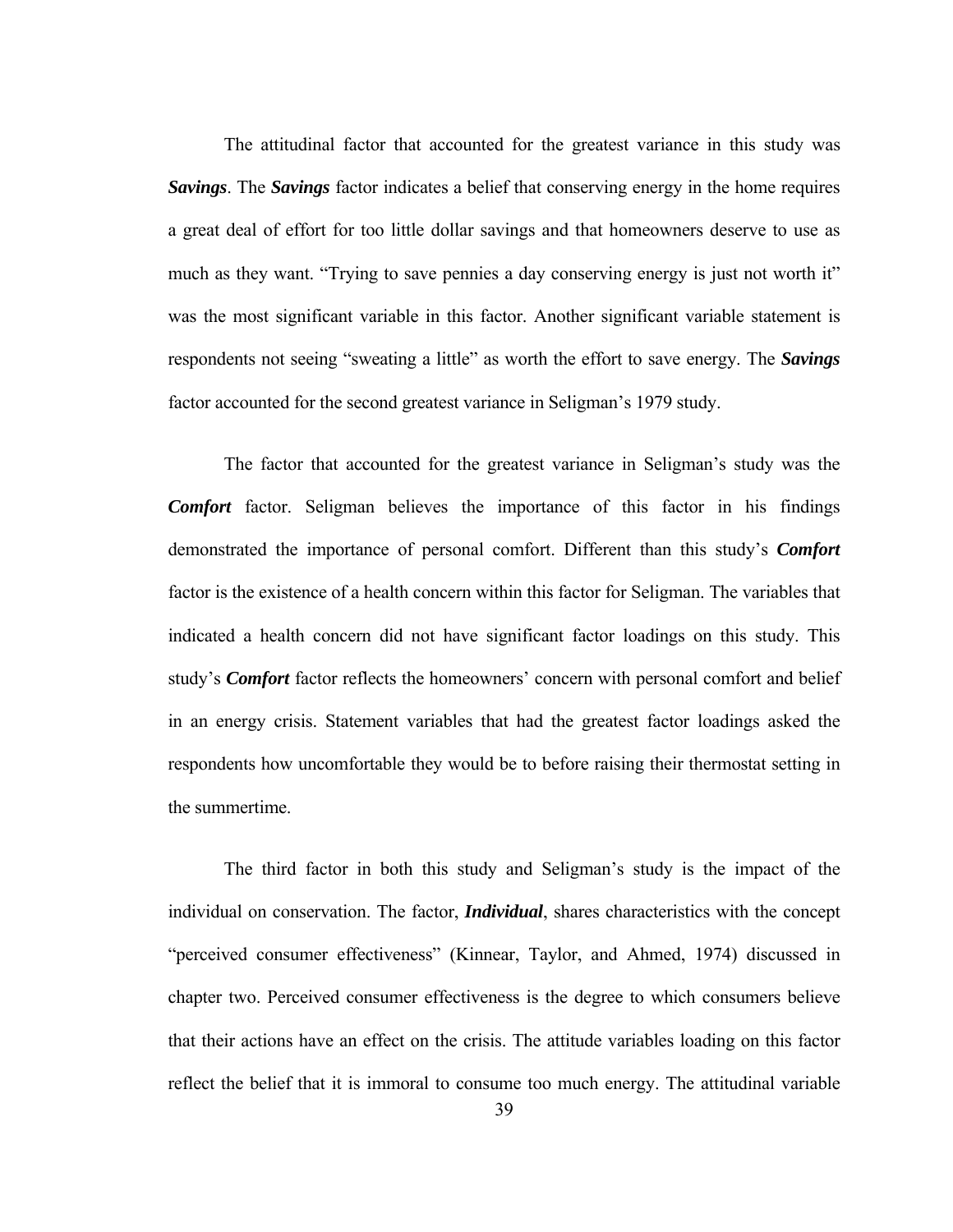"consumers have the right to use as much energy as they want and can pay for" result in a high negative correlation for this study's *Individual* factor.

 The variables of factor four, *Regulation*, signals a belief that science and government are needed to improve energy conservation. The variables for the *Regulation* factor did not have significant loading in Seligman's 1979 study. Examples of the variables having positive correlation on this factor are "American technologies…will no doubt soon discover a solution to the energy problem" and "The energy crisis is largely due to the federal government's lack of an adequate energy policy."

### **Similar Attitude Patterns**

 The patterns that developed from the binary coding resulted in factor profiles among the sample. Analyzing the demographic frequency distributions of each pattern allows energy education campaigns to be specifically tailored for people based on their profile. The population in this case study were homeowners interested in further home energy conservation. On average, most of the respondents were white, married, and between the ages of 26-65. The majority of the sample completed some college and owned their own home. In this study, five patterns with distinguishable frequencies emerged during the pattern analysis procedure. The patterns are labeled: **Closed**, **Individual**, **Comfort**, **Half**, and **Open**.

 All respondents within **Closed** did not load on any of the four factors' variables. These respondents indicate that they do not care about energy conservation for any of the same reasons the respondents in the top four factors care. A respondent in **Closed** is white,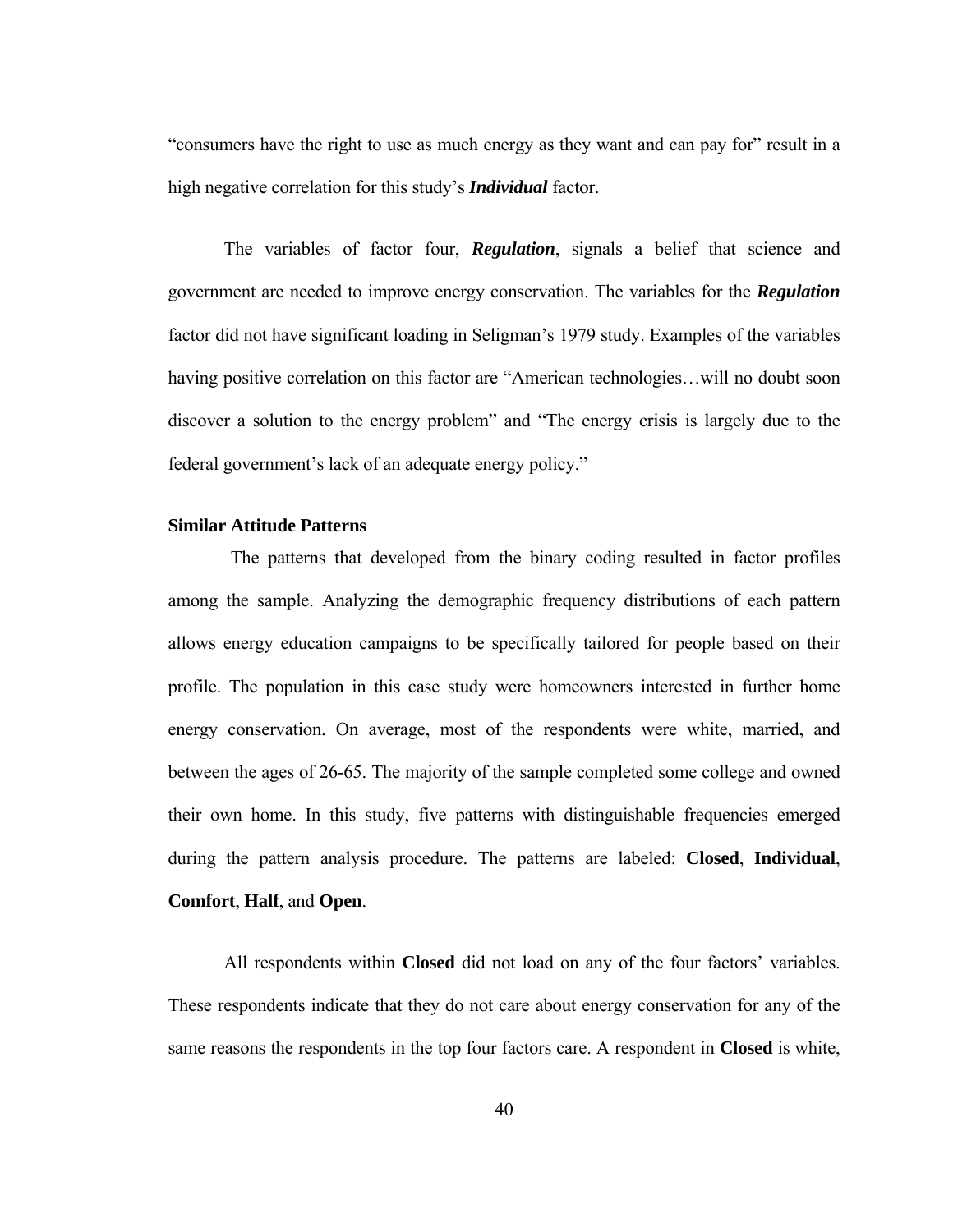married, and owns his/her own home that is occupied by a family. Almost half of the homes have children living there. Most respondents of **Closed** have a Bachelor's Degree but few have a Master's degree or higher. **Closed** respondents are on lower annual incomes than respondents in the **Individual**, **Comfort**, and **Half** patterns.

 The **Individual** pattern contains respondents who only ranked above the mean score for factor three, *Individual*. Responses indicate that these individuals believe individuals make a difference in energy conservation. **Individual** respondents tended to have smaller houses than **Closed** respondents. Respondents of **Individual** had the highest annual income of any other pattern; seven out of 12 respondents are in the \$65,000+ bracket. Both the **Closed** and **Individual** patterns have the greatest frequencies of respondents having a Bachelor's Degree, however the **Individual** pattern is more likely to have a Master's Degree than the **Closed** pattern is.

 The **Comfort** pattern accounts for responses loading on factor two, concern for *Comfort*. With only one respondent answering they did not; the **Comfort** pattern had the highest percentage of respondents possessing degrees in higher education. **Comfort** respondents have an annual income above the **Closed** and **Open** patterns. Similar throughout most of the patterns are that the respondents are white, married, and between the ages of 26-65.

 The fourth pattern, **Half**, shows respondents weighing on factors 3 and 4. This response indicates and interest in both the individual's role in conserving energy that is facilitated by science and the government. **Half** has the fewest frequencies of the five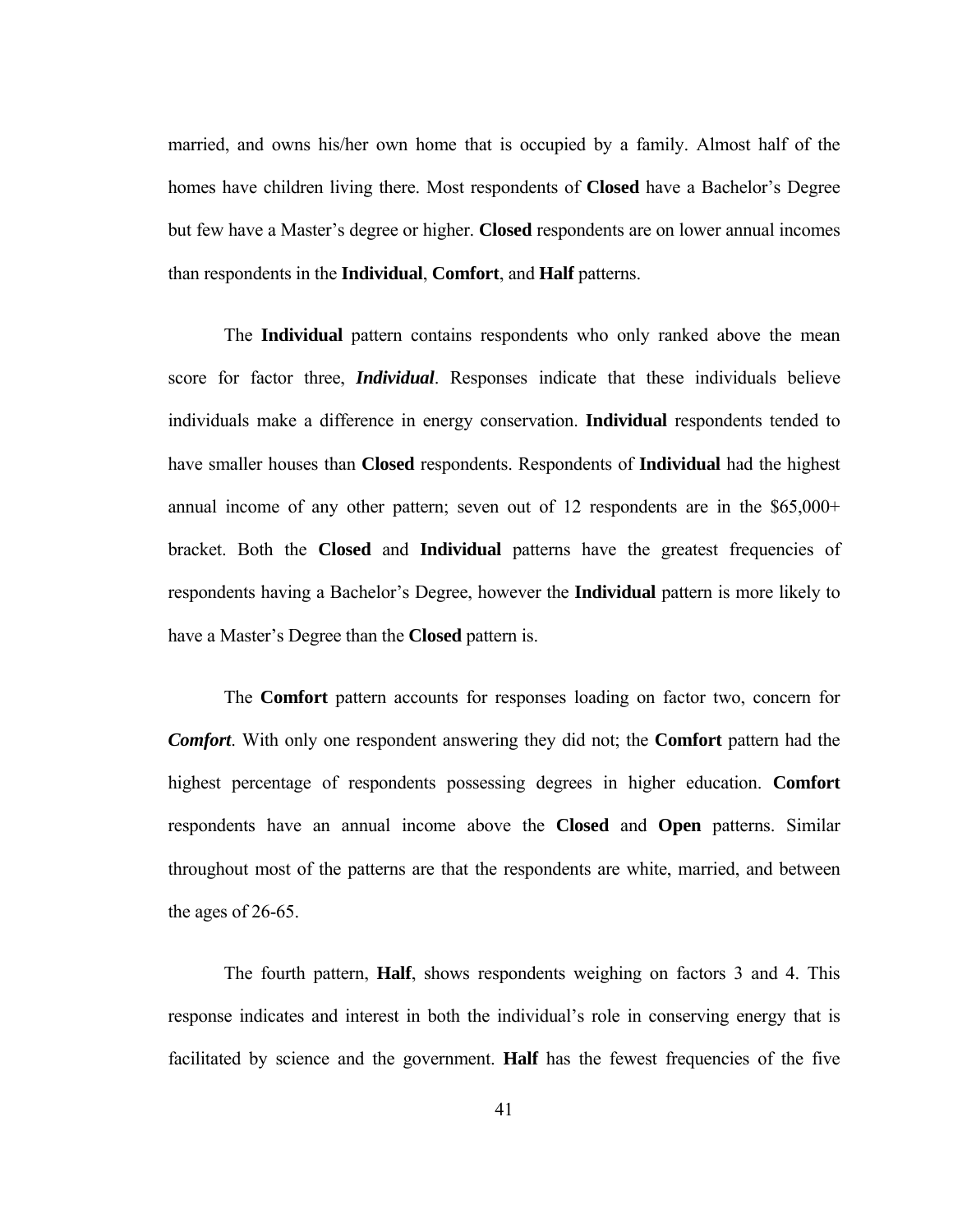patterns. Years of education are almost evenly distributed over **Half**'s respondents; with the highest frequency being three out of nine respondents holding a Bachelor's degree.

 Pattern five, **Open**, does not have distinguishing demographic traits and significantly loads on all factors. As to be expected, the demographic traits of this pattern evenly distribute themselves throughout the categories. Because the population from which the sample is derived is, on average, white, married, 26-65 years old, and resides in their own home with their family, the frequency counts of these traits do not present characteristic frequencies for any of the patterns. The implication is that the **Open** respondents did not take the survey seriously.

### **Summary**

 This study examines the residential energy conservation attitudes among homeowners. A comparison between current energy attitudes and energy attitudes found in a 1979 study by Clive Seligman was completed. The final goal of this study was to answer the question: Do people with similar attitudes towards energy conservation have similar demographic traits? In addressing these objectives, three energy conservation research topics were reviewed: Studies investigating factors associated with residential energy conservation, energy efficiency education, and energy use by different demographics.

 As stated in previous chapters, homeowners' energy conservation attitudes is a popular area of research interest in energy conservation. Black (1978), Hummel (1978), Seligman (1979), Samuelson (1990), Berger (1992), Lutzenheiser (1993), all conducted research on homeowners and their attitudes towards energy conservation. Analysis of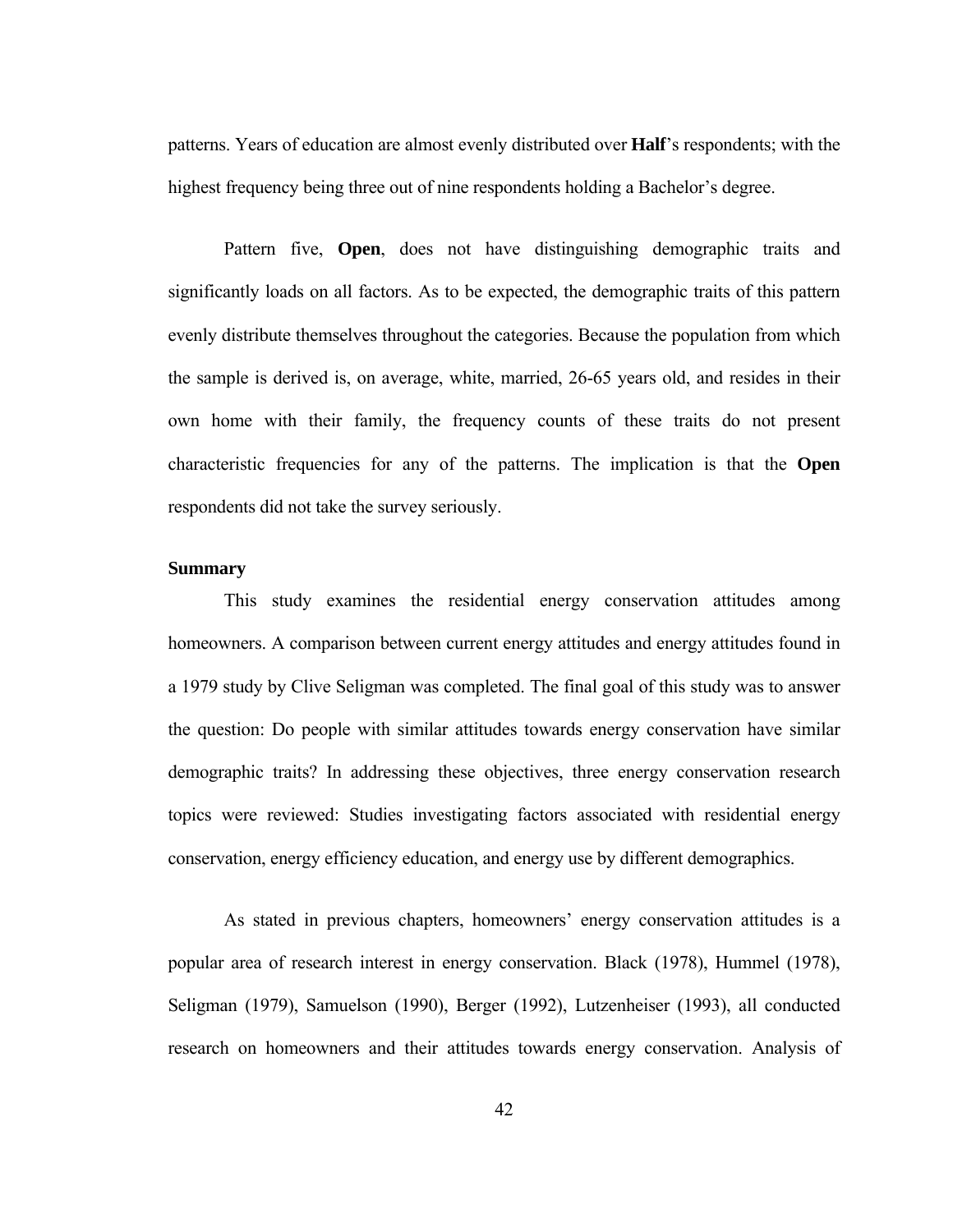previous research indicates the four major attitudes that may be of significance when evaluating homeowners' decisions regarding energy conservation:

- (1) monetary return for one's conservation efforts,
- (2) effects of conservation on comfort,
- (3) the impact of the individual on conservation, and
- (4) the impact of technology and government regulation on conservation [Seligman, 1979].

 The immediate goal of this study was to determine if these same four factors are still prevalent in 2007. These attitudes were measured in this survey among participants in energy conservation workshops in mid-Missouri. The variables were factor analyzed so as to prove a range of empirically linked variables with which to undertake further analysis. Seligman's 1979 factors were found to be still important to homeowners in 2007.

 To determine if people with similar attitudes towards energy conservation also have similar demographic traits pattern analysis, five binary patterns emerged based on factor loadings. These patterns allowed profiles of people interested in energy efficiency knowledge to be made.

## **Limitations**

 This research focused on the energy conservation attitudes of homeowners already seeking knowledge on energy efficiency. Several limitations were placed on this project. First, because this study is a case study, the data obtained are not generalizable to a larger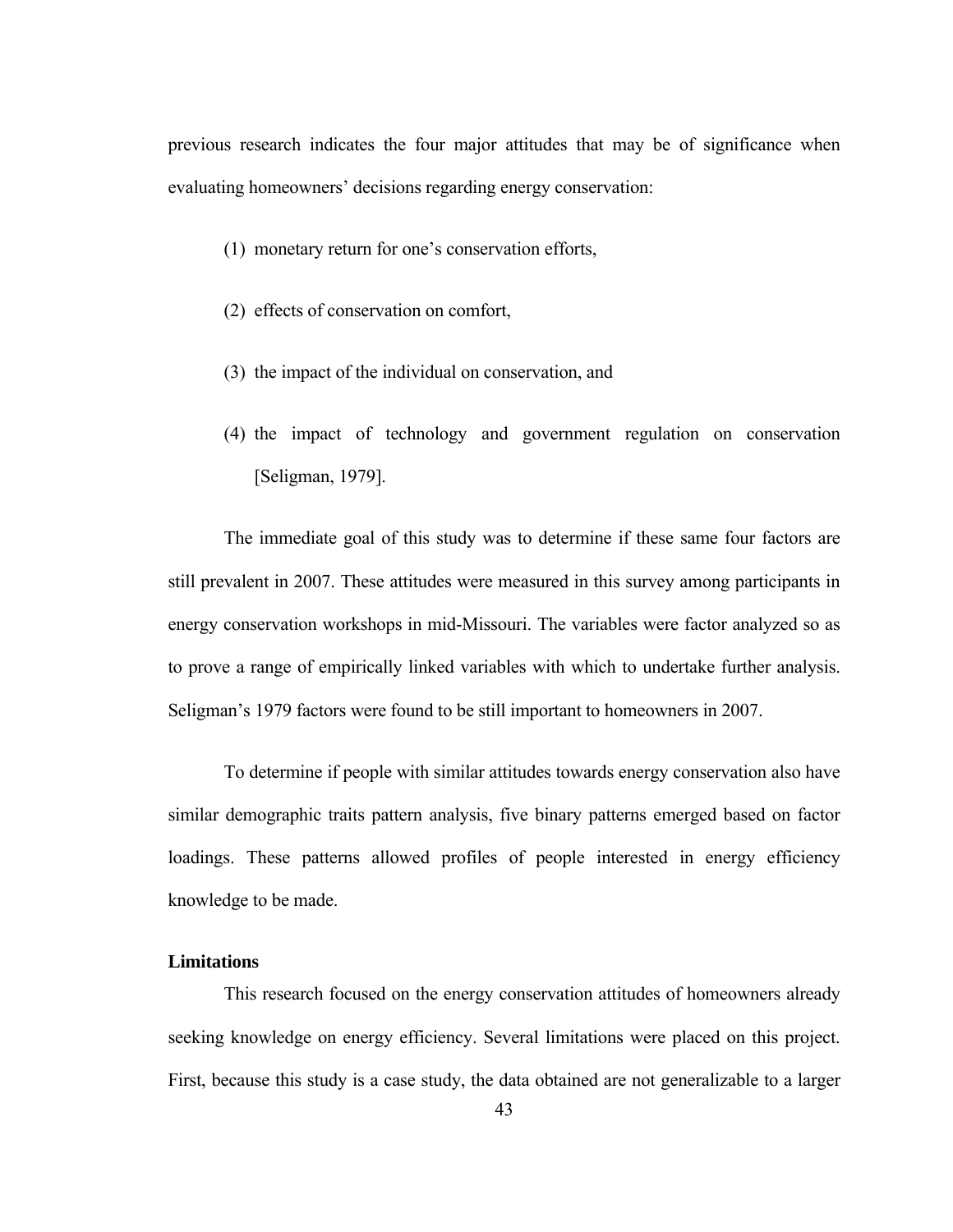population. Second, limitations are likely in a replication study done 30 years after the original because of information lost over the years.

 Three such limitations arose in this study: no demographic data for the 1979 study, ambiguousness of some survey questions, and no additional data was available on lesssignificant factors that evolved. Not being able to obtain the original demographics questionnaire and raw data used in the 1979 study limits inter-study comparisons. Comparing patterns between the two samples is also difficult because no pattern analysis was applied to the original study.

 When comparing the survey administered in this research with that of Seligman's 1979 study, the ambiguity that was removed by his survey two would have been useful here. One statement reads "It's just not worth the trouble to turn the thermostat up every time it gets a little cooler outside". Seligman's survey two rephrased the statement to truly reflect either effort or savings by saying "It is too much effort to get up and change the thermostat setting every time it gets a little cooler outside."

 When comparing 2007 factors to 1979 factors, there is an opportunity that a new factor or pattern will develop. Using only the top four factors limited this study in its ability to explain the existence of pattern one, **Closed**. The existence of pattern one leads the researcher to ask: Why were those respondents at a workshop for home energy conservation? The respondents may weigh on factors that did not account for the majority of the variance, and were thus excluded. This is likely because the demographic features of **Closed** were not averaged across the field, as would be expected. A more detailed profile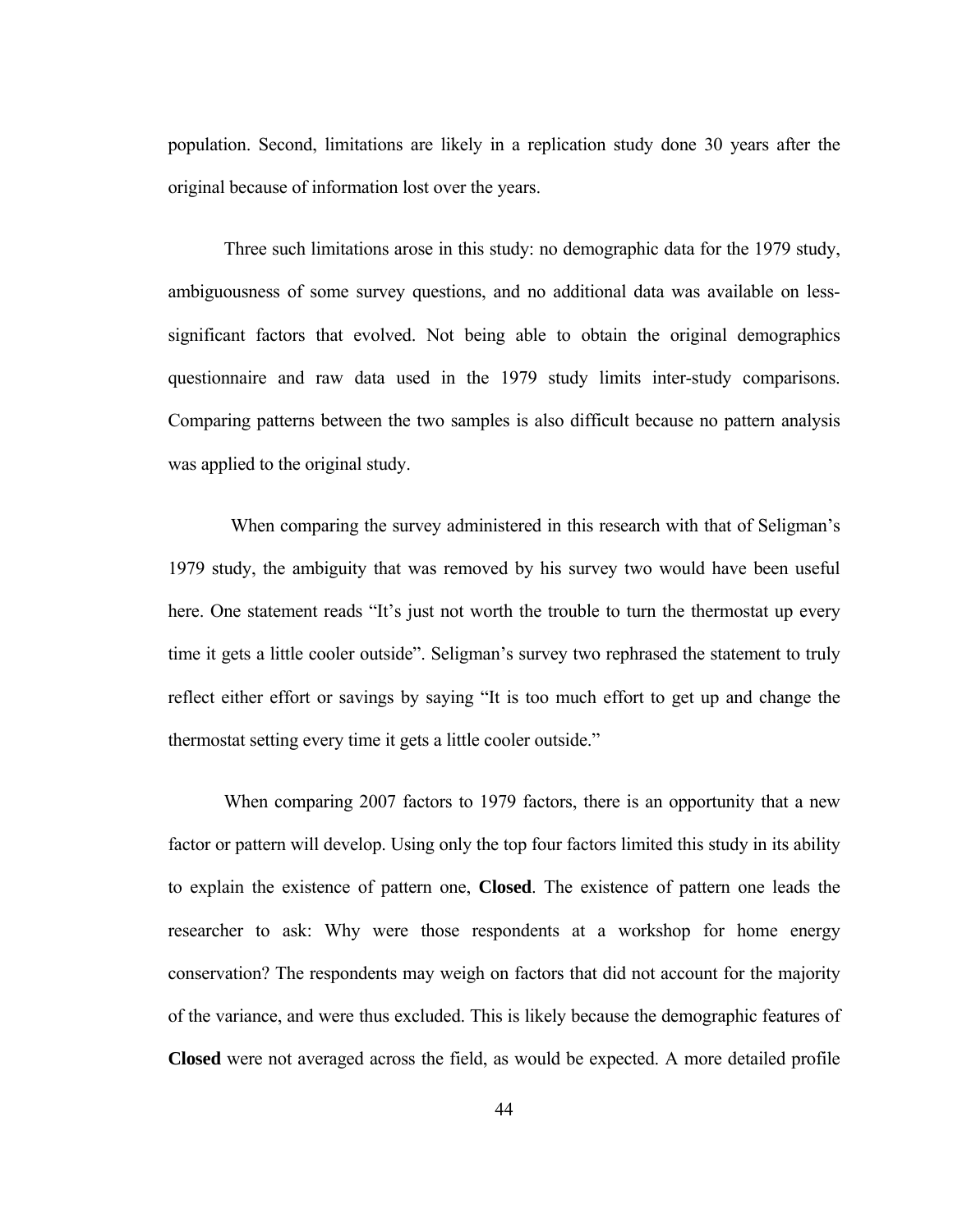of each pattern might have developed had the possible responses to demographic questions been more detailed.

#### **Future Direction**

 There are two areas which this study informs the design of another experiment. First, there needs to be more demographic variables. More detailed ages, gender, political preferences, and organization participation, would all help filter similar profiles of homeowners. Knowing who makes the decisions in the house regarding energy conservation would help determine to the most appropriate education program market [Samuelson, 1990].

 Second, this study could be replicated with a larger random sample. At no time did face-to-face interaction play an important role in collecting data. An area cluster sample could provide an accurate description of homeowners in central Missouri. The same seven counties (Audrain, Boone, Callaway, Cole, Howard, Pettis, and Saline) could comprise the population. Data collection could use telephone surveys administered to a list of telephone numbers created randomly, proportionally sampled from among telephone prefixes. Data analysis would be similar to that employed in this study. Generalizable conclusions could then be presented. With the addition of the increased demographic variables, energy efficiency education programs could be more accurately designed for residents in mid-Missouri. The entire study could be replicated throughout all regions of the state, and beyond, to increase energy conservation knowledge to all homeowners.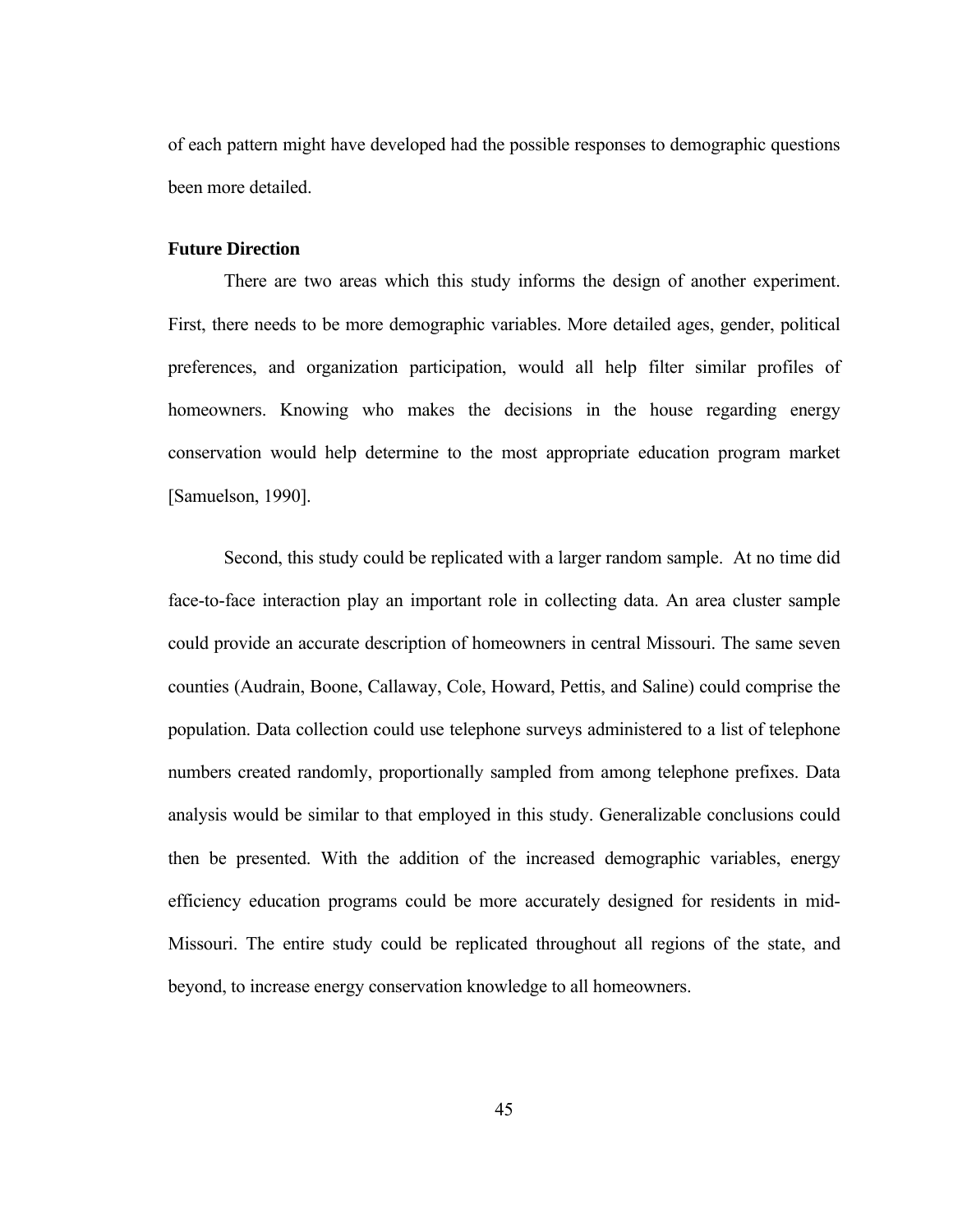- Borden, R.J., Francis, J.L. "Who cares about ecology? Personality and sex differences in environmental concern." *Journal of Personality.* 46:1. (1978): p190-203.
- Diamantopoulos, A., Schlegelmilch, B., Sinkovics, R., Bohlen, G. "Can sociodemographics still play a role in profiling green consumers? *Journal of Business Research* 56 (2003): p465-480.
- Ellen, P.S., Wiener, J.L., Cobb-Walgren, C. "The role of perceived consumer effectiveness in motivating environmentally conscious behaviors." *Journal of Public Policy and Marketing.* 10:2. (1991): p102-117.
- Gilg, A., Barr, S. "Behavioural attitudes towards water saving? Evidence from a study of environmental actions." *Ecological Economics* 57 (2006): p400-414.
- Henion, K. and Wilson, W. "The ecologically concerned consumer and locus of control." In Ellen, P. *et al*. "The role of perceived consumer effectiveness in motivating environmentally conscious behaviors." *Journal of Public Policy and Marketing.* 10:2 (1991).
- Hummel, C.F., Levitt, L., and Loomis, R.J. "Perceptions of the energy crisis: who is blamed and how do citizens react to environmental-lifestyle trade-offs?" *Environment and Behavior* 10 (1978): p37-88.
- Kinnear, T.C., Taylor, J.R., and Ahmed, S.A. "Ecologically concerned consumers: Who are they?" *Journal of Marketing* 38 (1974): p20-24.
- Messick, D.M. and Brewer, M.B. "Solving social dilemmas: a review." In Samuelson, C. "Energy Conservation: A Social Dilemma Approach." *Social Behaviour* 5 (1990).
- Nevin, R. "Evidence of rational market valuations for home energy efficiency," *The Appraisal Journal* (1998): p401-409.
- Nye, D. E. Consuming Power: A Social History of American Energies. Cambridge: The MIT Press, 1998.
- Olson, M. *The Logic of Collective Action*. Cambridge: Harvard University Press, 1965. Samuelson, C. "Energy conservation: a social dilemma approach." *Social Behaviour* 5 (1990): p207-230.
- Schipper, L. and Meyers, S. Energy Efficiency and Human Activity: Past Trends, Future Prospects. Cambridge: University Press, 1992
- Seligman, C. "Predicting summer energy consumption from homeowners' attitudes." *Journal of Applied Social Psychology* 9.1 (1979): p70-90.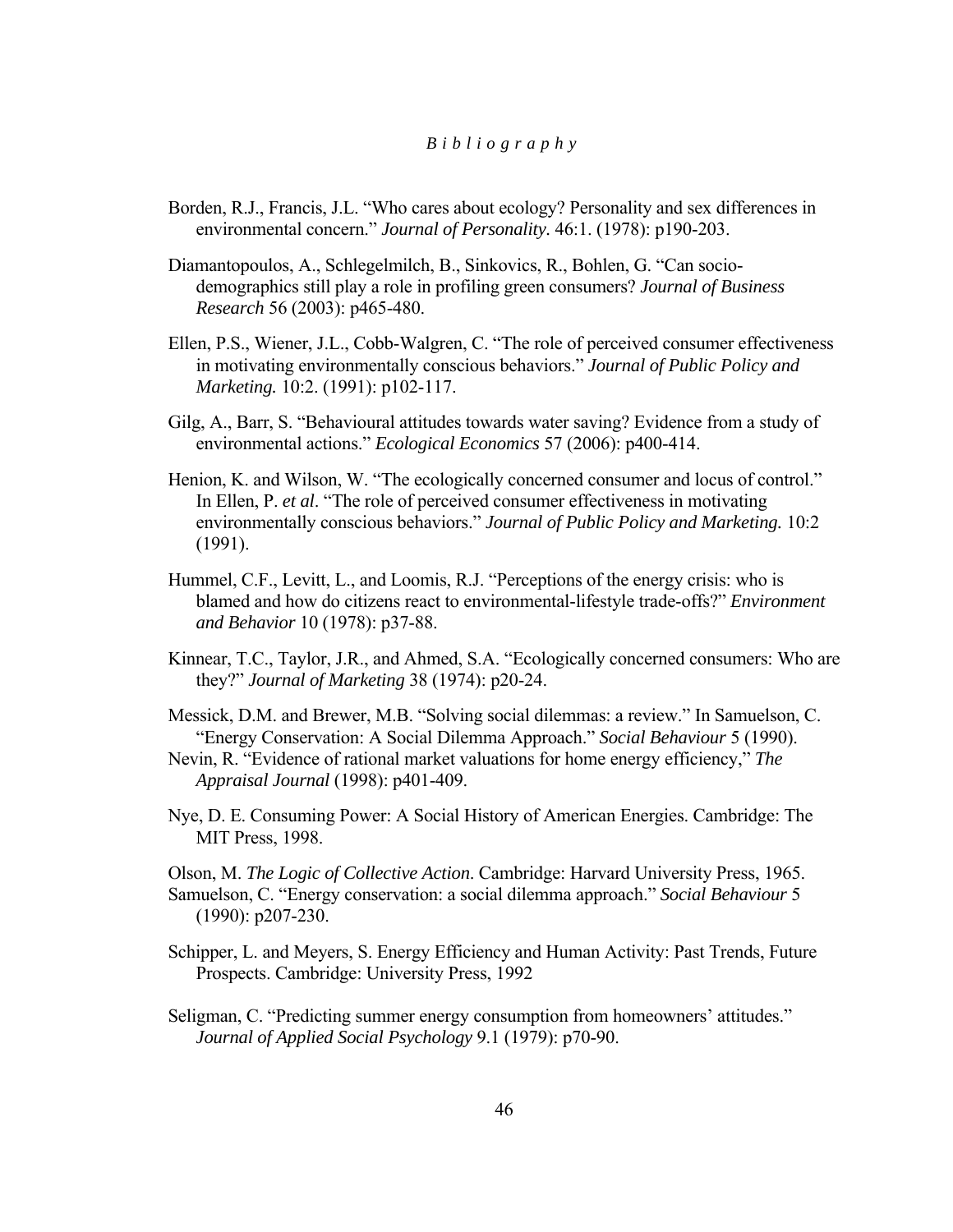### *Appendix A– Definition of Terms*

When discussing energy efficiency in terms of residential use, some terms may be used that are unfamiliar: All definitions are in accordance with the Department of Energy.

Energy Audit – A survey that shows how much energy you use in your house or apartment. It will help you find ways to use less energy.

Fossil Fuels – Fuels formed in the ground from the remains of dead plants and animals. It takes millions of years to form fossil fuels. Oil, natural gas, and coal are fossil fuels.

Global Warming – A popular term used to describe the increase in average global temperatures due to the greenhouse effect.

Greenhouse Effect - A popular term used to describe the heating effect due to the trapping of long wave radiation by greenhouse gases produced from natural and human sources.

Green Power – A popular term for energy produced from clean, renewable energy sources.

Nonrenewable Fuels – Fuels that cannot be easily made, such as oil, natural gas, or coal.

Payback Period – The amount of time required before the savings resulting from your heating, ventilation, and air conditioning (HVAC) system equals the system cost.

Renewable Energy – Energy derived from resources that are regenerative or for all practical purposes can not be depleted. Types of renewable energy resources include moving water (hydro, tidal and wave power), thermal gradients in ocean water, biomass, geothermal energy, solar energy, and wind energy. Municipal solid waste (MSW) is also considered to be a renewable energy resource.

R-Value – A measure of the capacity of a material to resist heat transfer. The R-Value is the reciprocal of the conductivity of the material (U-Value); the larger the R-Value, the greater the insulating properties.

Solar Collector - A device used to collect, absorb, and transfer solar energy to a working fluid. Flat plate collectors are the most common type of collectors used for solar water or pool heating systems. In the case of a photovoltaic system, the solar collector could be crystalline silicon panels or thin-film roof shingles, for example.

Solar Energy – Electromagnetic energy transmitted from the sun (solar radiation).

Weatherization – Caulking and weather-stripping to reduce air infiltration and exfiltration.

Wind Energy - Energy available from the movement of the wind across a landscape caused by the heating of the atmosphere, earth, and oceans by the sun.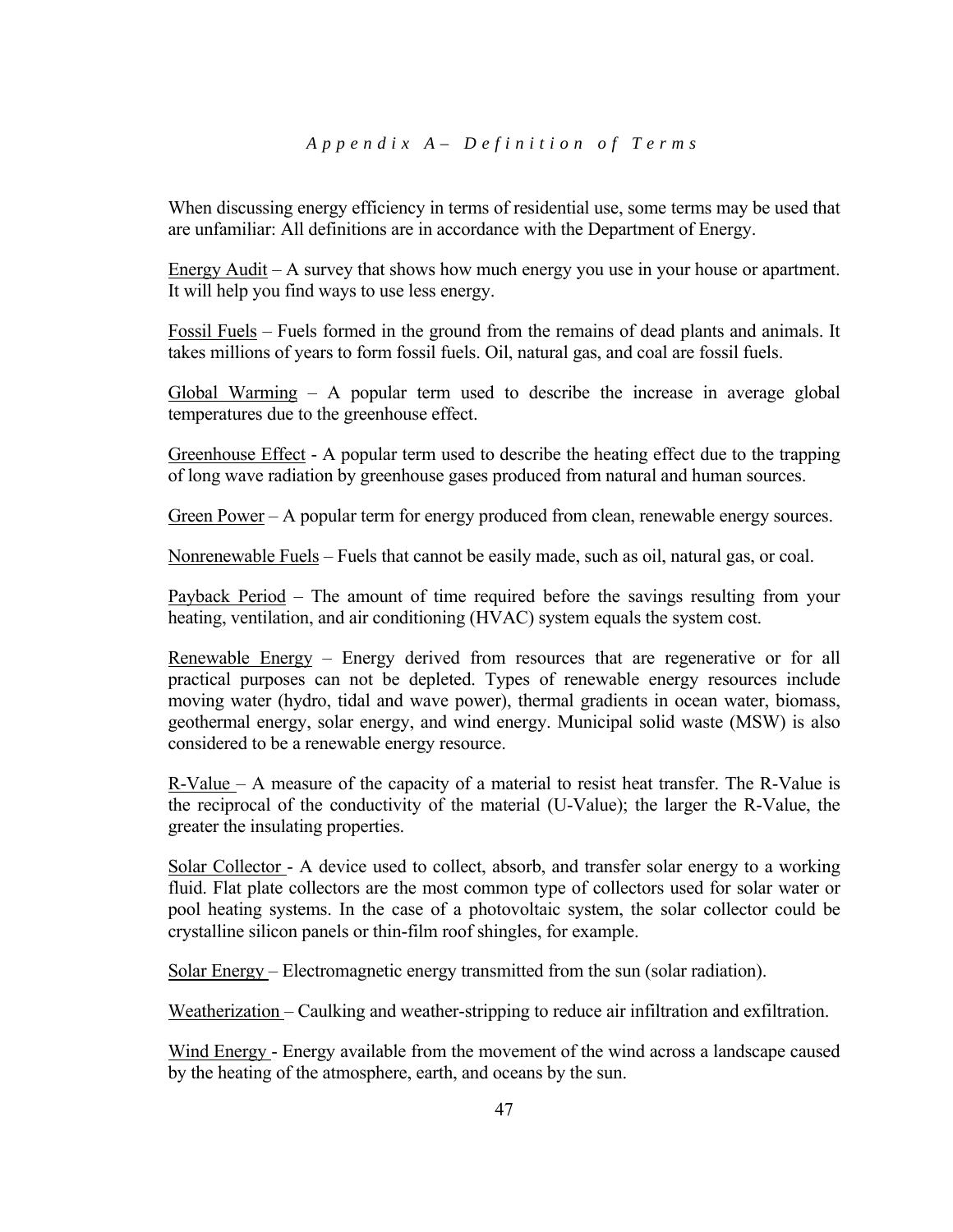*Appendix B - Demographics Questionnaire* 

|    |        | 1. Please select your age range:                             |                          |        |                                |        |                                                                 |                                 |
|----|--------|--------------------------------------------------------------|--------------------------|--------|--------------------------------|--------|-----------------------------------------------------------------|---------------------------------|
|    | $\Box$ | $18 - 25$                                                    |                          |        |                                |        | $\Box$ 26-65 $\Box$ 65+ $\Box$ No response                      |                                 |
|    |        | 2. What is your race/ ethnic group:                          |                          |        |                                |        |                                                                 |                                 |
|    | П.     | African-American                                             |                          | $\Box$ | White                          | $\Box$ |                                                                 | Hispanic $\Box$ Native American |
|    | $\Box$ | Asian/Pacific Islander $\square$                             |                          |        | Other                          | $\Box$ | No response                                                     |                                 |
|    |        | 3. What is your Marital Status?                              |                          |        |                                |        |                                                                 |                                 |
|    | $\Box$ | Single                                                       | $\Box$                   |        | Married $\Box$ Divorced $\Box$ |        | hmmm                                                            |                                 |
|    |        | 4. What is the highest level of schooling you have received? |                          |        |                                |        |                                                                 |                                 |
|    | П.     |                                                              |                          |        |                                |        | Less than High School $\Box$ High School Graduate/ GED Graduate |                                 |
|    | $\Box$ |                                                              |                          |        |                                |        | Working on GED $\Box$ Vocational/Technical School               |                                 |
|    | $\Box$ | Some College _______ (how many years?)                       |                          |        |                                |        |                                                                 |                                 |
|    | $\Box$ |                                                              |                          |        |                                |        | Bachelor's Degree □ High Master's Degree or Higher              |                                 |
|    | $\Box$ | No response                                                  |                          |        |                                |        |                                                                 |                                 |
| 5. |        | What is your annual household income range?                  |                          |        |                                |        |                                                                 |                                 |
|    | $\Box$ | Under 10,000                                                 |                          | $\Box$ | $10,000 - 20,999$              |        | $\Box$                                                          | $21,000 - 34,999$               |
|    | $\Box$ | $35,000 - 64,999$ $\Box$ 65,000+                             |                          |        |                                |        | $\Box$                                                          | No response                     |
|    |        | 6. Do you own your own home?                                 |                          |        |                                |        |                                                                 |                                 |
|    | $\Box$ | Yes                                                          | N <sub>0</sub><br>$\Box$ |        |                                |        |                                                                 |                                 |
|    |        |                                                              |                          |        |                                |        | 7. If "Yes", how many years have you owned a home?              |                                 |
| 8. |        |                                                              |                          |        |                                |        | What is the total area range of your home? (Square footage)     |                                 |
|    |        | □ Under $1,000$ □ $1,000 - 1,999$                            |                          |        |                                |        | $\Box$                                                          | $2,000 - 2,999$                 |
|    |        | $\Box$ 3,000 - 3,999 $\Box$ 4,000 +                          |                          |        |                                |        | $\Box$ No response                                              |                                 |
|    |        | 9. What is the composition of occupants in your home?        |                          |        |                                |        |                                                                 |                                 |
|    | $\Box$ | Family $\Box$ Unrelated adults                               |                          |        |                                | $\Box$ | Individual                                                      |                                 |
|    | $\Box$ | No response                                                  |                          |        |                                |        |                                                                 |                                 |
|    |        | 10. How many occupants are the in the following age ranges?  |                          |        |                                |        |                                                                 |                                 |
|    | $\Box$ | $65+$ $\Box$ $19-64$ $\Box$                                  |                          |        |                                | $\Box$ | 18 and under                                                    |                                 |
|    | $\Box$ | No response                                                  |                          |        |                                |        |                                                                 |                                 |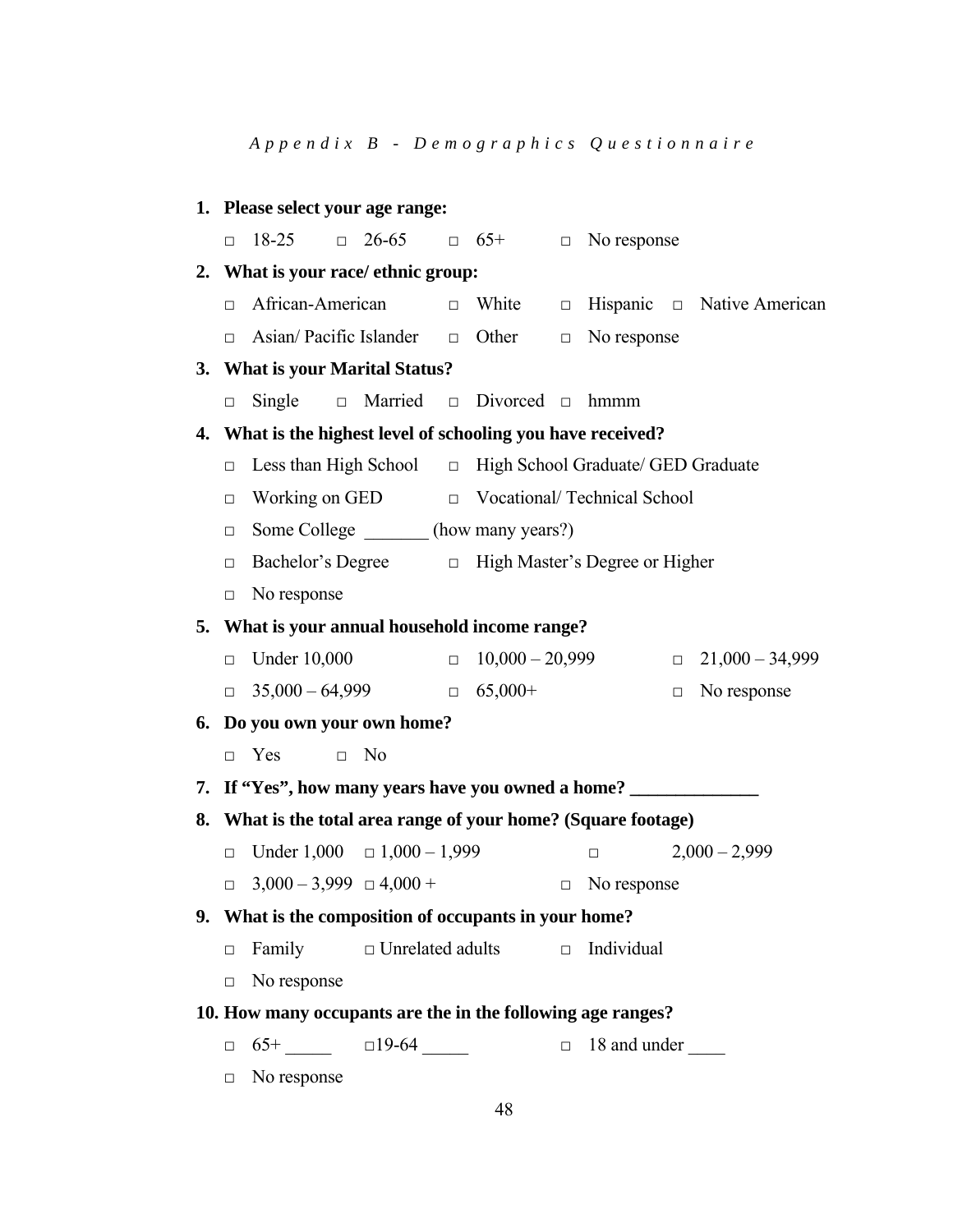# *Appendix C - Statements Questionnaire*

| 1. Consumers have the right to use as much<br>energy as they want and can pay for.<br>2. I find it very difficult to fall asleep without an<br>air conditioner on at night.<br>3. Nuclear power will eventually provide us with<br>most of our energy needs.<br>4. Science will soon provide society with a long<br>lasting source of energy.<br>5. It's essential to my health and well-being for<br>the house to be air-conditioned in the summer.<br>6. It is not worth the trouble to turn off the air<br>conditioner and open the windows every time it<br>gets a little cooler outside.<br>7. If we were able to put a man on the moon, we<br>could certainly solve the energy crisis within a<br>short period of time.<br>8. The energy crisis is a hoax.<br>9. I never feel guilty about having my air<br>conditioner on.<br>10. It is immoral for America to consume 40% of<br>the world's energy resources.<br>11. If everyone in the country tried to conserve<br>energy at home, there would probably be little or<br>no real impact on the nation's overall energy<br>consumption.<br>12. The energy crisis is largely due to real<br>worldwide shortages of fuels needed to produce<br>energy.<br>13. I almost never think about the energy needs of<br>Americans 100 years from now.<br>14. It is immoral to consume any more energy<br>than I absolutely need.<br>15. American technology in the past has come to<br>grips with all major crises and it will no doubt<br>soon discover a solution to the energy problem.<br>16. While others might tolerate turning off the air<br>conditioner in the summer, my own need for<br>being cool is higher. | <b>Statement</b> | <b>Strongly</b><br><b>Disagree</b> | <b>Disagree</b> | Agree | <b>Strongly</b><br><b>Agree</b> |
|------------------------------------------------------------------------------------------------------------------------------------------------------------------------------------------------------------------------------------------------------------------------------------------------------------------------------------------------------------------------------------------------------------------------------------------------------------------------------------------------------------------------------------------------------------------------------------------------------------------------------------------------------------------------------------------------------------------------------------------------------------------------------------------------------------------------------------------------------------------------------------------------------------------------------------------------------------------------------------------------------------------------------------------------------------------------------------------------------------------------------------------------------------------------------------------------------------------------------------------------------------------------------------------------------------------------------------------------------------------------------------------------------------------------------------------------------------------------------------------------------------------------------------------------------------------------------------------------------------------------------------------------------------------------|------------------|------------------------------------|-----------------|-------|---------------------------------|
|                                                                                                                                                                                                                                                                                                                                                                                                                                                                                                                                                                                                                                                                                                                                                                                                                                                                                                                                                                                                                                                                                                                                                                                                                                                                                                                                                                                                                                                                                                                                                                                                                                                                        |                  |                                    |                 |       |                                 |
|                                                                                                                                                                                                                                                                                                                                                                                                                                                                                                                                                                                                                                                                                                                                                                                                                                                                                                                                                                                                                                                                                                                                                                                                                                                                                                                                                                                                                                                                                                                                                                                                                                                                        |                  |                                    |                 |       |                                 |
|                                                                                                                                                                                                                                                                                                                                                                                                                                                                                                                                                                                                                                                                                                                                                                                                                                                                                                                                                                                                                                                                                                                                                                                                                                                                                                                                                                                                                                                                                                                                                                                                                                                                        |                  |                                    |                 |       |                                 |
|                                                                                                                                                                                                                                                                                                                                                                                                                                                                                                                                                                                                                                                                                                                                                                                                                                                                                                                                                                                                                                                                                                                                                                                                                                                                                                                                                                                                                                                                                                                                                                                                                                                                        |                  |                                    |                 |       |                                 |
|                                                                                                                                                                                                                                                                                                                                                                                                                                                                                                                                                                                                                                                                                                                                                                                                                                                                                                                                                                                                                                                                                                                                                                                                                                                                                                                                                                                                                                                                                                                                                                                                                                                                        |                  |                                    |                 |       |                                 |
|                                                                                                                                                                                                                                                                                                                                                                                                                                                                                                                                                                                                                                                                                                                                                                                                                                                                                                                                                                                                                                                                                                                                                                                                                                                                                                                                                                                                                                                                                                                                                                                                                                                                        |                  |                                    |                 |       |                                 |
|                                                                                                                                                                                                                                                                                                                                                                                                                                                                                                                                                                                                                                                                                                                                                                                                                                                                                                                                                                                                                                                                                                                                                                                                                                                                                                                                                                                                                                                                                                                                                                                                                                                                        |                  |                                    |                 |       |                                 |
|                                                                                                                                                                                                                                                                                                                                                                                                                                                                                                                                                                                                                                                                                                                                                                                                                                                                                                                                                                                                                                                                                                                                                                                                                                                                                                                                                                                                                                                                                                                                                                                                                                                                        |                  |                                    |                 |       |                                 |
|                                                                                                                                                                                                                                                                                                                                                                                                                                                                                                                                                                                                                                                                                                                                                                                                                                                                                                                                                                                                                                                                                                                                                                                                                                                                                                                                                                                                                                                                                                                                                                                                                                                                        |                  |                                    |                 |       |                                 |
|                                                                                                                                                                                                                                                                                                                                                                                                                                                                                                                                                                                                                                                                                                                                                                                                                                                                                                                                                                                                                                                                                                                                                                                                                                                                                                                                                                                                                                                                                                                                                                                                                                                                        |                  |                                    |                 |       |                                 |
|                                                                                                                                                                                                                                                                                                                                                                                                                                                                                                                                                                                                                                                                                                                                                                                                                                                                                                                                                                                                                                                                                                                                                                                                                                                                                                                                                                                                                                                                                                                                                                                                                                                                        |                  |                                    |                 |       |                                 |
|                                                                                                                                                                                                                                                                                                                                                                                                                                                                                                                                                                                                                                                                                                                                                                                                                                                                                                                                                                                                                                                                                                                                                                                                                                                                                                                                                                                                                                                                                                                                                                                                                                                                        |                  |                                    |                 |       |                                 |
|                                                                                                                                                                                                                                                                                                                                                                                                                                                                                                                                                                                                                                                                                                                                                                                                                                                                                                                                                                                                                                                                                                                                                                                                                                                                                                                                                                                                                                                                                                                                                                                                                                                                        |                  |                                    |                 |       |                                 |
|                                                                                                                                                                                                                                                                                                                                                                                                                                                                                                                                                                                                                                                                                                                                                                                                                                                                                                                                                                                                                                                                                                                                                                                                                                                                                                                                                                                                                                                                                                                                                                                                                                                                        |                  |                                    |                 |       |                                 |
|                                                                                                                                                                                                                                                                                                                                                                                                                                                                                                                                                                                                                                                                                                                                                                                                                                                                                                                                                                                                                                                                                                                                                                                                                                                                                                                                                                                                                                                                                                                                                                                                                                                                        |                  |                                    |                 |       |                                 |
|                                                                                                                                                                                                                                                                                                                                                                                                                                                                                                                                                                                                                                                                                                                                                                                                                                                                                                                                                                                                                                                                                                                                                                                                                                                                                                                                                                                                                                                                                                                                                                                                                                                                        |                  |                                    |                 |       |                                 |
|                                                                                                                                                                                                                                                                                                                                                                                                                                                                                                                                                                                                                                                                                                                                                                                                                                                                                                                                                                                                                                                                                                                                                                                                                                                                                                                                                                                                                                                                                                                                                                                                                                                                        |                  |                                    |                 |       |                                 |
|                                                                                                                                                                                                                                                                                                                                                                                                                                                                                                                                                                                                                                                                                                                                                                                                                                                                                                                                                                                                                                                                                                                                                                                                                                                                                                                                                                                                                                                                                                                                                                                                                                                                        |                  |                                    |                 |       |                                 |
|                                                                                                                                                                                                                                                                                                                                                                                                                                                                                                                                                                                                                                                                                                                                                                                                                                                                                                                                                                                                                                                                                                                                                                                                                                                                                                                                                                                                                                                                                                                                                                                                                                                                        |                  |                                    |                 |       |                                 |
|                                                                                                                                                                                                                                                                                                                                                                                                                                                                                                                                                                                                                                                                                                                                                                                                                                                                                                                                                                                                                                                                                                                                                                                                                                                                                                                                                                                                                                                                                                                                                                                                                                                                        |                  |                                    |                 |       |                                 |
|                                                                                                                                                                                                                                                                                                                                                                                                                                                                                                                                                                                                                                                                                                                                                                                                                                                                                                                                                                                                                                                                                                                                                                                                                                                                                                                                                                                                                                                                                                                                                                                                                                                                        |                  |                                    |                 |       |                                 |
|                                                                                                                                                                                                                                                                                                                                                                                                                                                                                                                                                                                                                                                                                                                                                                                                                                                                                                                                                                                                                                                                                                                                                                                                                                                                                                                                                                                                                                                                                                                                                                                                                                                                        |                  |                                    |                 |       |                                 |
|                                                                                                                                                                                                                                                                                                                                                                                                                                                                                                                                                                                                                                                                                                                                                                                                                                                                                                                                                                                                                                                                                                                                                                                                                                                                                                                                                                                                                                                                                                                                                                                                                                                                        |                  |                                    |                 |       |                                 |
|                                                                                                                                                                                                                                                                                                                                                                                                                                                                                                                                                                                                                                                                                                                                                                                                                                                                                                                                                                                                                                                                                                                                                                                                                                                                                                                                                                                                                                                                                                                                                                                                                                                                        |                  |                                    |                 |       |                                 |
|                                                                                                                                                                                                                                                                                                                                                                                                                                                                                                                                                                                                                                                                                                                                                                                                                                                                                                                                                                                                                                                                                                                                                                                                                                                                                                                                                                                                                                                                                                                                                                                                                                                                        |                  |                                    |                 |       |                                 |
|                                                                                                                                                                                                                                                                                                                                                                                                                                                                                                                                                                                                                                                                                                                                                                                                                                                                                                                                                                                                                                                                                                                                                                                                                                                                                                                                                                                                                                                                                                                                                                                                                                                                        |                  |                                    |                 |       |                                 |
|                                                                                                                                                                                                                                                                                                                                                                                                                                                                                                                                                                                                                                                                                                                                                                                                                                                                                                                                                                                                                                                                                                                                                                                                                                                                                                                                                                                                                                                                                                                                                                                                                                                                        |                  |                                    |                 |       |                                 |
|                                                                                                                                                                                                                                                                                                                                                                                                                                                                                                                                                                                                                                                                                                                                                                                                                                                                                                                                                                                                                                                                                                                                                                                                                                                                                                                                                                                                                                                                                                                                                                                                                                                                        |                  |                                    |                 |       |                                 |
|                                                                                                                                                                                                                                                                                                                                                                                                                                                                                                                                                                                                                                                                                                                                                                                                                                                                                                                                                                                                                                                                                                                                                                                                                                                                                                                                                                                                                                                                                                                                                                                                                                                                        |                  |                                    |                 |       |                                 |
|                                                                                                                                                                                                                                                                                                                                                                                                                                                                                                                                                                                                                                                                                                                                                                                                                                                                                                                                                                                                                                                                                                                                                                                                                                                                                                                                                                                                                                                                                                                                                                                                                                                                        |                  |                                    |                 |       |                                 |
|                                                                                                                                                                                                                                                                                                                                                                                                                                                                                                                                                                                                                                                                                                                                                                                                                                                                                                                                                                                                                                                                                                                                                                                                                                                                                                                                                                                                                                                                                                                                                                                                                                                                        |                  |                                    |                 |       |                                 |
|                                                                                                                                                                                                                                                                                                                                                                                                                                                                                                                                                                                                                                                                                                                                                                                                                                                                                                                                                                                                                                                                                                                                                                                                                                                                                                                                                                                                                                                                                                                                                                                                                                                                        |                  |                                    |                 |       |                                 |
|                                                                                                                                                                                                                                                                                                                                                                                                                                                                                                                                                                                                                                                                                                                                                                                                                                                                                                                                                                                                                                                                                                                                                                                                                                                                                                                                                                                                                                                                                                                                                                                                                                                                        |                  |                                    |                 |       |                                 |
| 17. I would only conserve energy if I could not                                                                                                                                                                                                                                                                                                                                                                                                                                                                                                                                                                                                                                                                                                                                                                                                                                                                                                                                                                                                                                                                                                                                                                                                                                                                                                                                                                                                                                                                                                                                                                                                                        |                  |                                    |                 |       |                                 |
| afford to pay for my energy bills.                                                                                                                                                                                                                                                                                                                                                                                                                                                                                                                                                                                                                                                                                                                                                                                                                                                                                                                                                                                                                                                                                                                                                                                                                                                                                                                                                                                                                                                                                                                                                                                                                                     |                  |                                    |                 |       |                                 |
| 18. It's not worth it at all to sweat a little to try                                                                                                                                                                                                                                                                                                                                                                                                                                                                                                                                                                                                                                                                                                                                                                                                                                                                                                                                                                                                                                                                                                                                                                                                                                                                                                                                                                                                                                                                                                                                                                                                                  |                  |                                    |                 |       |                                 |
| and save a little energy.                                                                                                                                                                                                                                                                                                                                                                                                                                                                                                                                                                                                                                                                                                                                                                                                                                                                                                                                                                                                                                                                                                                                                                                                                                                                                                                                                                                                                                                                                                                                                                                                                                              |                  |                                    |                 |       |                                 |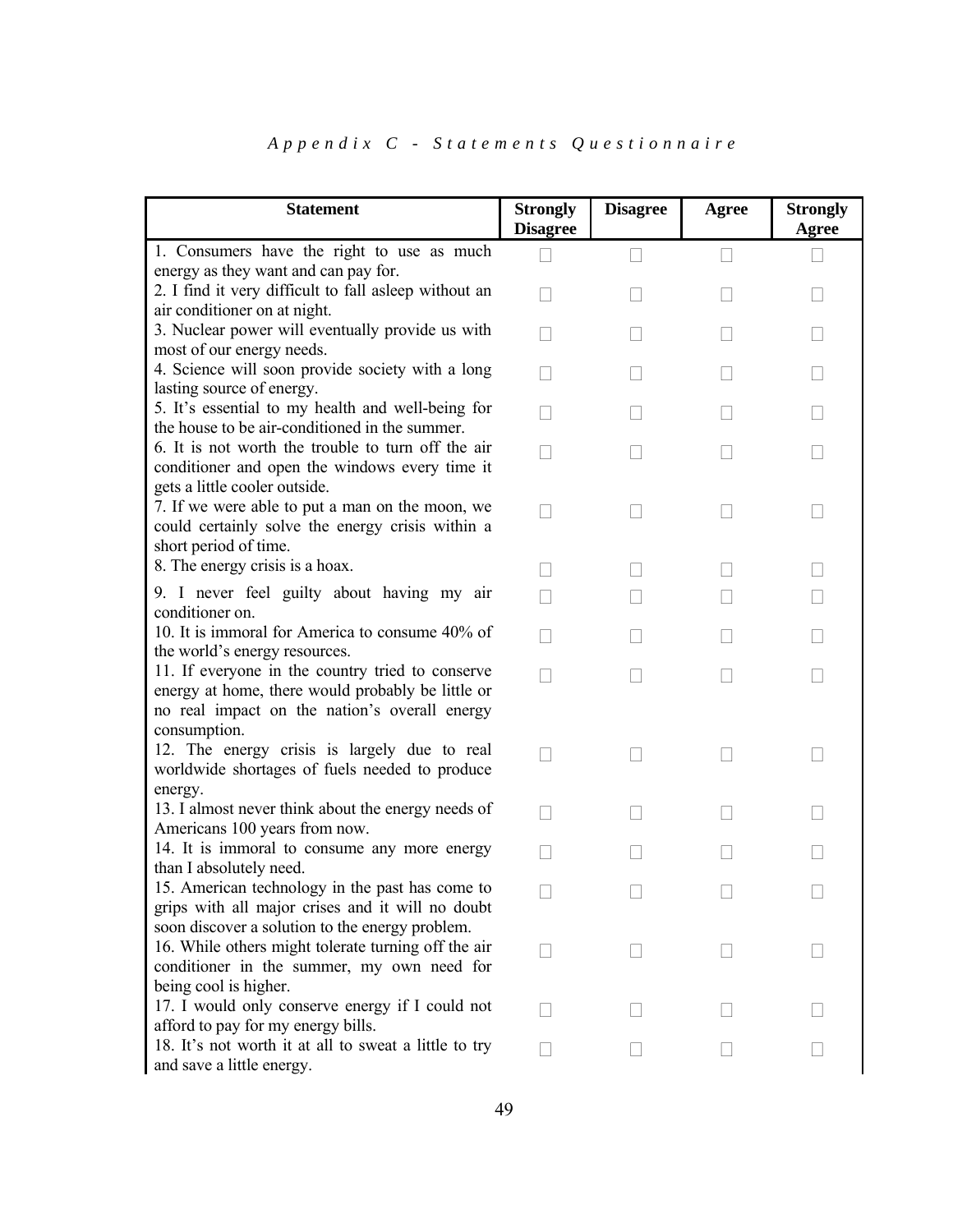| <b>Statement</b>                                                                                                                                      | <b>Strongly</b><br><b>Disagree</b> | <b>Disagree</b> | Agree | <b>Strongly</b><br><b>Agree</b> |
|-------------------------------------------------------------------------------------------------------------------------------------------------------|------------------------------------|-----------------|-------|---------------------------------|
| 19. The energy crisis is largely due to the federal<br>government's lack of an adequate energy policy.                                                |                                    |                 |       |                                 |
| 20. The energy crisis is largely due to supply and<br>price manipulation by the major oil companies.                                                  |                                    |                 |       |                                 |
| 21. Trying to save pennies a day conserving<br>energy is just not worth it.                                                                           |                                    |                 |       |                                 |
| 22. It's essential to my family's health and well-<br>being for the house to be air conditioned in the<br>summer.                                     |                                    |                 |       |                                 |
| 23. It's just not worth the trouble to turn the<br>thermostat temperature up every time it gets a<br>little cooler outside.                           |                                    |                 |       |                                 |
| <b>Statement</b>                                                                                                                                      | Very Low                           | Low             | High  | Very High                       |
| 24. To what degree would more conservation of<br>energy on the part of the individual alleviate the<br>energy problem?                                |                                    |                 |       |                                 |
| 25. To what degree has overconsumption by<br>individuals contributed to this country's energy<br>problem?                                             |                                    |                 |       |                                 |
| 26. How difficult would it be for you to adjust to<br>an indoor temperature of not less than $75^{\circ}$ in the<br>summer months?                    |                                    |                 |       |                                 |
| 27. How much savings per month on your<br>summer electricity bill would it take to induce<br>you to turn up your thermostat setting up 3              |                                    |                 |       |                                 |
| degrees from its usual setting?<br>28. How uncomfortable would you be if you<br>turned the thermostat setting up 3 degrees from its<br>usual setting? |                                    |                 |       |                                 |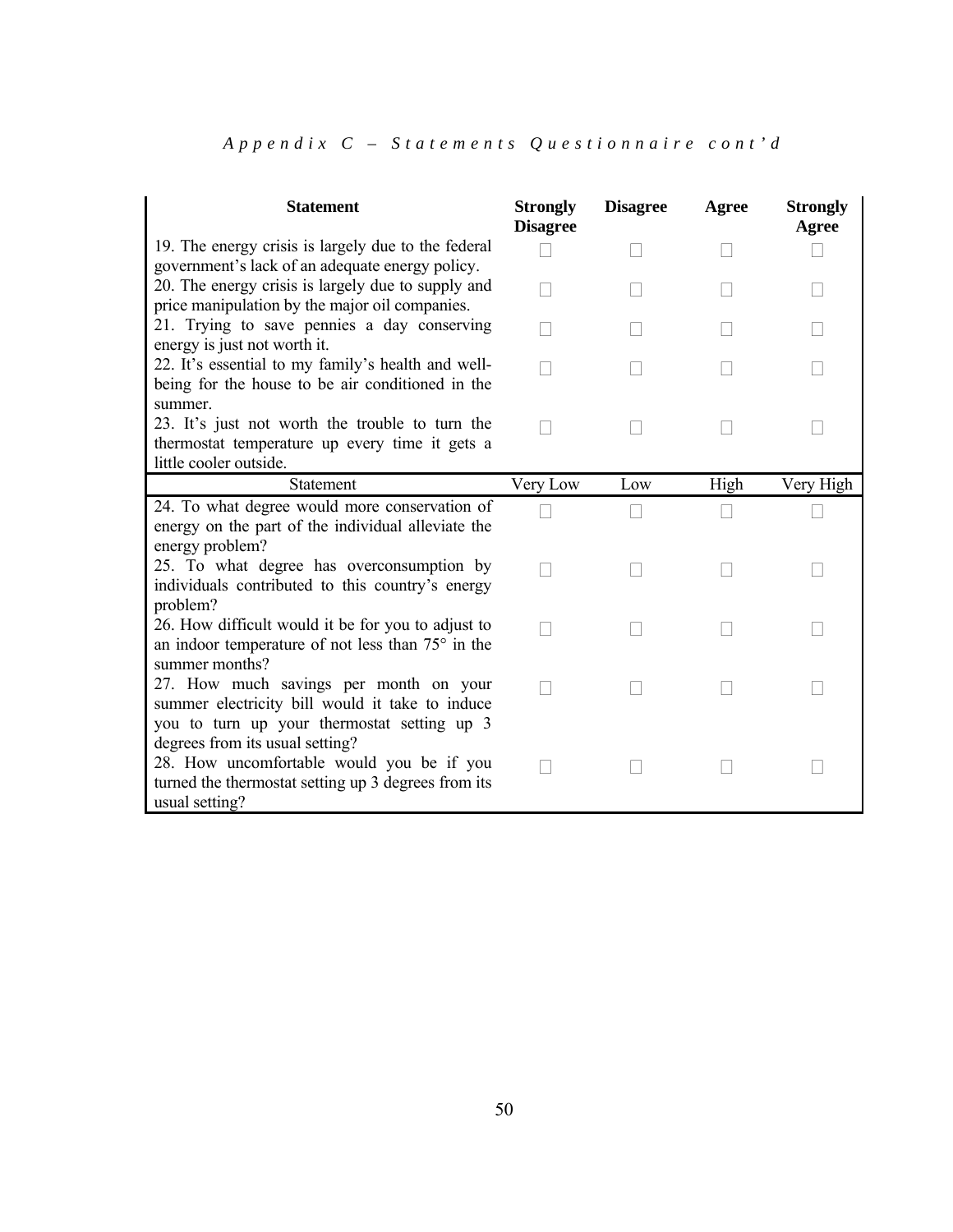## *Appendix D – Consent Form*

## Energy Conservation Behavior Survey 2007

Conducted by Barbara Buffaloe, graduate student at the University of Missouri-Columbia

Thank you for choosing to participate in this survey. I am conducting research to learn more about homeowners' attitudes about home energy conservation. Your answers are very important because they will be used to develop energy conservation education programs that will help homeowners' increase their home's efficiency.

Your participation in this survey is strictly voluntary and you may refuse to participate at any time. Your decision to participate or not participate will not affect your relationship with MU Extension. All of your survey responses will be kept strictly confidential. Your responses will be seen only by authorized researchers working on the project; only the results of my analysis will be shared with researchers and organizations interested in developing education curriculum on energy conservation for homeowners. At no time will your identity be linked to your survey. Your survey will be assigned a number that only I will know. At the conclusion of the data collection, I will destroy this numerical reference.

By completing this survey, you acknowledge that you are 18 years or older. The survey will take about 10-15 minutes to complete. Thank you for your participation.

Signature

Name Printed

 $\mathcal{L}_\text{max}$ 

 $\mathcal{L}_\text{max}$  , and the set of the set of the set of the set of the set of the set of the set of the set of the set of the set of the set of the set of the set of the set of the set of the set of the set of the set of the

Questions or concerns about the survey may be directed to Barbara Buffaloe (bal3db@mizzou.edu) or her advisor, Ronald Phillips (PhillipsR@missouri.edu). For information about your rights as a research subject, please contact MU IRB (573.882.9585; www.research.missouri.edu/cirb/index.htm)